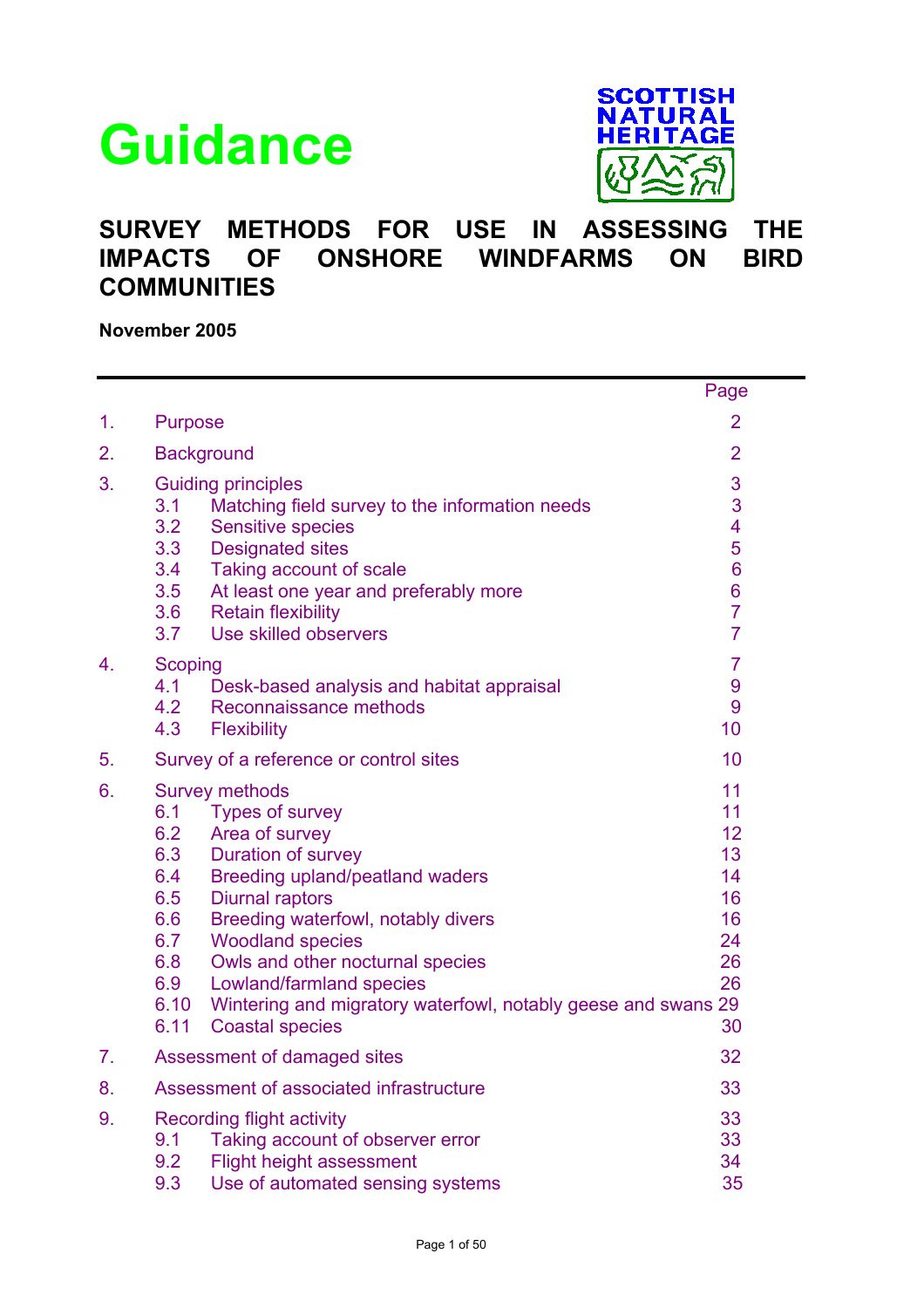<span id="page-1-0"></span>

|                 | 94                         | Use in collision risk assessment                      | 35 |
|-----------------|----------------------------|-------------------------------------------------------|----|
| 10 <sub>1</sub> | Reporting survey results   |                                                       | 36 |
|                 | 38<br>11. Acknowledgements |                                                       |    |
| 12.             | <b>References</b>          |                                                       | 38 |
|                 |                            | Appendix 1 Method statement for Vantage Point watches | 42 |
|                 |                            | Appendix 2 Effort used in Vantage Point watches       | 48 |

# **1 Purpose**

- 1. SNH and the BWEA have prepared draft guidance (Scottish Natural Heritage 2000a, b) on assessing the impacts of a wind farm on ornithological interests, which outlines the three potential risks which wind farms present to birds:
	- (i) displacement through indirect loss of habitat if birds avoid the wind farm area and its surrounding area due to turbine operation and maintenance/ visitor disturbance. Displacement can include barrier effects in which birds are deterred from using normal routes to feeing or roosting grounds;
	- (ii) death through collision or interaction with turbine blades;
	- (iii) direct habitat loss through construction of wind farm infrastructure.

An assessment of a potential wind farm's effect on the bird interest of a site should thoroughly consider each of these three potential risks for each bird species which uses the site.

- 2. **For each of these three risks, knowledge of bird distribution and activity is necessary in order to quantify the risk. The purpose of this guidance is to advise on the field survey methods which should be used to enable these risks to be assessed.**
- 3. This guidance is written for developers and their ecological consultants, and also for SNH Area staff and those within the consenting authorities who are required to consider documents relating to ornithology submitted as part of a wind farm application.

# **2 Background**

4. Despite Europe now being the world leader in the development and installation of wind farms (European Wind Energy Association 1999) it lags well behind the USA in the development of standard methodological protocols and guidelines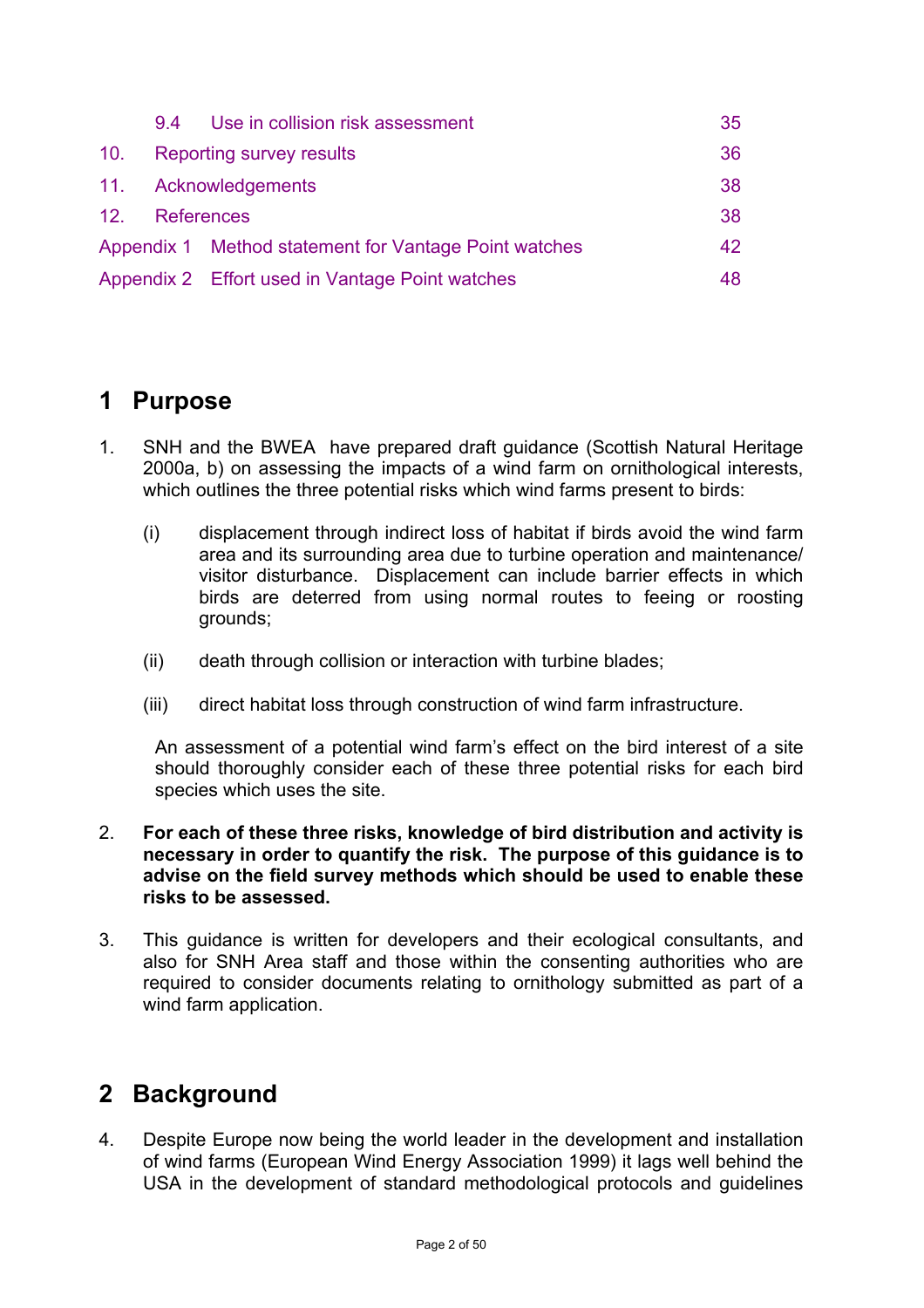<span id="page-2-0"></span>for the assessment of wind energy-bird interactions. Thorough background guidelines and general principles to be followed when studying wind energy – bird interactions have been produced in a lengthy report (Anderson et al. 1999), but were written with the USA development planning procedures in mind. More detailed guidance on appropriate methods have also been produced (e.g. Gauthreaux 1996), but these also have a bias towards the USA. Of course, many scientific methods are equally valid wherever they are practised in the world, but the large volume of work produced in the USA has not been incorporated in to European guidance at the same level of detail. Best practice guidance documents for Europe (European Wind Energy Association undated, 1999) and the UK (British Wind Energy Association 1994) contain little specific information to guide developers or other stakeholders on methods that should be employed.

- 5. The SNH/ BWEA guidance (Scottish Natural Heritage 2000a) on assessing the effects of wind farms on ornithological interests is helpful, and is supported by specific guidance on the assessment of collision risks (Scottish Natural Heritage 2000b). However, it lacks detail in areas such as bird survey methodologies and monitoring protocols. The present document is designed to address survey methodologies and hence replaces the previous SNH guidance on survey methods (Scottish Natural Heritage 2002). Monitoring protocols will be addressed in separate guidance.
- 6. The use of standardised methods of bird impact assessment will help to maintain consistency across assessments, facilitate comparisons between sites and assist in the prediction of effects at future developments. Nevertheless, each site, and the likely impacts of a wind energy development on each site, is different. As a result, it is not possible to provide 'cookbook' guidance with a simple recipe for any particular case. Hence, the present guidance is advisory only. It is intended to chart out the principles which should inform the development of a well-designed assessment that is appropriate in method and effort to the circumstances of the site. Departure from these principles and methods does not necessarily mean that survey methods are deficient. Developers should make clear where variations have been adopted and the justification for using such variations.

# **3 Guiding principles**

## **3.1 Matching field survey to the information needs**

7. The key question to be addressed by the Environmental Impact Assessment (EIA) process is whether the development is acceptable in terms of the likely significant effects identified. The aim of a bird field survey is to provide the information which will be sufficient to enable an assessment of the impacts arising from habitat loss, displacement, and collision risk. A bird survey on its own is not an assessment of impact. Essentially a field survey can provide information on :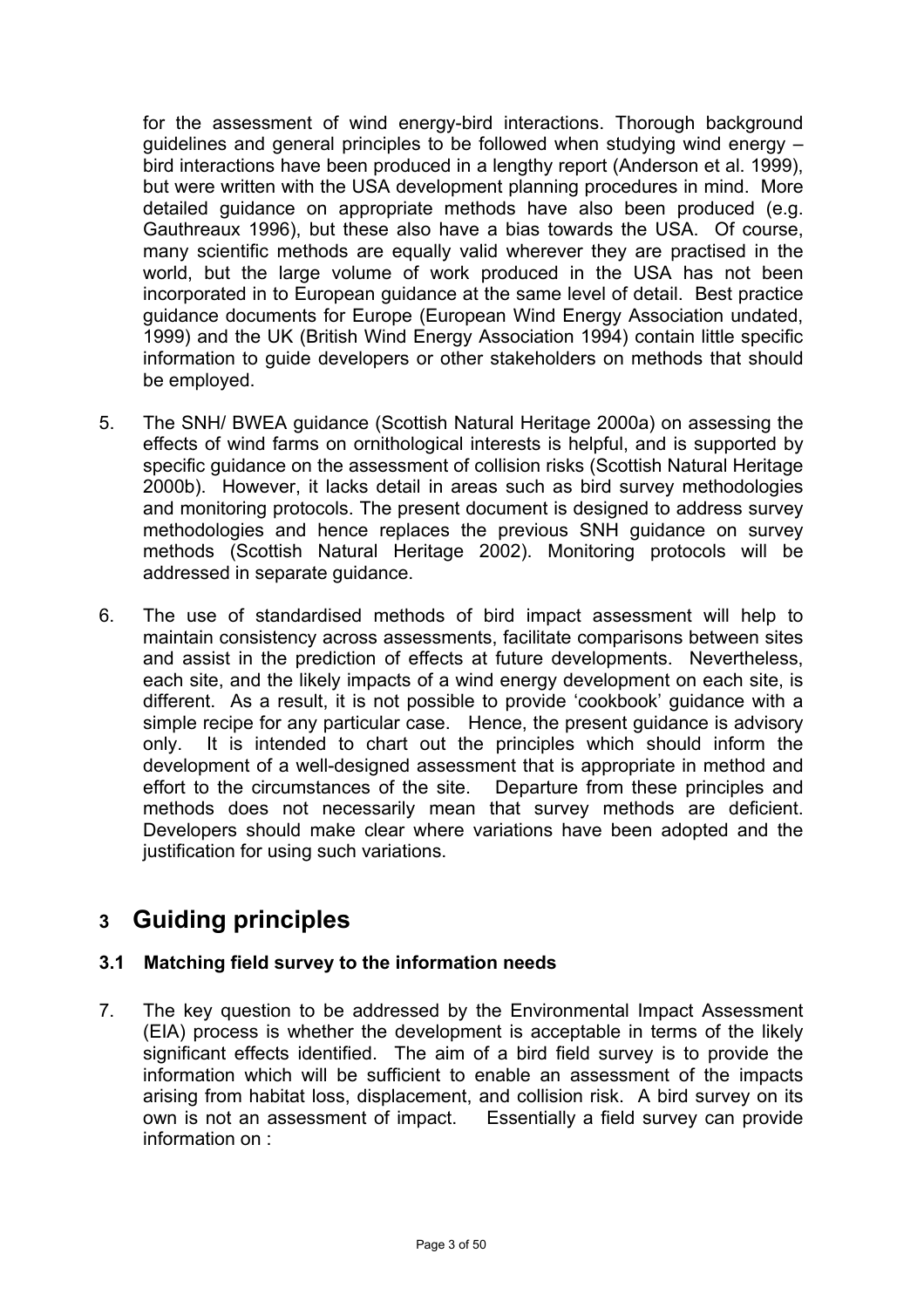- <span id="page-3-0"></span>the type and number of birds that may be displaced, and the extent and importance to bird populations of the area from which they may be displaced (whether through disturbance or habitat loss);
- levels of flight activity and types of flight behaviour, which can be used in assessing collision risks.
- 8. The EIA will have to combine that knowledge of birds with an understanding of the expected interactions between these species and wind farms, and with an understanding of the status and sensitivity of the bird populations, to draw conclusions as to whether these impacts are significant or not. These judgements will depend on the species present, whether a site designated for bird interests is involved, and the scale of the proposal itself and its impacts. Where there are already existing wind farms in the locality, or others proposed. then it may be necessary to consider the potential cumulative effect of the proposed wind farm in combination with these others<sup>[1](#page-3-1)</sup>.
- 9. It follows that there is no requirement for a set threshold of survey effort to be reached or exceeded. Survey requirements should flow from a clear view as to what knowledge is needed for the purpose of assessment. Different sites may require a different suite of methods.

#### **3.2 Target species**

- 10. Effort in assessing impacts, and hence the target bird species for field survey, should be focussed on those species for which there is potential for an impact which might be judged significant and adverse. In most circumstances the target species should be limited to those protected species and other species of conservation concern which, as a result of their flight patterns or response behaviour, are likely to be subject to impact from wind farms.
- 11. There are three important overarching species lists which describe protected species and species of conservation concern :

Annex 1 of the EC Birds Directive Schedule 1 of the Wildlife & Countryside Act 1981 Red-listed Birds of Conservation Concern<sup>[2](#page-3-2)</sup>

In addition, special consideration should also be given to species identified locally as of conservation concern within Local Biodiversity Action Plans, and any other species for which the site hosts a particular concentration.

12. Within these lists, the greatest attention should be paid to those species most likely to be subject to impact from wind farms. Raptors are considered to be particularly vulnerable to collision risk (NWCC 2000), and any species that is not manoeuvrable in flight (e.g. species that are adapted for soaring) may also be vulnerable. On the other hand, 'Red-listed' passerines breeding in the

<span id="page-3-1"></span> $\frac{1}{1}$ <sup>1</sup> see SNH guidance 'Cumulative effects of wind farms', SNH website [www.snh.org.uk](http://www.snh.org.uk/) (2004)

<span id="page-3-2"></span><sup>&</sup>lt;sup>2</sup> These may be found on the JNCC website at www.jncc.gov.uk/pdf/pop\_status\_of\_birds\_card.pdf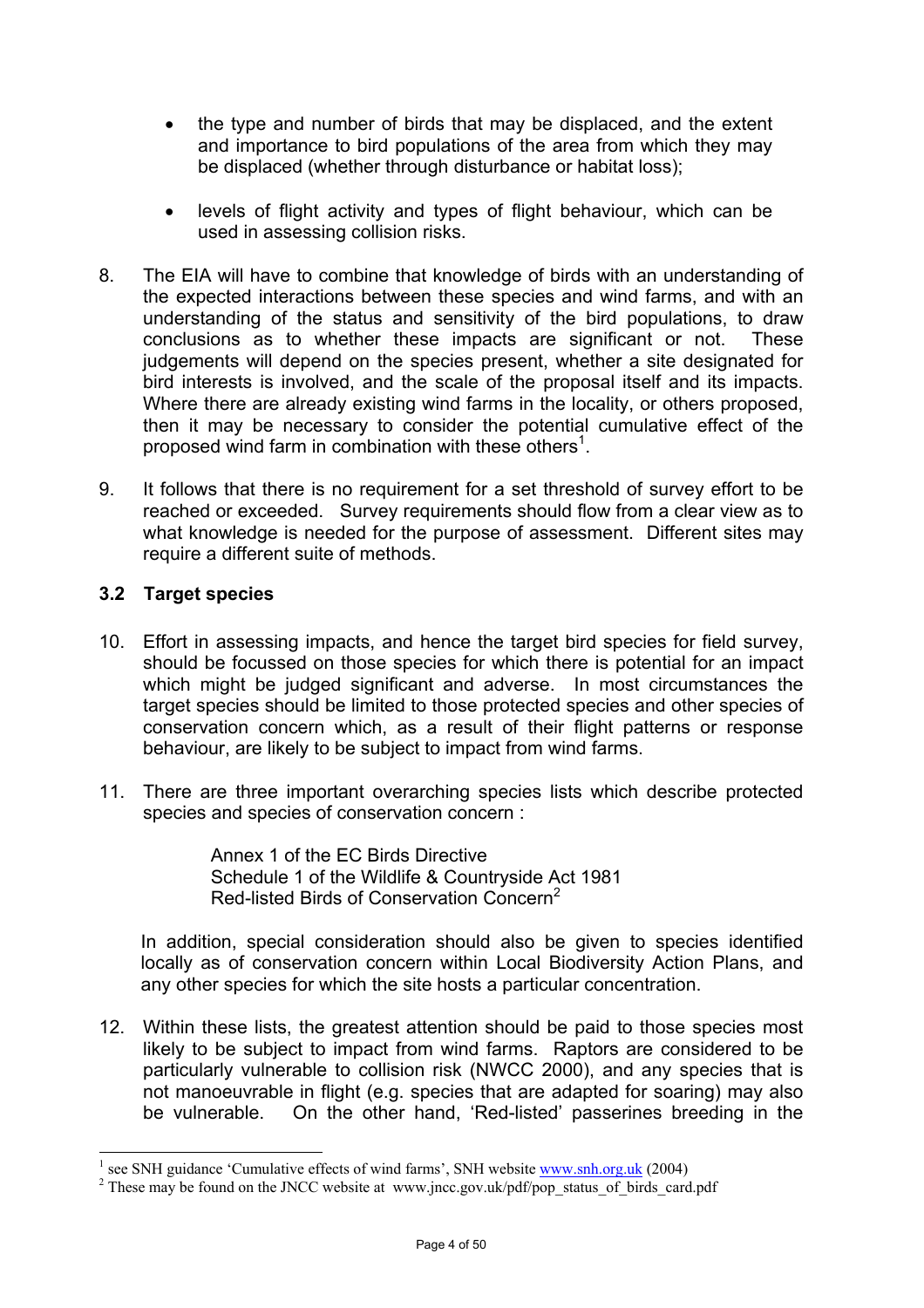<span id="page-4-0"></span>uplands are not currently thought to present a concern with respect to wind farms, and so need not be given special consideration in the uplands. Birdlife International (Convention on the Conservation of European Wildlife and Natural Habitats 2003), presents a table which indicates the collision risk sensitivity of different species groups to wind turbines. The authors emphasise that there is a general lack of impact studies upon which to base such a table, and that the list is therefore indicative rather than comprehensive. There is a particular dearth of good impact studies for those habitats typically used for wind farms in Scotland.

13. Local circumstances may indicate that survey information should also be acquired about other species, especially those of regional conservation concern, and such species are termed *secondary species.* Recording of secondary species (see Appendix 1) is subsidiary to recording of *target species.*  The list of any *secondary species* should be determined at scoping stage.

#### **3.3 Designated sites**

- 14. Where a site is designated for its bird interest, either as an SSSI or as a Special Protection Area as required by the European Birds Directive, the requirement that a wind farm proposal should not adversely affect those interests becomes more explicit in legislation or planning guidance. The protection requirements following from European Directives for Natura sites, embodied within the UK Conservation (Natural Habitats &c) regulations 1994, place a stringent requirement that, normally, before a development proposal is approved, it should be ascertained that proposals will not adversely affect the integrity of a Natura site; exceptions may only be made where there are imperative reasons of overriding public interest. Scottish Executive national planning guidance (NPPG 6 revised) states that wind farms should not adversely affect the interest for which an SSSI is designated.
- 15. While neither the legislation nor planning guidance preclude wind farm development in or near an SPA or SSSI designated for bird interests, it follows that a greater effort in detailed study is required to demonstrate whether a proposal is acceptable or not, so development costs are greater. There is also a higher chance that a planning application will be refused, so development costs are less likely to be recouped. Hence, it is clearly beneficial to all stakeholders that an early identification of whether a site is important for birds or not should be part of the site selection process. This may be considered as the very earliest stage of assessment, and ideally occurs before the formal Environmental Impact Assessment process is entered.
- 16. Natura sites are accorded the highest sensitivity to wind farm development in SNH's strategic locational guidance for onshore wind farms, and all areas with several bird species of conservation importance likely to be sensitive to wind farm development are classed as of medium sensitivity.
- 17. The European Wind Energy Association recommends that wind farms should not be located in areas important for birds, such as Special Protection Areas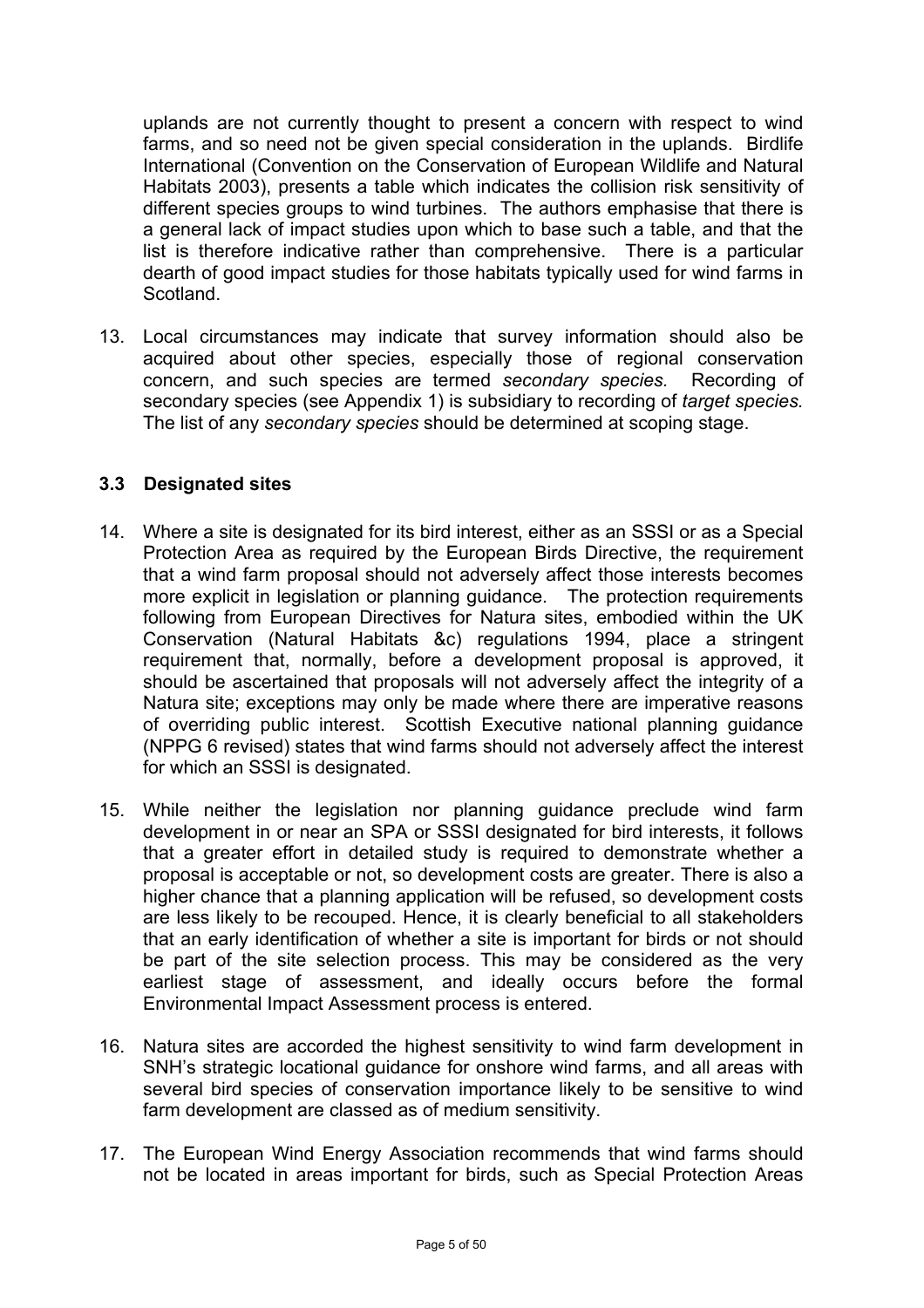<span id="page-5-0"></span>(SPAs) or Ramsar sites (European Wind Energy Association 1999). The Bern Convention (Convention on the Conservation of European Wildlife and Natural Habitats 2003) has also echoed the need to avoid areas which are important for birds (page 6):

*"There is a strong consensus that location is critically important to avoid deleterious impacts of wind farms on birds. There should be precautionary avoidance of locating wind farms in statutorily designated or qualifying international (e.g. Natura sites – SPAs and SACs) or national sites for nature conservation, or other areas with large concentrations of birds, such as migration crossing points, or species identified as being of conservation concern. The favourable conservation status of habitats and species in these areas is a central tenet to their designation, requiring demonstration of compatibility with this aim by any proposed development. The weight of evidence to date indicates that locations with high bird use, especially by protected species, are not suitable for wind farm development."*

18. Note that the protection arrangements for designated sites take account of the fact that developments outwith the site boundary may affect the interest within. Therefore, for proposed wind farm sites which lie outwith but close to the boundary of a site designated for its bird interest, then the bird interest for the designated site should be also included as explicit targets for analysis of bird impacts. The distance over which such effects may be important will be related to the foraging ranges of the species concerned.

#### **3.4 Taking account of scale and sensitivity**

19. The potential risk to birds clearly will also vary with the size of the wind farm: a larger wind farm covers a greater area and has more turbines. For many species, collision risk may only be a serious problem if the wind farm is large. Conversely however, small developments e.g. 1- 5 turbines, may also present a potential risk if placed in areas of high bird sensitivity. Analysis of the possible impacts of a proposed scheme on birds, and the effort made to assess impacts, should be in proportion to the scale of the scheme and the bird interest in the area. Appendix 2 provides some discussion and examples of how observation effort can vary. The guiding principle should always be that the aim is to identify and describe any likely significant environmental effects.

#### **3.5 At least one year and preferably more**

20. Fieldwork should span all periods when the target bird species are present during at least one full year. All assessments are improved by more than one year's data on bird use of a site. For some species that are strongly traditional in their activities, such as golden eagle, year-to-year variation in use may vary less (unless alternate nest sites are used), but for most other species the use of a site may be variable from one year to the next. Year-round resident species may show seasonal variation in their use of a site and it is necessary for the assessment to account for this. Species and abundance may also vary seasonally or according to breeding status and assessments should account for such variation.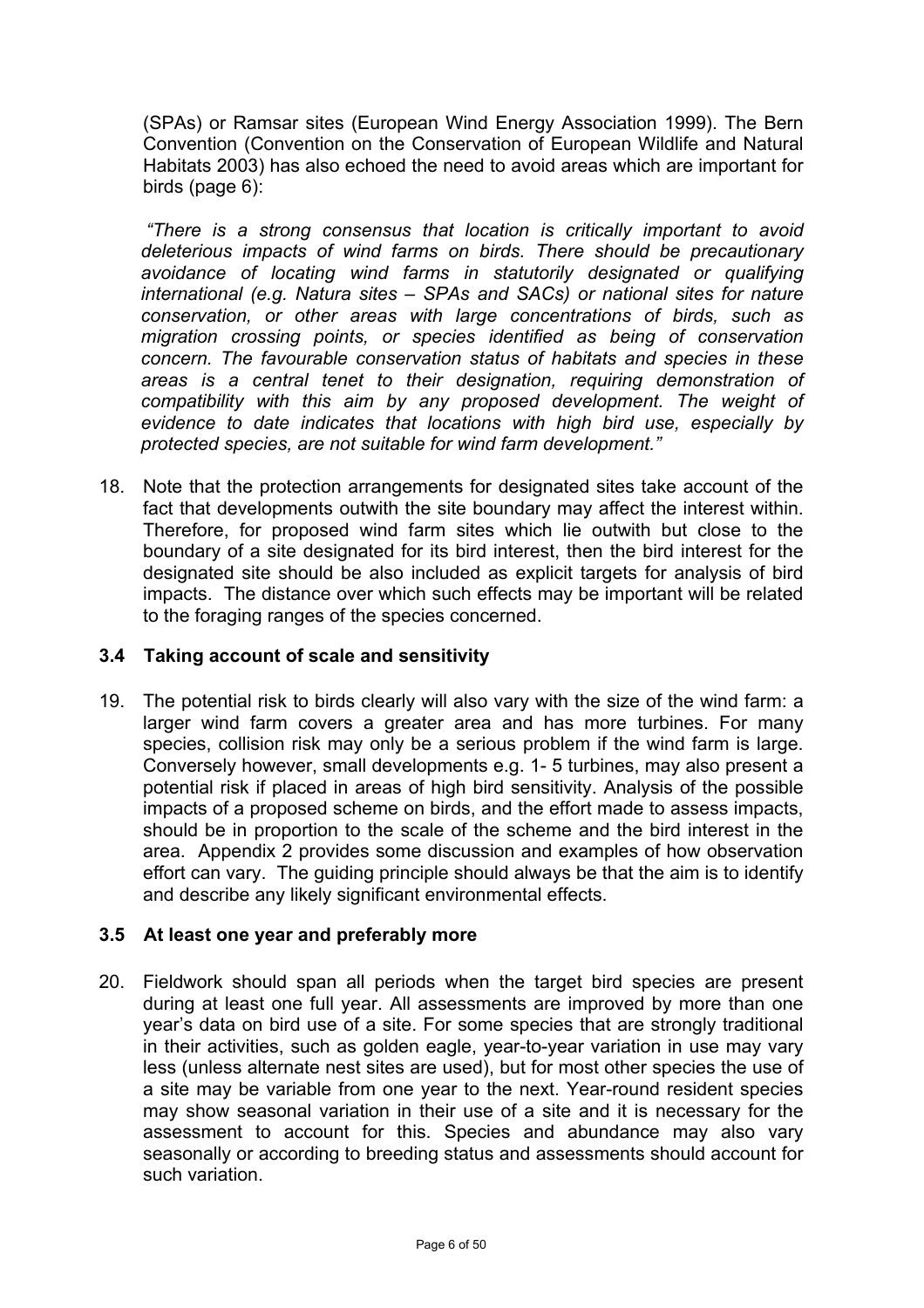<span id="page-6-0"></span>21. A typical assessment will seek to predict what the effect of the wind farm will be over, say, a period of 25 years for which consent for the wind farm is being sought. If the assessment is based on information from 1 year or 2 years only, it is vital that potential changes between years and any underlying trends should be taken into account as an integral component of the assessment. One obvious source of variation in the use of a site by birds is variation in breeding success. The influence which breeding success may have on bird usage of a site is explicitly covered in some sections below on assessment methodology, but this influence is universal and must be taken into account for all bird interests.

## **3.6 Retain flexibility**

22. The assessment process should retain the flexibility to be able to respond to new information, as 'unforeseen' findings may arise, including extending the field survey to ensure there is sufficient information, or in some cases truncating it where there is adequate evidence that target species are so rarely present that a significant impact is unlikely. Inappropriate or inadequate effort in observation of ornithological interests has often arisen because of the difficulties in redesigning surveys to respond to new information.

## **3.7 Use skilled observers**

23. The quality, experience and skills of observers are very important attributes in ensuring good and reliable data are collected. The reliability of the assessment is wholly dependent on the observers used to collect the information on which the assessment is based and so the use of quality fieldworkers is of fundamental importance.

# **4 Scoping**

24. Scoping is a crucial preparatory stage to the preparation of an environmental statement. The aim of scoping is to identify those issues which are potentially of significant environmental impact, and which therefore warrant full assessment within the environmental statement, and if necessary consideration of mitigation measures. A parallel aim is to avoid wasting effort on issues which are unlikely to present a significant environmental impact. Developers are strongly encouraged to liaise with SNH at an initial stage to help establish the scope, and to follow-up with a formal scoping request prior to preparation of the environmental statement. $3$  For bird impacts, there are often major areas of uncertainty at scoping stage, and the purpose of further survey and assessment

<span id="page-6-1"></span><sup>&</sup>lt;sup>2</sup><br>3 <sup>3</sup> See SNH's Renewable Energy Service Level Statement, available on SNH's Website www.snh.org.uk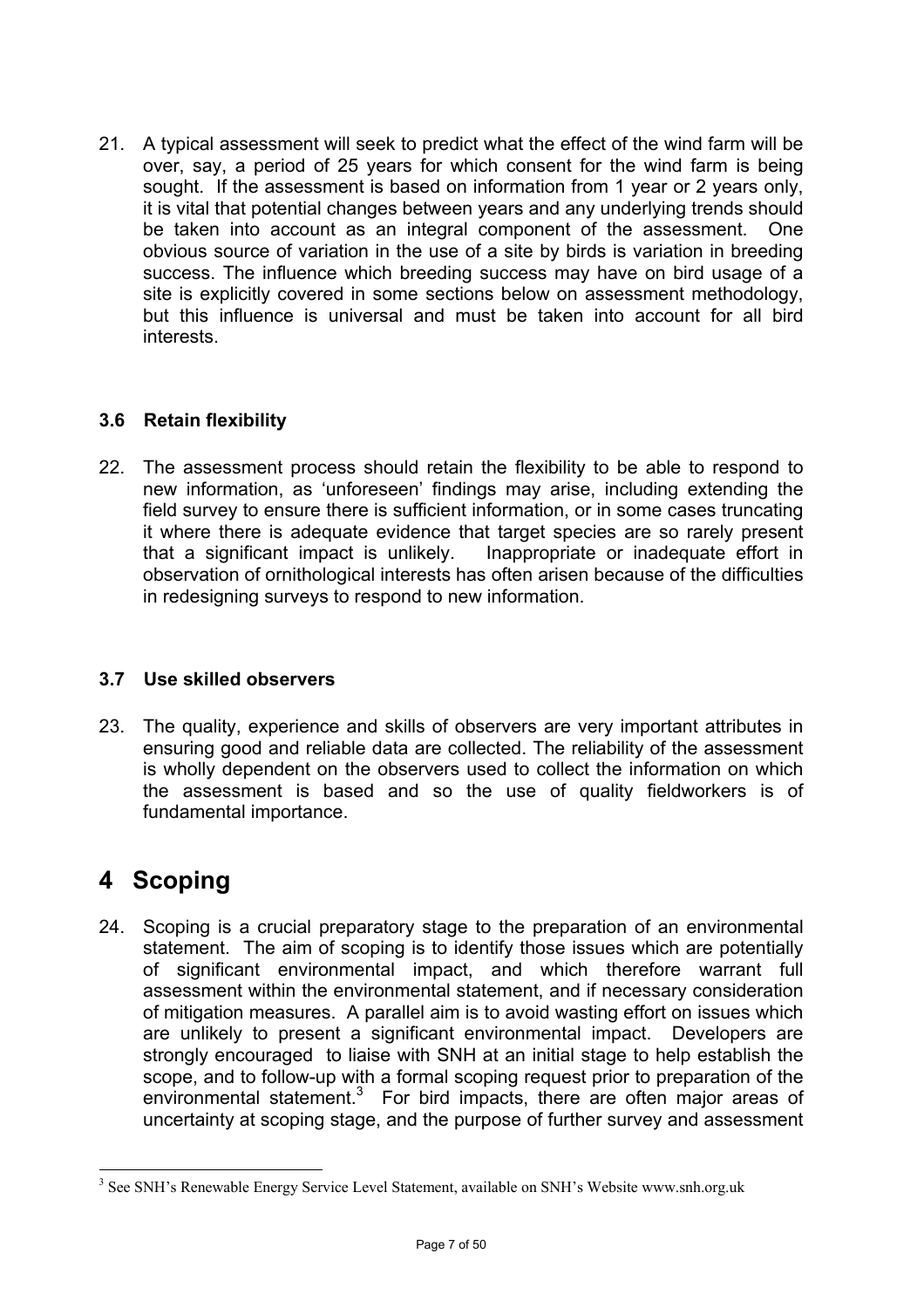<span id="page-7-0"></span>will usually be to resolve these uncertainties and to establish whether or not the effects will be significant.

- 25. Developers should combine three approaches towards forming a view on the bird populations on a site and their likely sensitivity:
	- Desk-based study of existing information.
	- Appraisal of habitats and species likely to be present.
	- Reconnaissance survey.

The objective of all three approaches is to provide a picture of the level of bird interest on the site, in order to inform the scale and type of observation and survey effort which will be necessary to conduct an adequate assessment of those impacts likely to be of significant environmental effect. These approaches are discussed in more detail below.

- 26. Thereafter it is recommended that developers should prepare a scoping report. The scoping report should present the results of this analysis, draw conclusions about which species may have the potential to suffer significant impact as a result of habitat loss, displacement, or collision risk, and make proposals for a survey programme which would enable the impact to be better quantified. Since the scoping report provides justification for the proposed assessment survey methodology, full details of the methods and results of all pre-scoping desk- and field-based exercises should be included. The scoping report should also contain as much detail as possible on the proposed survey methodologies and how and why they are to be used. Where possible it should also indicate any impacts which it is proposed should be addressed by mitigation.
- 27. If the three types of analysis above indicate clearly that there are no target species on the site (noting the caveats concerning the possibility of change in bird distributions and not equating a lack of information or inadequate information with a lack of bird interest) then there should be no need for further detailed survey. For example, for a small wind farm proposal of, say, up to three turbines in a habitat or location known not to contain species of conservation interest, then detailed survey may not be necessary.
- 28. The value of reconnaissance surveys and collation of existing ornithological information for the site can not be over-emphasised as a means of reaching a view, expressed at scoping, of the knowledge required to reach an objective judgement on the proposal's acceptability. Clearly, when more information is available pre-scoping then the survey requirements outlined at scoping will be more likely to be appropriately gauged.

#### **4.1 Desk-based analysis and habitat appraisal**

29. A well-planned assessment should first conduct a desk-based study of existing information. It is recommended that developers liaise with SNH and other bodies such as RSPB at an early stage, with a view to gathering a preliminary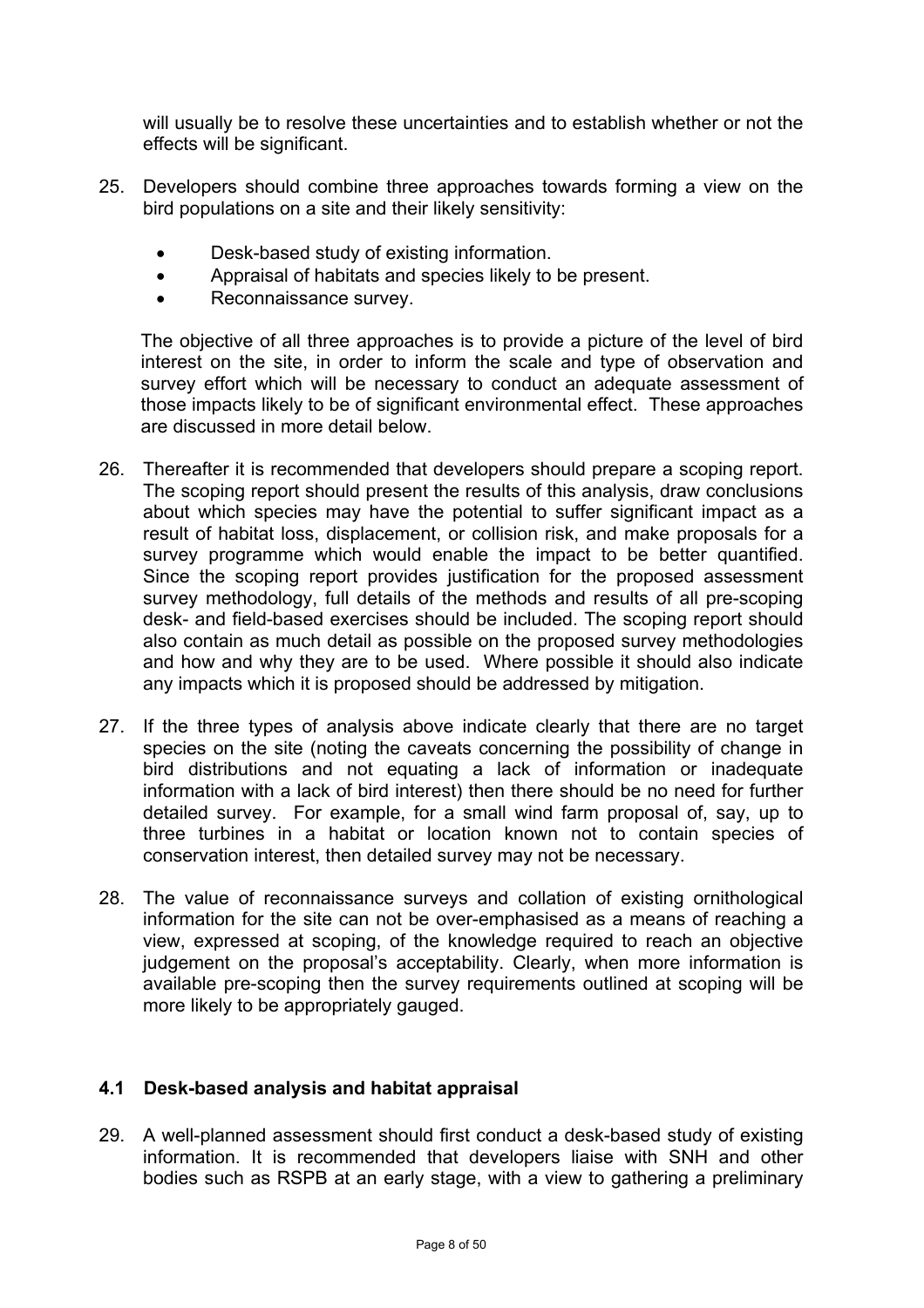<span id="page-8-0"></span>view of likely bird sensitivities on the proposed site. Bird survey data may exist for the site in previous years and may be held by SNH, RSPB, BTO, Scottish Raptor Study Groups (SRSGs) or local bird recorders (note that these data may come with confidentiality and ownership restrictions regarding their use and circulation, which must be respected). Proximity to designated site(s) can also provide an indication of the likelihood that the species for which the site is designated may use the proposed wind farm area even when the proposed wind farm is at some distance from the designated site e.g. if the proposal area intercepts a potential route used by geese flying between roost and feeding sites.

30. The habitat of the site can also provide indications of the bird species likely to be present. Land cover data, habitat survey or site visit(s) by ornithologists familiar with bird-habitat associations can therefore be useful.

#### **4.2 Reconnaissance survey**

- 31. Although existing bird survey data are invaluable, these are no substitute for the collection of novel data contemporaneous with the proposal, as bird distributions can change. For many areas there may often be no existing data on the bird interest, especially for some seasons (e.g. winter or migration). The absence of any data does NOT indicate that there is no interest which needs to be assessed; rather the absence of existing data heightens the need for novel information. To supplement or improve the knowledge base at scoping, 'full' or 'scaled down' versions of standard survey and observation methods should be employed as a 'reconnaissance survey'. Only in exceptional cases, where reliable and recent sources of other information are available, will reconnaissance survey be unnecessary.
- 32. 'Walkover' methods can be used to provide an idea of the bird interest of a site since they are designed to record bird activity over large areas of ground relatively quickly. **They should not be used as a substitute for more formally constructed survey methods or VP watches which are warranted when target species are known to occur**. In this respect, their main value is in reconnaissance. Bird interests detected during walkover surveys may lead to a requirement for more detailed survey and VP watch effort. For open upland areas in winter, the method can be useful in describing the bird community which may be present, although if species of conservation interest are present (e.g. some species of raptor) then VP watch effort will generally require being increased (see section 3 and Appendix 2). In winter, too, bird distributions may vary substantially from day to day and week to week.
- 33. Essentially a walkover method combines the use of shortened (e.g. 1 hour) VP watches (Appendix 1) with a walk route between VP locations designed to maximise coverage of the study site and approach to landscape features which may be of potential ornithological importance e.g. ponds, hedgerows (i.e. in the fashion of a Brown & Shepherd (1993) survey or the survey method for wintering lowland birds – sections 6.2.1 and 6.8.1). Periodic scanning for birds and stops to listen for calls should be part of the walk around the survey area.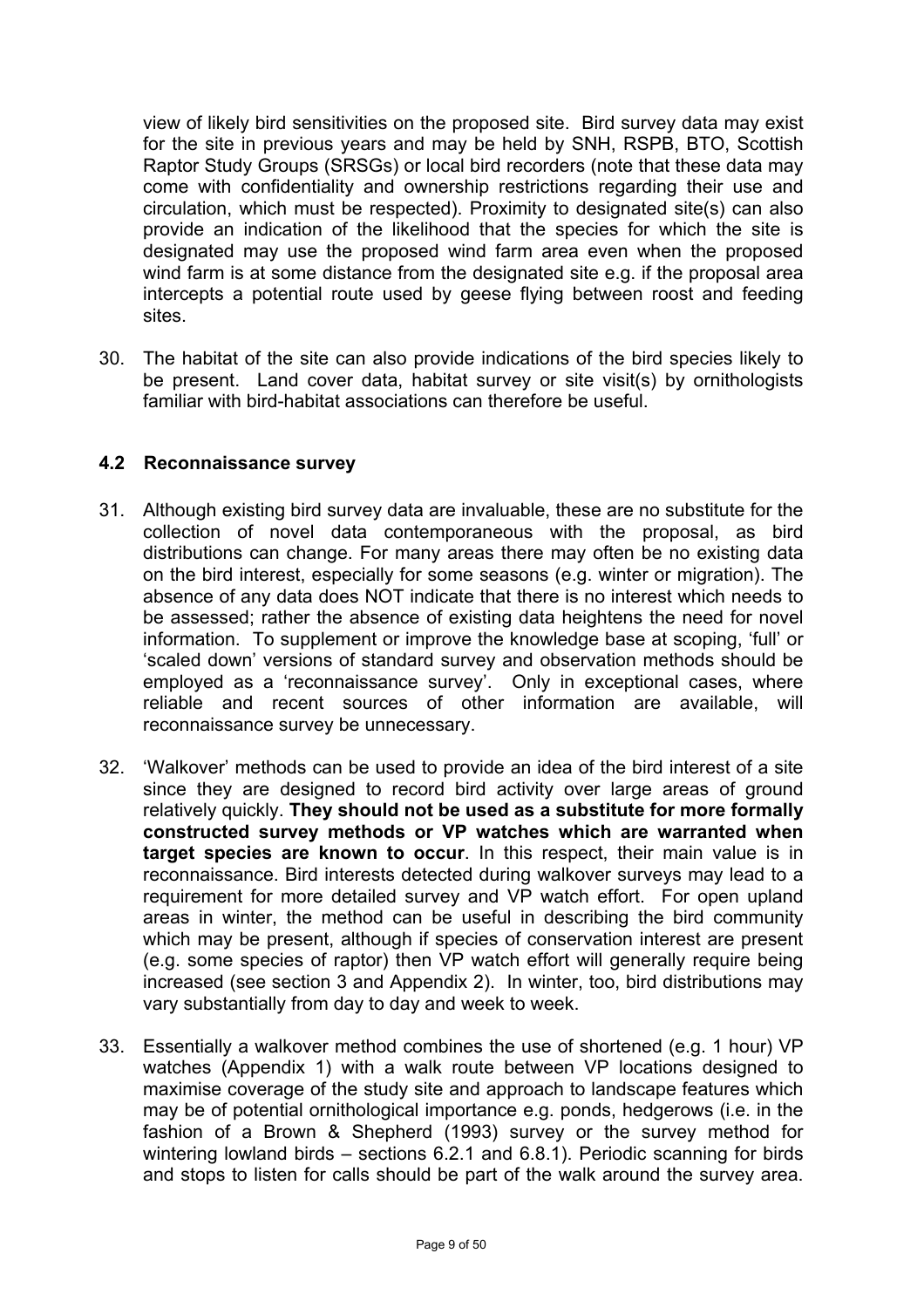<span id="page-9-0"></span>Where wintering wildfowl are present or suspected, survey visits once a month can be appropriate in winter, with walk routes and the order of VPs visited varying between visits.

### **4.3 Flexibility**

- 34. The methodological statements prepared at scoping should therefore include the capability to respond to unforeseen findings. Even if during the scoping phase of assessment there have been no records of use of the site by a particular species, this does not mean that the species is definitely absent. It may simply reflect the absence of relevant survey information. If information on a sensitive species comes to light part-way through the assessment process, it is likely that SNH and the consents authority will wish the impacts on that species to be assessed. Either the consents authority, or SNH as a statutory consultee, can potentially advise that further work may be required at any stage of the planning process. With this in mind, SNH should convey any novel information to the developer or his/her representatives as soon as it becomes available, and encourages RSPB, BTO or any other organisation with relevant data to do likewise.
- 35. It is recognised that some developers, in the interest of avoiding any delays due to reporting of a reconnaissance stage, may proceed directly to a stage of undertaking comprehensive bird survey. In these circumstances the early stages of that bird survey will take the place of reconnaissance survey. SNH nonetheless encourages such developers to engage in a scoping dialogue, at an appropriate stage following early survey results, in order to ensure there is agreement on the appropriate target species and methodologies for the assessment of impacts.
- 35. From the outset, there is a need for assessment requirements expressed at scoping to be thorough, comprehensive and flexible in scope, bearing in mind that the onus to conduct a proper assessment rests on the developer.

## **5 Survey of a reference or control site**

36. Wherever the potential risk to a bird species is a critical issue in the determining process – or wherever, despite a best assessment that impacts will not be significant, there remains a significant degree of doubt – SNH recommends that the consents authority should include, as a condition of consent for the proposal, a requirement for post-construction monitoring of the impacts on that species. To take account of both short-term and long-term effects on bird populations, it is recommended that monitoring for displacement effects should be required in years 1,2,3, 5, 10 and 15 of the life of the wind farm and that the results should be collated into two reports, the first 3 years after and the second 15 years after commissioning of the wind farm (consistent with Scottish Executive practice in making S36 wind farm consents). Monitoring for collision mortality may require a different protocol, specific to risks identified during assessment. Such collision monitoring may be related to a requirement for specific actions which would take place in the event that monitoring reveals that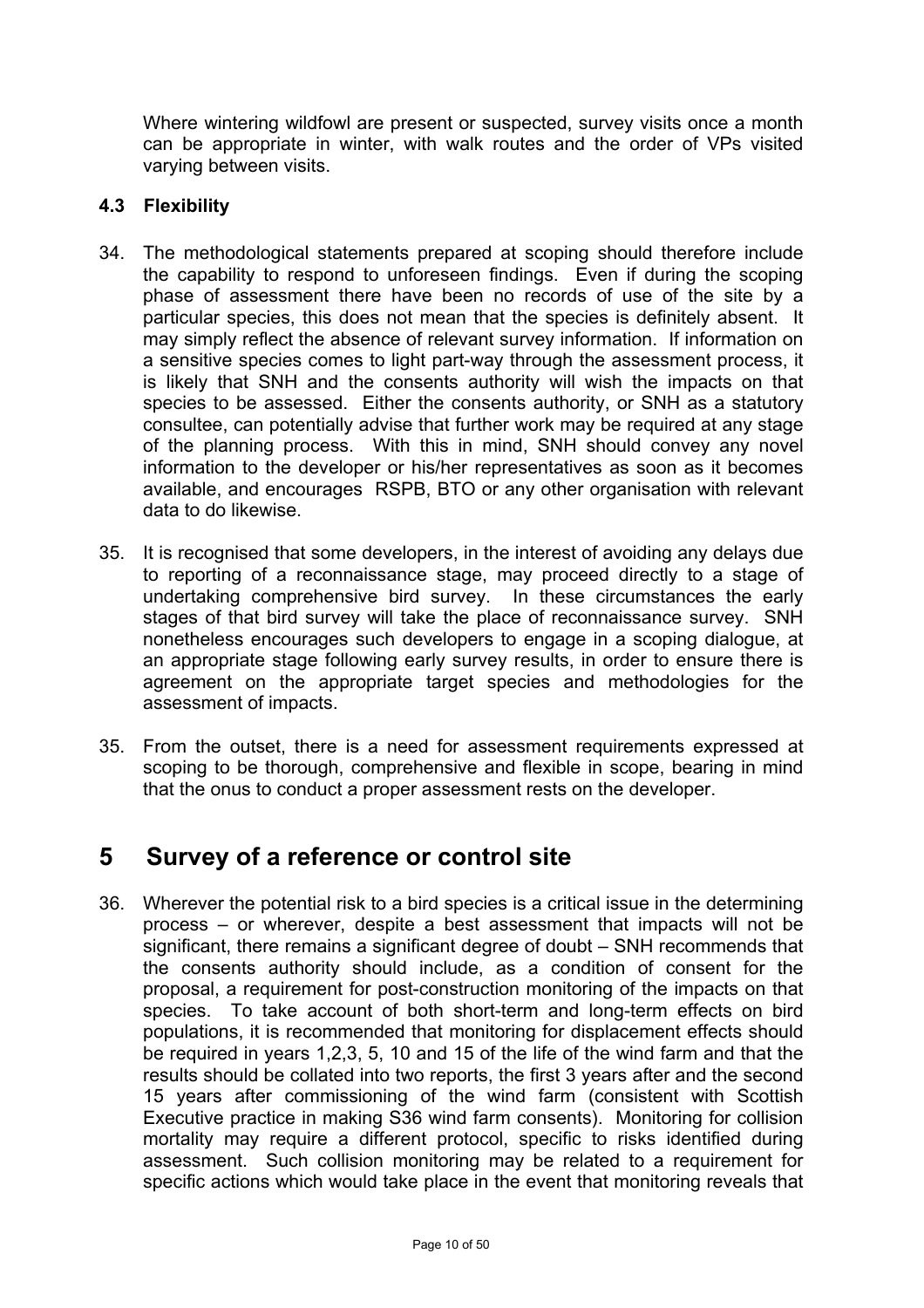<span id="page-10-0"></span>the level of impact is in fact significant – for example a close-down condition during migration periods.

- 37. The results of many post-construction monitoring studies to date at UK wind farms and in Germany have been hard to interpret because of the influence of fluctuations and trends in bird populations unrelated to the wind farm itself. On occasion this has led to arguments over the conclusions from monitoring. Therefore it is recommended, as a matter of good practice, that monitoring should include a nearby control or reference site, selected on the basis of having a comparable habitat but unaffected by development. Reference sites should not be located too close to a wind farm since any displacement of bird activity from the wind farm may spill in to the reference site, and it is important that reference sites are free from any influence of the wind farm. Reference sites are a key aspect of the standard experimental set up of the BACI (Before-After-Control-Impact) protocol (Anderson et al. 1999). If such a reference site is to be included within post-construction monitoring, then it is also important that it be encompassed within the pre-construction baseline monitoring studies. Monitoring of the reference site, as with monitoring of the site itself, can be highly selective, focussed on the species for which there is outstanding doubt as to the level of impact.
- 38. Reference sites need not be set up specifically or solely to serve as a reference for one wind farm site. There may be scope for developers to act together to create a series of reference sites where monitoring is regularly undertaken, and the results pooled. SNH and RSPB may also be able to assist in supplying information on recently surveyed sites which may be useful, for example from SNH's ongoing SSSI monitoring programme.
- 39. Where post-construction monitoring is to be undertaken if the wind farm receives consent, it is important that the baseline survey is designed in such a way that bird distribution, abundance and behaviours before and after construction are readily comparable.

## **6 Survey and Vantage Point methods**

## **6.1 Types of survey**

40. Bird survey methods will vary depending upon the target species to be observed. Careful consideration should be given to selection of the most appropriate methods for the species likely to be present on each site. A range of methods is likely to be needed for each site, dependent on species and habitats present, and guidance should be sought from Gilbert et al (1998) and from SNH as to the most appropriate methods; another useful general reference is Bibby et al (2000). For upland sites, methods such as those described by Brown & Shepherd (1993) for some upland breeding waders give an indication of the numbers of birds which may be affected by a proposed development but are coarse in describing the actual use of a site by individual birds. Vantage Point (VP) watch methodology is of particular use in providing detail of flight activity and behaviour. It can also provide supplementary information on the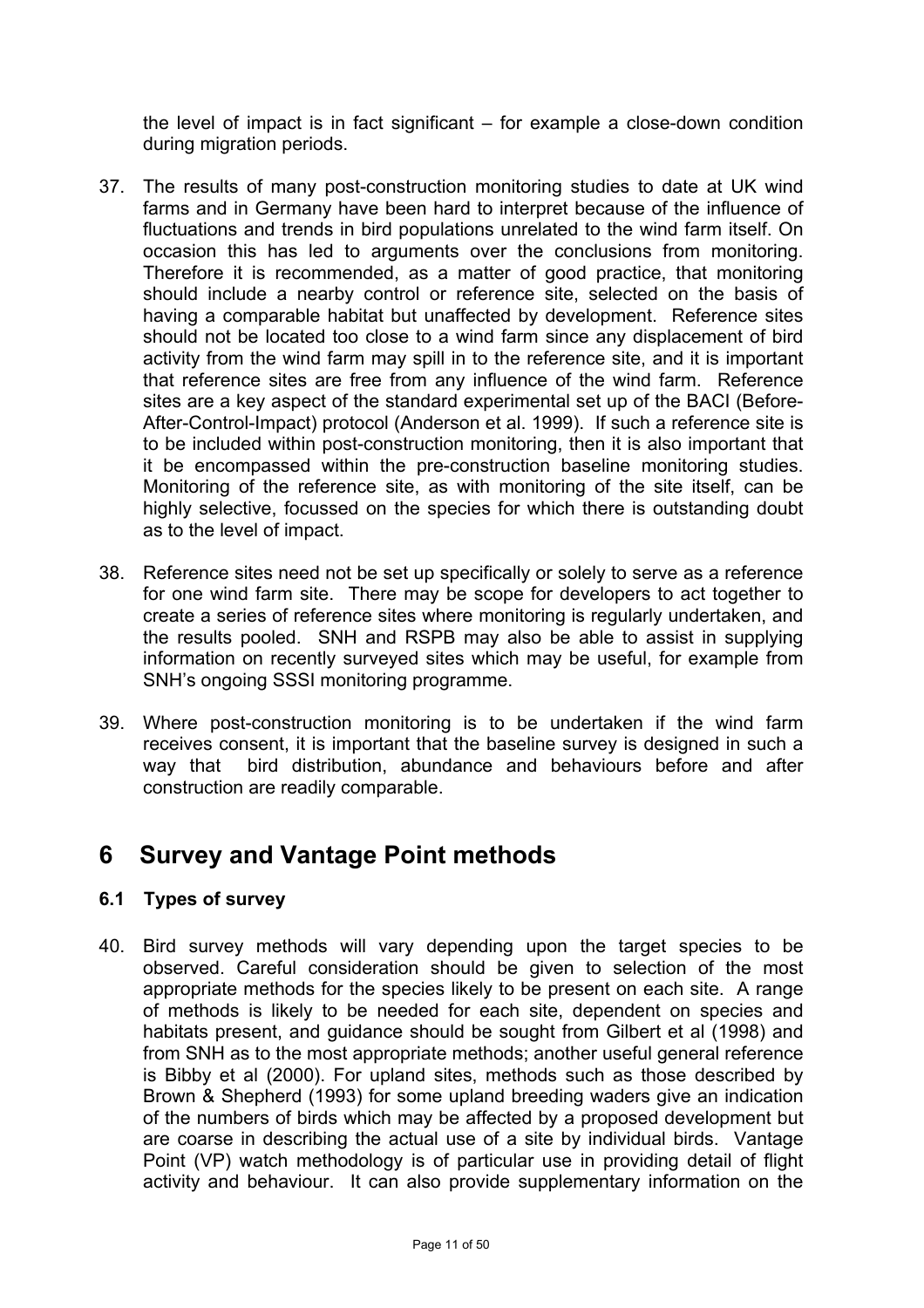<span id="page-11-0"></span>extent to which birds may use the site, and therefore any potential displacement effects.

- 41. The bird survey methods used in assessing wind farm impacts should be tailored according to the bird community present in the locality, the species whose impacts are to be investigated, and the nature of the potential impact (habitat loss, displacement, collision risk). This guidance is not intended to be exhaustive for all species/groups or to repeat full survey methodological details available elsewhere (see Gilbert et al. 1998). However, where bird survey methods differ from those outlined here, the Environmental Statement should set out a clear rationale for using a different approach. Different bird species may require different survey techniques to be undertaken in parallel.
- 42. Hereafter this guidance is broken down into sections related to specific groups of birds, and each section is divided into two main elements: survey methodology and Vantage Point (VP) methodology. A basic VP watch methods statement is given in Appendix 1; if VP studies vary from this method, developers and consultants should explain within the ES why this has been the case.

### **6.2 Area of survey**

- 43. The proposed wind farm site should be regarded as the area encompassed within a line drawn around the proposed outermost turbine locations, anemometry masts, substations, cable and grid connections and access roads. Often, at the time of commissioning bird survey, the precise boundary of the wind farm  $-$  or even the exact site  $-$  is still unknown. In such cases, the proposed wind farm site should include all potential areas which may be included in the final wind farm site, so as to cover all eventualities in terms of final layout.
- 44. The potential impacts of a wind farm on birds extend beyond the boundaries of the wind farm site. Displacement effects through disturbance of birds at the nest as a result of construction activity, for example, may extend to several hundred metres beyond the wind farm site, dependent on how vulnerable the species is to disturbance. Habitat loss and displacement effects may reduce the available foraging habitat for birds which breed or roost outwith the wind farm. The extent of this impact is the foraging range of the species, which may be several kilometres for owls or raptors, and is typically greater than the distance at which a bird is sensitive to disturbance at the nest. Collision risk may similarly affect birds which only visit the site while foraging or pass through the site en route to roosting or foraging sites. The extent to which field survey is required outwith the wind farm site should therefore be determined according to the impacts which are to be quantified:
	- Habitat loss the need is to know the number of birds within the wind farm site potentially affected by the habitat loss within the site; and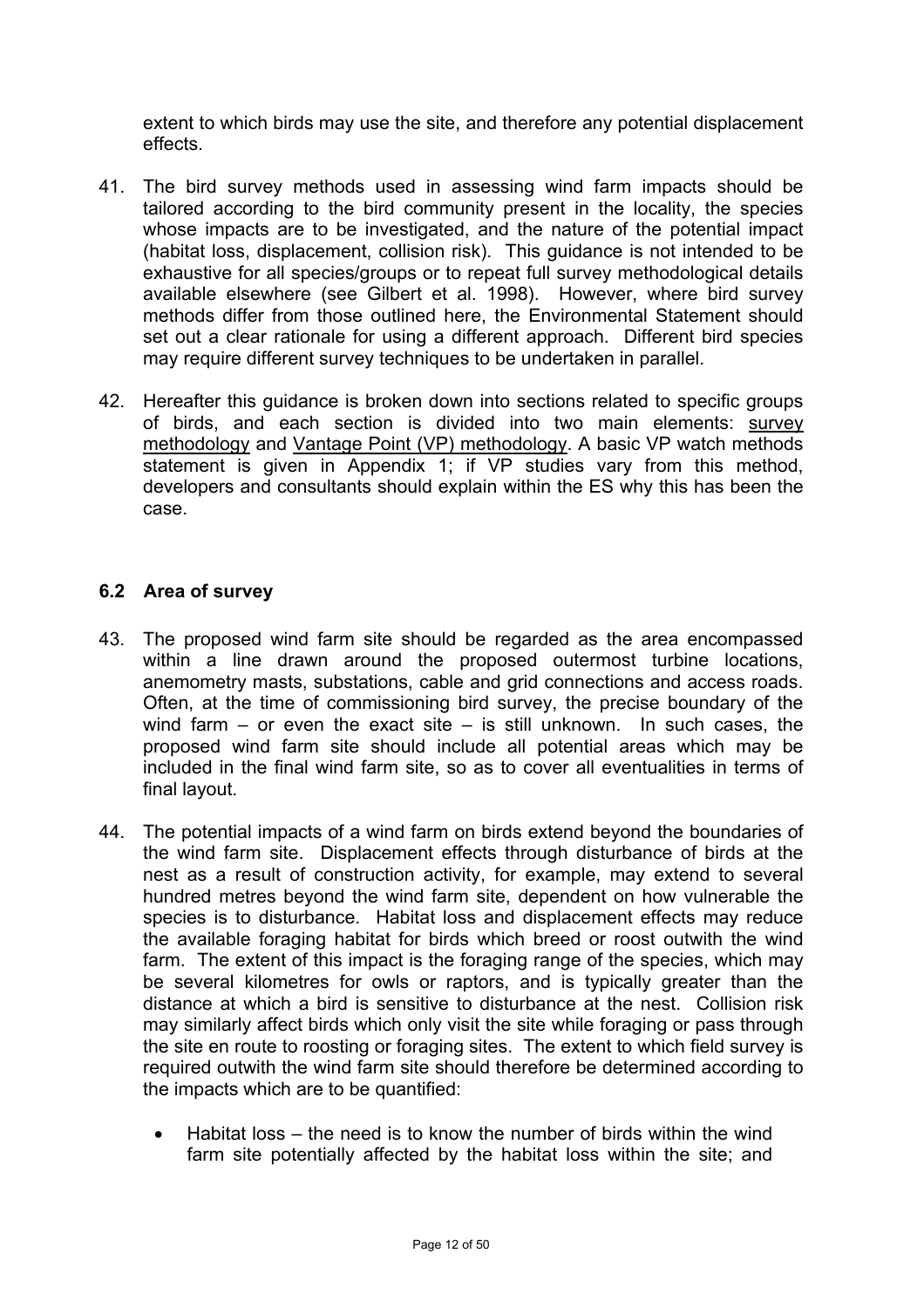<span id="page-12-0"></span>numbers of birds which may nest or roost outwith the site but which are likely to make use of that habitat for foraging.

- Displacement the need is to know nest sites within displacement range for those species sensitive to disturbance from construction or operational noise or activity; and numbers of birds which may nest or roost outwith the site but which are likely to be displaced from using the wind farm habitat for foraging. Survey distances beyond the wind farm site should therefore be governed by typical foraging or home range distances. Surveys of nest sites provide a surrogate for numbers of breeding birds.
- Collision risk the need is to have a good representative picture of flight activity and behaviour across all parts of the wind farm site; and to assess the numbers of birds that may use or pass through the site and so which are likely to be subject to collision risk.
- 45. Thus, while bird survey should extend beyond the wind farm site boundaries, the detail required of the survey differs. Within the wind farm site, there is a need for survey of the numbers and extent of use of the site and if collision risk is an issue, there will be a need for detailed observations of flight activity and behaviour throughout the site. To allow for observer error in locating flight lines, it is sensible to undertake vantage point survey within an envelope slightly larger than the wind farm site, say by 200m in all directions. Outwith the wind farm, the need is a less intensive one: to establish nest sites for sensitive species and numbers of birds which may be affected while using or passing through the wind farm site. 36-hour vantage point surveys as recommended below are not required outwith the wind farm site.
- 46. The notes for each species group below include more detailed guidance on the distances outwith the wind farm site within which surveys for nesting, roosting or foraging birds should be conducted.

## **6.3 Duration of survey**

- 47. Where there are target species for which there is a need to know levels of flight activity, so that collision risk can be assessed, flight behaviour should be surveyed over a representative period of time. Vantage point survey involves taking observations from a fixed point at a sufficient distance that the observer can identify species yet not affect bird behaviour. Clearly, the longer the period of vantage point survey, the greater is the sample of flight behaviour and the more reliance can be placed on the data. Conversely, too short a period increases the uncertainty as to whether the level of flight activity observed is truly representative. Collision assessments require assumptions to be made about levels of avoidance, over which as yet there are very high levels of uncertainty; therefore, the level of confidence to be sought in measures of flight activity need not be high; +/- 30% may be entirely adequate.
- 48. Experience at a range of sites most often with raptors suggests that a survey period of 36 hours is a reasonable minimum, and this guidance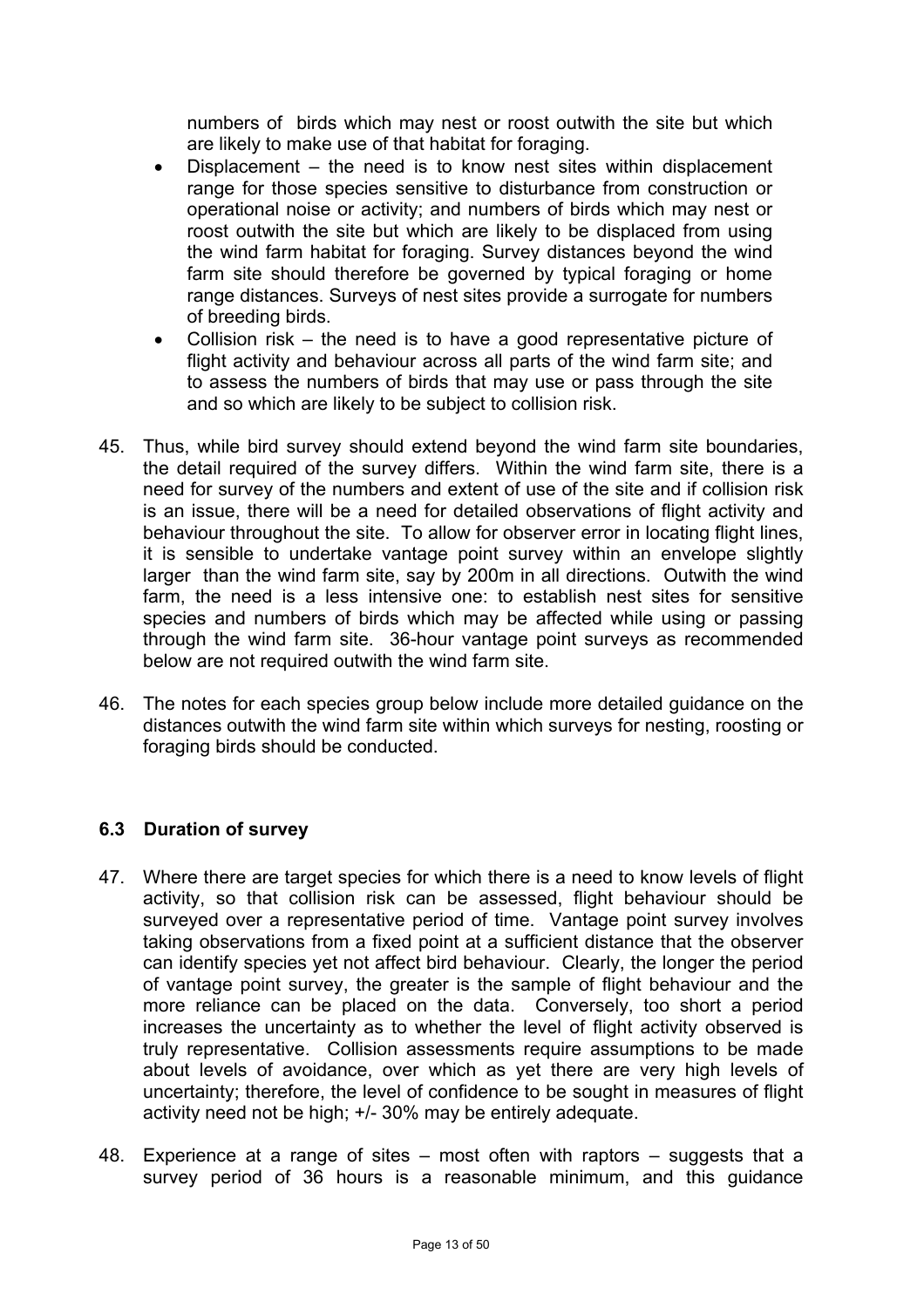<span id="page-13-0"></span>document adopts 36 hours as a standard for most species, where vantage point survey is required of an area (eg see Table 2, page 27, for raptors). It is recognised that there may be circumstances where variations from this standard either downwards or upwards may be reasonable, for example where levels of flight activity are high and sufficient accuracy can be obtained in fewer hours, or where collision risks are highly critical and therefore more extended survey is needed to put the information beyond doubt. If developers choose to depart from the standard then this should be fully justified. Relevant factors may be the proportion of observation time during which birds are aloft, the likely variability in flight activity due to weather or other factors, the extent to which information from adjacent vantage points is comparable, and the degree to which the collision assessment is critical in arriving at a view on whether or not there is adverse impact on the bird species.

49. The recommended minimum is that 36 hours of watches should be conducted at each VP for each season (breeding, non-breeding, migratory) when the species is present. Each season should be regarded as a discrete observation period. Within each season, each part of the wind farm should be watched for at least 36 hours. If half of the proposed wind farm area has been watched for 36 hours, for example, and the other half has been watched for 36 hours (with no overlap in visibility areas), then the proposed wind farm area has been watched over for 36 hours (the time spent observing each part of the proposed wind farm), and NOT 72 hours (the total time spent in observation). **It is important that this is addressed during the establishment of VP methods as part of scoping proposals**.

## **6.4 Breeding upland/peatland waders**

#### **6.4.1 Survey methods**

- 50. **Surveys for breeding waders should take place out to a distance of 500m from the proposed wind farm site**. For most species use the Brown & Shepherd (1993) survey method. This method involves two visits to the survey area, one early in breeding season and the second at a later date. The first visit generally aims to detect earlier breeding species (e.g. curlew) and territorial display in later breeding species (e.g. golden plover), and the second visit aims to detect birds alarm calling when they have chicks. The Brown & Shepherd (1993) method, like many survey methods, is sensitive to the timing of survey visits: visits which are too late or too early can miss vital stages of the breeding season which generate records of evidence of breeding. Timing of breeding varies geographically and annually. It can be sensible, therefore, to plan for and undertake **three** survey visits (which should be undertaken **April to July**) in order to ensure that key phases of the breeding cycle are not missed, especially in areas where existing information on the timing of breeding is absent.
- 51. Unfortunately this method, designed and tested for survey of some upland wader species over large areas, has been inappropriately used by some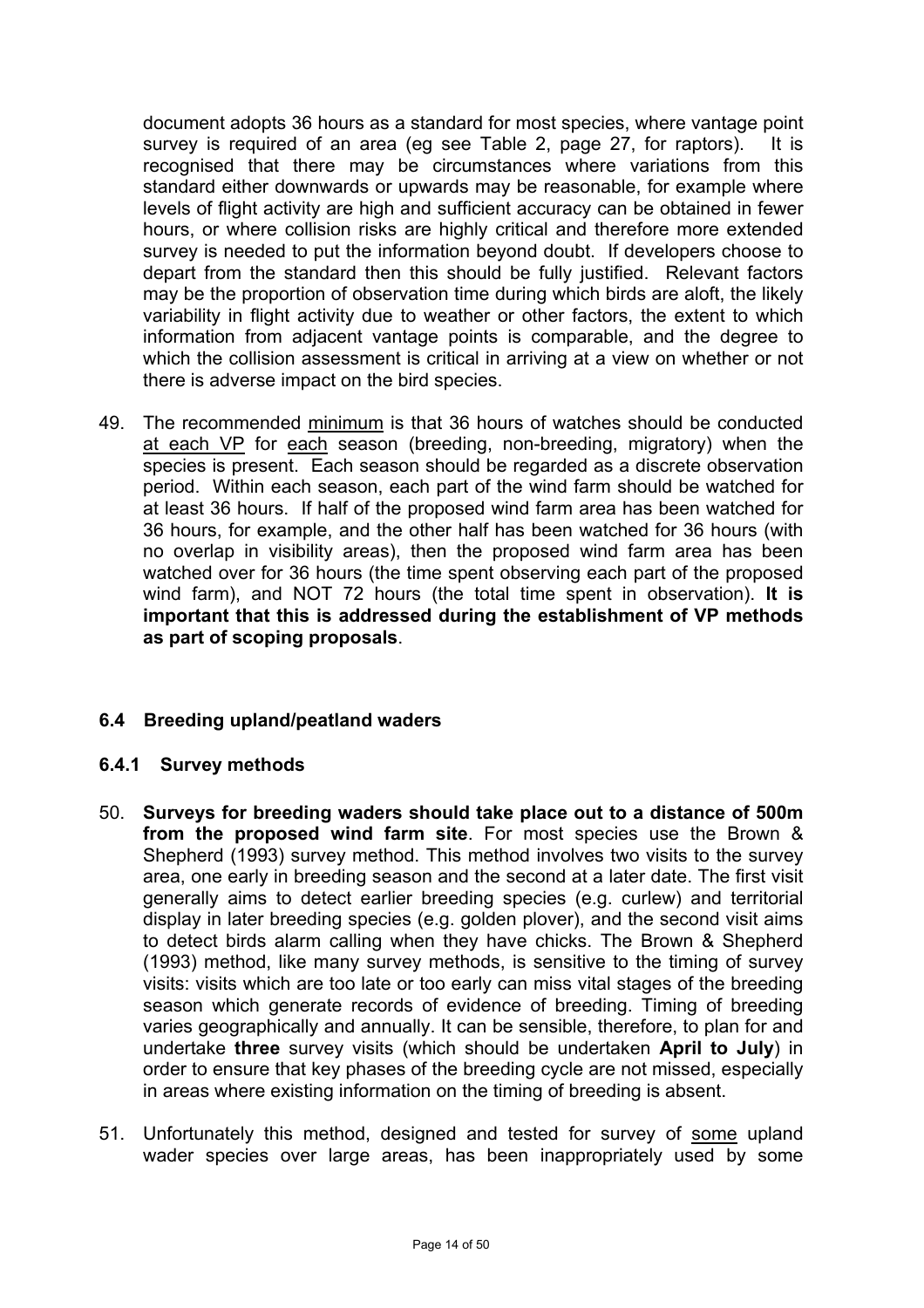assessment studies. The following cautionary statements need to be emphasised, therefore:

- The method should not be used for raptors or waterfowl or for birds in non-upland habitats.
- It is NOT appropriate for all upland breeding wader species: refer to Gilbert et al. (1998) for those species for which it is appropriate and for methods for other species (e.g. whimbrel, dotterel, and typically lowland species).
- All survey visits should be undertaken in the same season; splitting survey visits between years (e.g. visit 1 in year 1, visit 2 in year 2) is not valid.
- Observation time during a Brown & Shepherd (1993) survey does not count towards observation time conducted under Vantage Point watches: the two methods are not consistent in design or objectives.
- Locations of records of breeding birds from a Brown & Shepherd (1993) survey represent points where a bird has been seen displaying some evidence of breeding. They do not indicate precisely where nest sites are. Wader brood movements can be extensive and some species can display over several hundred square metres of ground. A Brown & Shepherd survey merely picks up a snapshot of such movements. This limitation of a Brown & Shepherd survey should be acknowledged in an assessment, which should account for the likely home range of birds throughout the breeding season.
- The method does not provide a sound quantitative estimate of the number of birds present, but it leads to an index of bird activity, enabling different parts of the site, and different sites, to be compared.
- 52. The method can probably be safely adapted for some passerines of open uplands or scrubby habitats (e.g. ring ouzel, whinchat) as it is similar to several species-specific methods (Gilbert et al 1998 – note the difficulties and requirements for twite survey, however). Typically, the method as developed for waders is to record after about 09:00 in the morning (Brown & Shepherd 1993). By extending the method to include the hours between dawn and 09:00, passerines can be included within a survey (meadow pipits are generally the exception to this as densities are often too great to be quickly and accurately estimated). See section 3 for a proposed open ground method for upland birds in winter.

#### **6.4.2 VP watches**

53. Breeding waders of conservation interest should be included as target species during VP watches: these can be combined with VP watches for other target species i.e. VP watches can simultaneously collect data on breeding waders and breeding raptors. These should be timed to occur **March – July**, and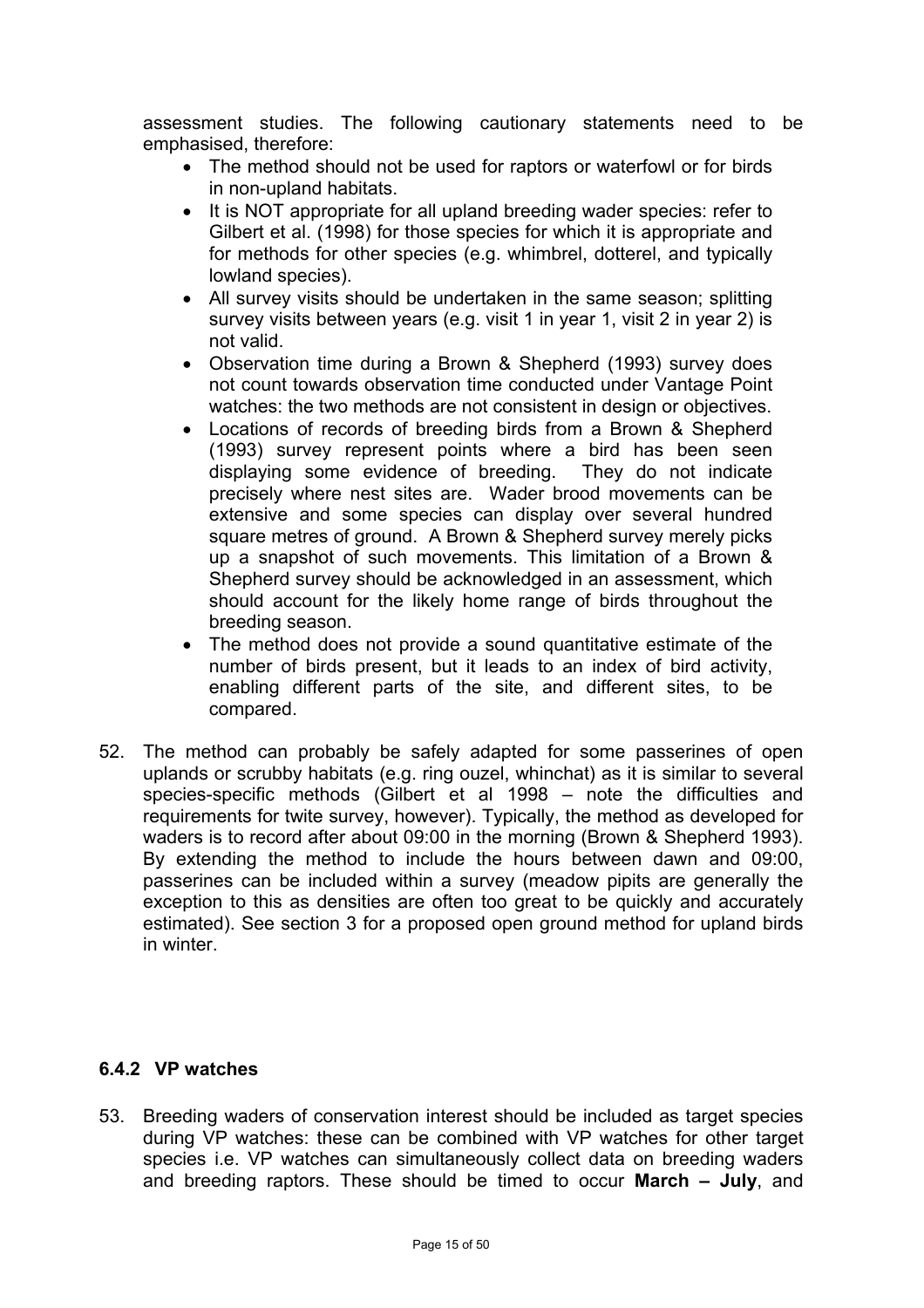<span id="page-15-0"></span>should involve **at least 36 hours of observation** from each VP and be stratified to record periods of flight display when flight activity may be greatest. Display tends to be more common earlier in the season. Other flight activity can be more common immediately before and after dawn and in the evening around twilight e.g. golden plover during changes in incubation shifts when birds may fly to off-site grassland feeding areas. From March to mid-April golden plover may also fly between breeding sites and off-site grassland according to weather conditions before breeding commences. Such temporal patterns of activity should be reflected in the temporal pattern of VP observations in order to efficiently record more potentially risky flight line observations (though observations should also be conducted at other times to gain a representative picture). The decision on which wader species to include as secondary species should depend on how many other target species are selected and the capacity of observer effort to cope with a limited number of species and/or activity.

54. Where more intense observational effort has been used during periods of expected greater flight activity, it is important that such observational bias is corrected for in collision risk estimation otherwise risk will be overestimated. The average observed flight activity (eg in bird-seconds per hour) should be calculated separately during the periods of high and low flight activity, then multiplied by the total time (in hours), over the period of analysis, of high and low flight activity respectively. This will yield the total flight activity (in birdseconds) during the period of analysis. In effect the observations provide a sample of the overall time, stratified in two categories, high and low flight activity. Increasing survey effort during the periods of high flight activity increases the sample rate during the periods of greatest importance, and therefore improves the reliability of the flight activity conclusions.

## **6.5 Diurnal raptors**

#### **6.5.1 Survey methods**

55. A useful general guide to monitoring raptors is Hardey et al, 2005 (in prep). Survey methods for locating nest sites are described by Gilbert et al (1998). Distances beyond the wind farm site for which surveys should be conducted are given in Table 1.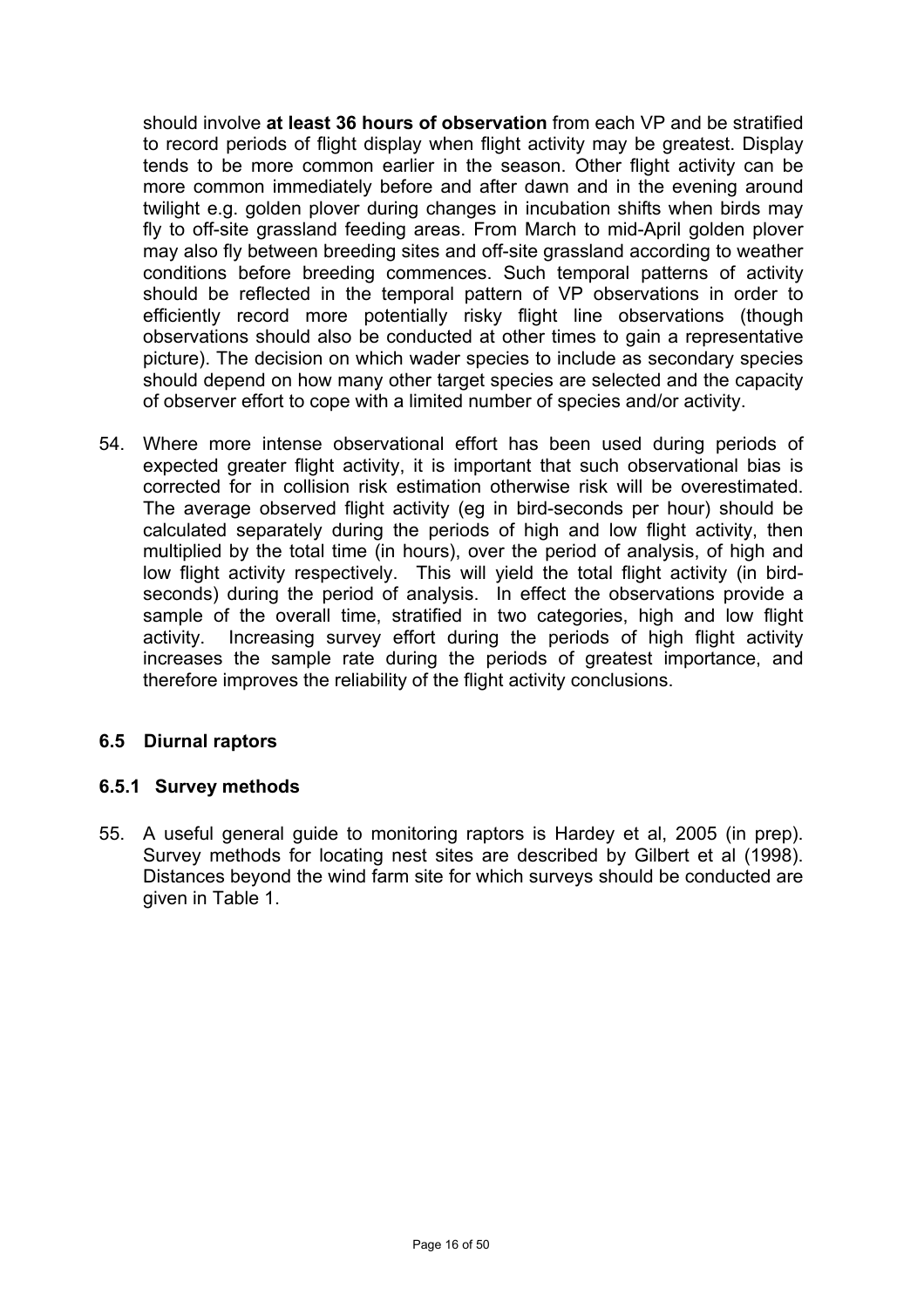*Table 1. Distances beyond the wind farm site for which information on breeding raptor nest site locations should be gathered. These distances are approximate representations of the 'core' ranging distances for raptor species, with the exception of golden eagle and white-tailed eagle where the distances incorporate a wider extent of likely ranging distances (but for these species information on nesting locations with respect to a wind farm site should be available from existing sources – SNH, RSPB or SRSG).* 

| <b>Species</b>     | Survey distance |  |
|--------------------|-----------------|--|
|                    | (km)            |  |
| Golden eagle       | Ⴌ               |  |
| White-tailed eagle | 6               |  |
| Peregrine          | 2               |  |
| Hen harrier        | 2               |  |
| Short-eared owl    | 2               |  |
| Merlin             | 2               |  |
| Goshawk            | 1               |  |
| <b>Red kite</b>    | 2               |  |
| ກev                | 2               |  |

### **6.5.2 Survey effort**

56. For most species there should be a **minimum of survey spanning one year**. For several species, especially in areas where there is an active SRSG, additional years of survey information may be held by SNH, RSPB and local SRSG workers. SRSG data may not be available free of charge and are the property of SRSG members, so restrictions on confidentiality and circulation must be respected. Such data should always be supplemented with new contemporary survey, extending beyond the wind farm boundary in line with the recommendations of Table 1. Where available, full use should be made of contemporary survey undertaken by SRSG members. It is important that survey is carefully coordinated with SRSG workers and good working relations are maintained. Information on breeding success over several years can prove very useful in interpreting likely effects of wind farms on raptors (and other birds) because it can provide an insight into annual variation in the activity of birds and the 'quality' of the pair and/or territories which may be involved (although persecution can depress breeding success even if the inherent quality of a pair/territory is high). **Any existing available information on the breeding performance at breeding sites which may be affected should always be incorporated in the assessment.** One example of this would be if the year in which observations had been conducted had been particularly good for breeding success then bird activity rates would probably be concomitantly lower on average over the lifespan of the wind farm, both because flight activity of breeding birds and numbers of young would be lower. Also, it is obvious that if a productive territory is adversely affected then the impact of a proposal will be greater.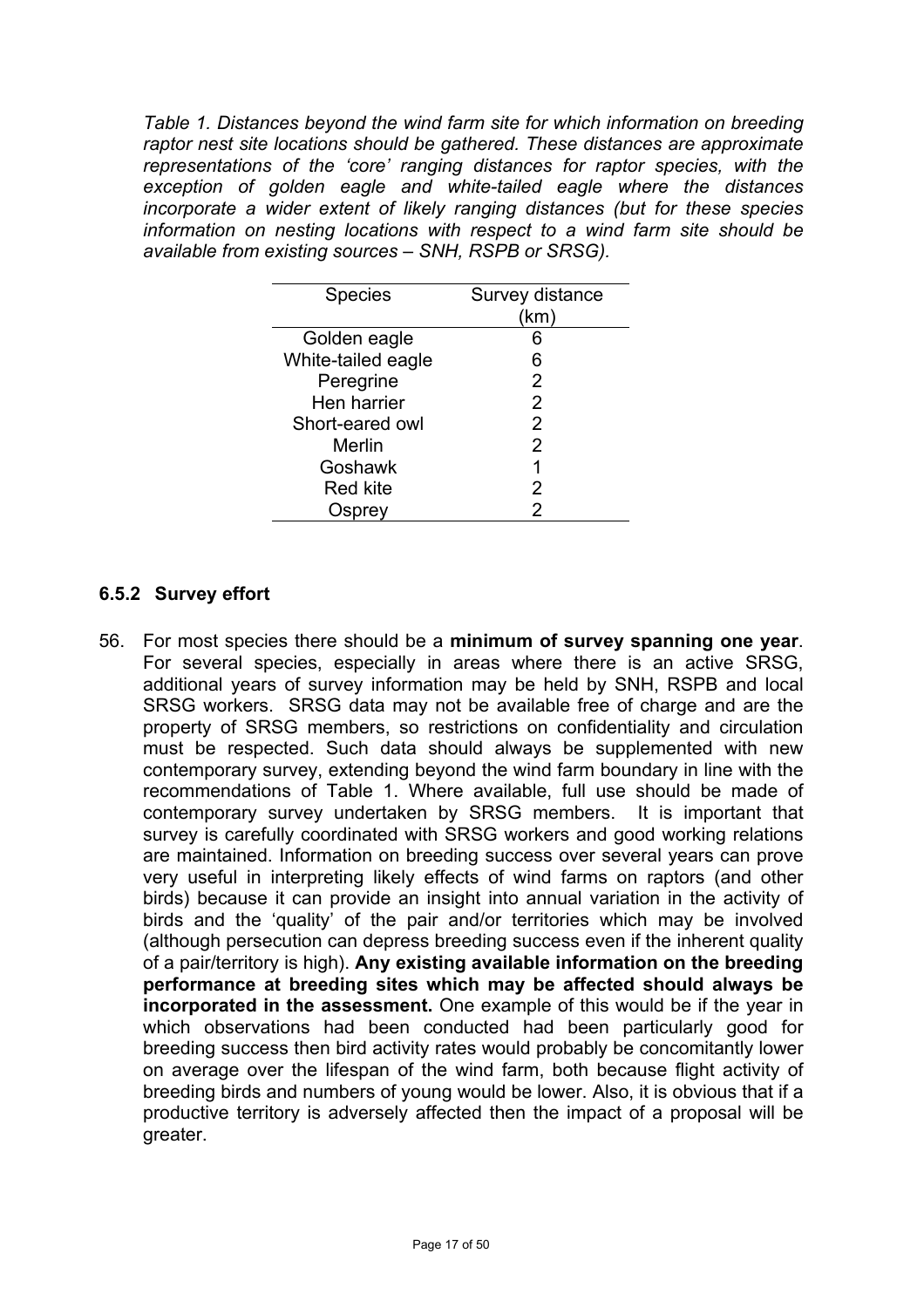- 57. Note that the distribution of some species like hen harrier and short-eared owl (and therefore their use of any area) can vary substantially from year-to-year. It is recommended, therefore, that **for proposals in known breeding habitat of hen harrier and short-eared owl at least two years of nest site survey should be gathered**. If more than two years of survey (and measures of breeding success) are available then these should be used: at least five years is ideal. If previous years of survey (e.g. from SRSG) are not available then two years of novel survey should be undertaken to give at least an indication of how distribution of these raptors may vary annually. Merlin can also regularly switch breeding sites, and if burning of heather occurs frequently then this may force ground nesting pairs to switch breeding sites more often. In such situations, two years of survey for merlin should also be gathered as a minimum.
- 58. More than one year's survey should also be used where nesting or feeding behaviour is dependent upon land use patterns which change annually, for example due to crop rotations.
- 59. For resident and more 'traditional' species, such as goshawk, white-tailed eagle, golden eagle and peregrine, range use (and therefore use of any area within the range, such as a proposed wind farm area) is also likely to vary if widely separated alternate nest sites are used in different years. For example, in golden eagles it appears that range use may vary according to nest site if alternate nest sites are at least 2 km apart (McGrady et al 1997, McLeod et al 2002b). This is also likely to apply to white-tailed eagles and peregrines. It is important that such changes should be accounted for in the assessment. For kites, ospreys, eagles and most peregrines information on use of alternate nest sites should exist through previous surveys, so in most situations novel survey will probably not be required to document the availability and use of alternate nest sites.
- 60. Species such as buzzard, sparrowhawk and kestrel, should not be ignored and should be included in survey within 1 km of the proposed wind farm site for one year. Note also that merlin can nest in open moorland or in trees and, rarely, on cliffs.
- 61. As described earlier, survey data give only limited indications of birds' use of the site within and between years, especially for species which show low site fidelity and species which may switch between alternate nest sites. Breeding survey data shows the location of nest sites but does not show how birds from those nest sites may use an area in the vicinity, such as a proposed wind farm site. Breeding survey data also does not necessarily show how a site may be used in the non-breeding season by resident adults or by non-breeding birds if the site does not involve breeding adults. To document use of an area additional methods are needed.

#### **6.5.3 VP watches**

62. The timing and minimum duration of VP watch effort is given in Table 2. Note that the recommended efforts for different species are minima: estimates of use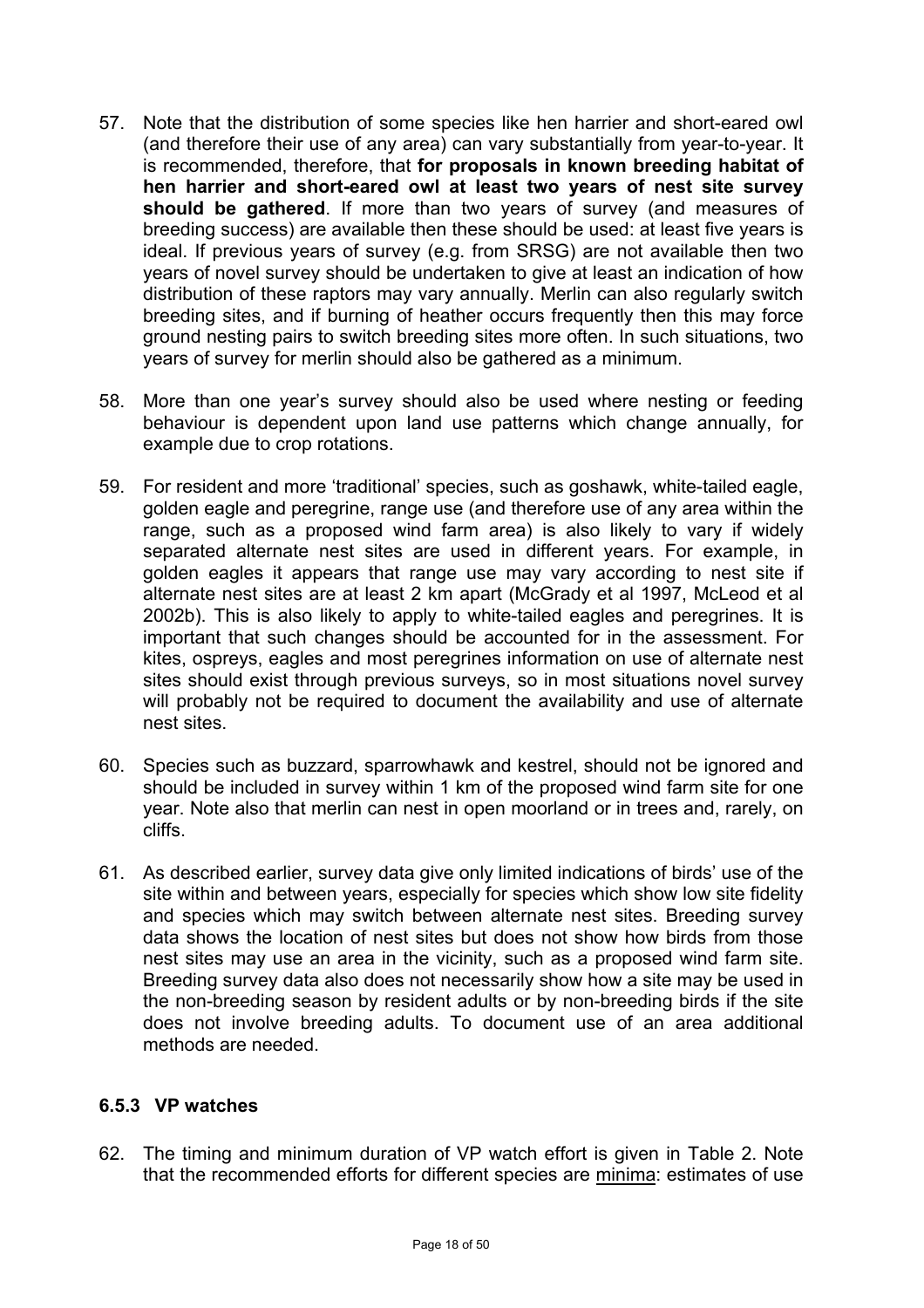improve with amount of time spent in observation. Effort at each VP during the breeding season should be commensurate with the likelihood that target raptor species will be nesting within or close to the proposed site. These recommendations refer to the duration of observation from each VP, and do not refer to the total effort across all VPs. Appendix 2 provides some discussion and examples of when it is appropriate to vary VP effort. Multiple observers may be required if levels of flight activity are such that a significant proportion of data may be lost while tracking one bird.

*Table 2. Recommendations for the season(s) for which VP watches should be conducted and (therefore) the minimum annual effort on watches from each VP for diurnal raptor species.* 

*Notes: As in all recommendations of VP effort these figures refer to the time spent watching from each VP – not the total time spent at all VPs.* 

*The breeding season differs between species but generically can be taken as mid-March to August, and the non-breeding season as September to mid-March.* 

| <b>Species</b>     | Season of VP watches                | VP min<br>effort (hr) |
|--------------------|-------------------------------------|-----------------------|
| Golden eagle       | Year-round                          | 72                    |
| White-tailed eagle | Year-round                          | 72                    |
| Peregrine          | Year-round <sup>2</sup>             | 72                    |
| Hen harrier        | Breeding/year-round <sup>1, 2</sup> | 36/72                 |
| Short-eared owl    | Breeding <sup>2</sup>               | 36                    |
| Merlin             | Breeding <sup>2</sup>               | $\frac{36}{13}$       |
| Goshawk            | 3                                   |                       |
| Red kite           | Year-round                          | 72                    |
| Osprey             | <b>Breeding</b>                     | 36                    |

Notes: <sup>1</sup> Some sites may hold breeding birds and non-breeding birds in winter.

 $2$  Seasons are given for a proposal in areas of breeding habitat. Clearly, in areas which may hold non-breeding birds in winter (e.g. coastal or lowland agricultural areas) the relevant season should be non-breeding (Sept - mid-Mar).

 Due to this species spending a high proportion of activity below tree canopy it is unlikely that useful VP observations can be collected for goshawk.

63. **Observations should be spread through the day, between dawn and dusk**. During the breeding season observers should pay particular attention to any breeding display flights and the flight behaviour of dispersing young as birds may be prone to collision when engaged in these activities. It is important that any observational bias towards periods of greater activity is corrected for in collision risk estimation otherwise risk will be overestimated (see para 54). Hence, it is also important that observations are spread temporally to account for all phases of the breeding cycle and, for resident species, between the breeding and non-breeding seasons as behaviour can change through and between the seasons. Note that short-eared owls are also active at night and the assessment should account for this. It is likely to be very difficult to obtain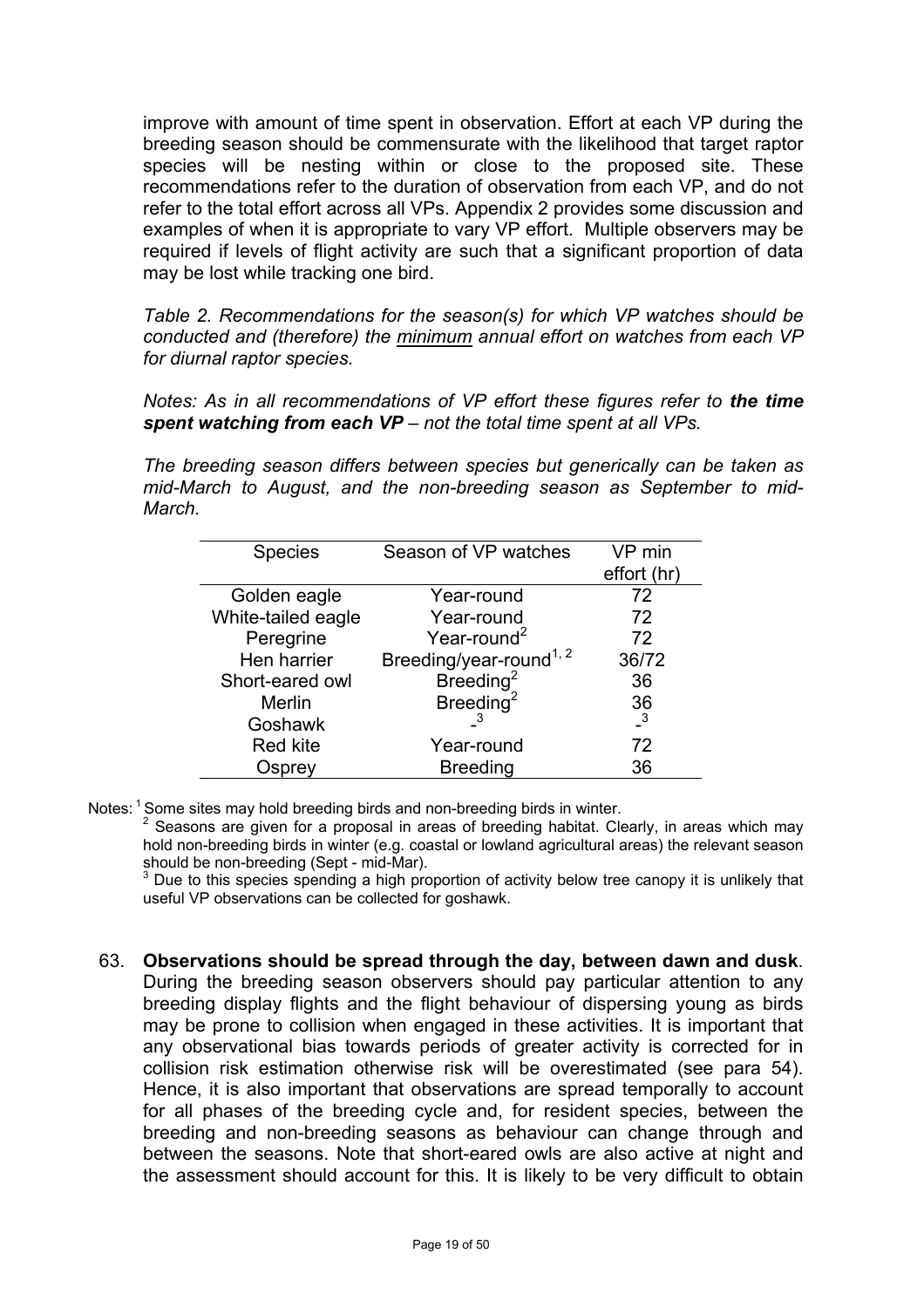representative observations for merlin and VP watches will probably underestimate the activity of this species; hence, it is difficult to model collision risk quantitatively for merlin based on VP observations. VP observations are unlikely to give any useful information for goshawk. Note also that the nonbreeding distribution of more social species such as hen harrier, white-tailed eagle and, especially, red kite can be different when activity is often centred on roost locations.

- 64. As for survey effort, VP watches should not ignore other species: even when target species are being prioritised, secondary species can include buzzard or kestrel, for example (see Appendix 1). The decision on which species to include as secondary species should depend on how many target species are selected and the capacity of observer effort to cope with a limited number of species and/or activity.
- 65. VP watches should be conducted for **at least one breeding season, nonbreeding season or year**, depending on whether the raptor interest is breeding, non-breeding or year-round respectively.

#### **6.5.4 Accounting for annual differences in site use**

- 66. For some species breeding bird use of an area may vary substantially between breeding seasons due to either low site fidelity (hen harrier, short-eared owl) or known use of widely separated alternate nest sites (e.g. white-tailed eagle, golden eagle, peregrine). VP watches should therefore ideally be conducted for at least two breeding seasons for hen harrier and short-eared owl. For those species where area use may depend on the location of alternate nest sites, two seasons of observations are only fully useful if conducted in years when alternate nests are used. Where this is not the case, alternate means of describing likely changes in use of the proposed wind farm site are required.
- 67. One means by which this can be achieved is to conduct surveys of prey and/or habitat on which prey is reliant at sampling locations within **and** outwith the wind farm site. These can be used to gain an insight into the relative importance of the wind farm site compared to other areas which may be available to the same birds. Survey methods will be conditional on the most relevant prey for the raptor in question e.g. field voles and meadow pipits for hen harrier. **Such prey survey methods are essential if for those species such as hen harrier or short-eared owl two breeding seasons of VP observations will not be conducted or if pairs of other raptor species use well-separated (> 2km) alternate nest sites.** Note that shifts in nest sites and activity patterns may mean shifts in VP locations may help.
- 68. Prey/habitat surveys also provide an important insight into why raptors may be using the site and therefore the effect of any displacement from the site (one of the fundamental objectives of an assessment) and, for example, the scope of any prey/habitat enhancement which will be necessary off-site to counteract any displacement.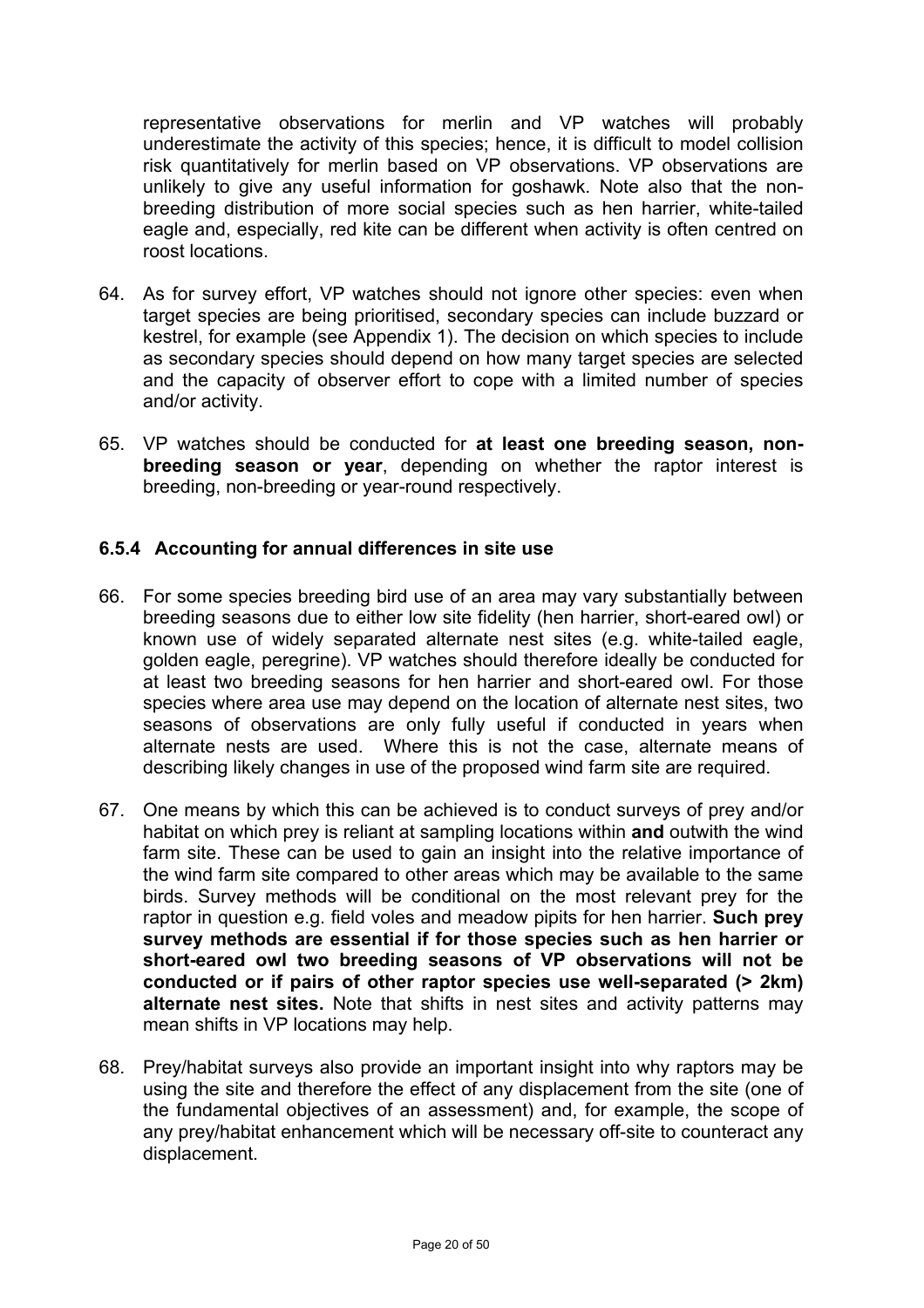- 69. Ideally, for pairs of eagles, year-round VP observations should be conducted that record the entire range use of the pair which may be affected by a wind farm (rather than just concentrating on recording use within the wind farm site alone). Assessments which carry out such entire range observations have been conducted and are undoubtedly superior to those which do not, as it allows a quantification of the importance of the wind farm site to the pair in question and therefore the impact in terms of the extent of range loss which displacement from the wind farm would entail. Such loss may of course be unsustainable, but this method also allows a wind farm to be located in an area where range loss can be avoided or minimised and can identify those areas where counteractive prey enhancement would be best managed.
- 70. For breeding golden eagles, whole range use can be estimated using the PAT (Predicting Aquila Territory) model in a GIS (McLeod et al 2002a, b). While actual observations of range use are always preferable, and may identify prey hotspots exploited by golden eagles which the model would not predict, the PAT model can be useful in providing an indication of the potential importance of a proposed wind farm site to breeding golden eagles at a very early stage of the assessment process. It also allows all the advantages gained by entire range observations, as described above. The PAT model can also readily examine the effects on range use of a change in use of nest site, something which may take many years of observations to document. **In all proposals involving occupied ranges of golden eagles the use of the PAT model is recommended as an element of assessment**. [4](#page-20-0)
- 71. The PAT model does not attempt to describe ranging behaviour of non-breeding sub-adult golden eagles or adults which do not occupy breeding ranges. In most part of the Highlands and Islands, if an area is not within the range of a breeding pair of golden eagles, it is likely that the area will be used by nonbreeding (usually sub-adult) eagles and so this use, year-round, should be accounted for by VP observations (see Table 2 for recommended minimum effort).
- 72. Range use in raptors can be affected by their reproductive status during the breeding season. Moreover, and more obviously, in years when breeding is successful, young will be present and at risk of collision, but will not be present in years when breeding is unsuccessful. Clearly, **annual breeding success will vary over the lifespan of a wind farm (typically 25 years) and it is essential that an assessment accounts for this variation**. For pairs that are generally successful, if fieldwork occurs in an unsuccessful year then an additional year of fieldwork should be conducted. For species or pairs with a typically low annual reproductive output (some pairs of golden eagles may only rear young infrequently, for example) an additional year of survey is unlikely to 'capture' a successful breeding season. In such a situation, without recourse to several years of fieldwork (the ideal) assumptions will have to be made about likely or known differences (from the scientific literature) in bird activity (e.g.

<span id="page-20-0"></span>The model is fully described in the references noted above. A service to run the model using purpose-written software is available from Natural Research Ltd, tel (01330) 826536 email stephanie.carey-miller@natural-research.org.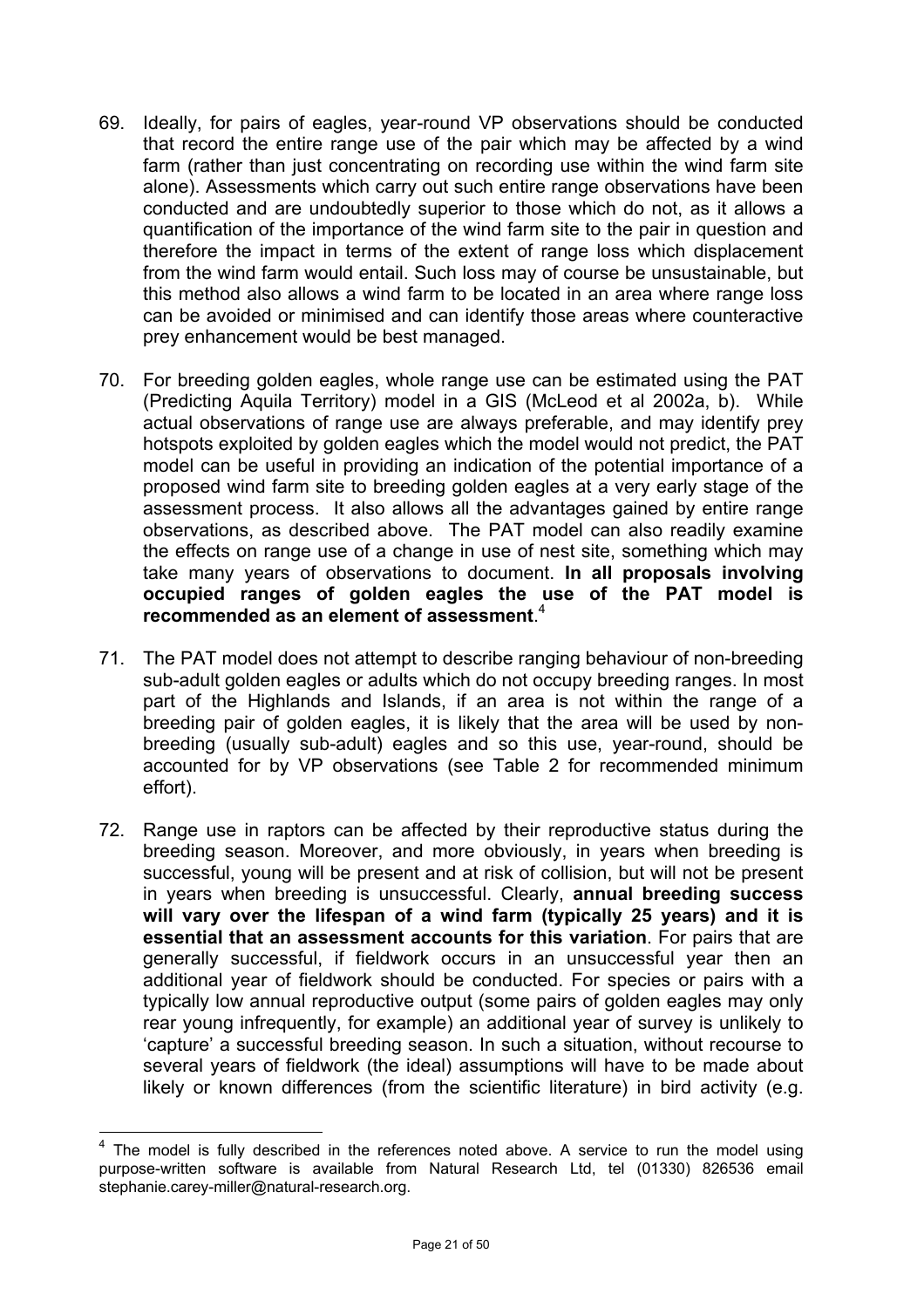<span id="page-21-0"></span>frequency of adult hunting flights, juvenile flight and dispersal behaviour) and incorporated in to the assessment.

73. For traditional roosts of non-breeding hen harriers observations should be undertaken in the first hour after dawn and in the last hour before dusk, noting the flight behaviour (time, height, direction) of approaching and departing birds and birds flying around the roost site. For roosts within 1 km of a proposal, it is recommended that at least 36 hours of observation should be collected, for roosts within 2 km of a proposal at least 18 hours. Observations should be made from September to March, with effort spread evenly through the season unless a roost is known to be important for passage birds when effort can be more concentrated during the passage periods (September, October, March). Some roosts can be temporary and occupied for short periods only, and roosts can also be occupied during the breeding season, so monitoring should accordingly be flexible.

### **6.6 Breeding waterfowl, notably divers**

#### **6.6.1 Survey**

- 74. Problems may potentially arise through wind farm effects on divers not just if divers nest on the proposed wind farm site but also if the site lies on a line between the divers' nest site and feeding areas so that divers fly through the site to reach and/or return from feeding areas. For black-throated divers, feeding areas can be lochs (or, less commonly, the sea) away from the nesting loch, and for red-throated divers feeding areas are normally away from the nesting lochan (usually the sea, sometimes larger freshwater lochs). SNH and RSPB may hold some information on diver distribution (information on the rarer black-throated diver is likely to be more complete), but the survey methods in Gilbert et al. (1998) should be followed to provide an additional year of data. Refer also to Gilbert et al. (1998) for survey protocols for other species of waterfowl. For all species **a minimum of one year of novel survey is required**: if more years are available they should be used as part of the assessment. Note that non-breeding divers may also be present even if there are no records of breeding. Hence in any area where either species may occur a dedicated survey should be conducted irrespective of the presence of prior breeding records.
- 75. Both species of divers may feed away from their nest site and so there may be a risk affecting these species even where nest sites are absent from the proposed wind farm site. **As a minimum, an area of within at least 1 km of the wind farm site should be surveyed for divers and other breeding waterfowl (but see below for guidance involving proposals which may involve designated sites).**
- 76. For red-throated divers, survey effort should be concentrated landward of the site relative to potential feeding areas of sea lochs or the sea. They may fly up to 8 km from their nest site to reach feeding areas (Eriksson et al. 1990), and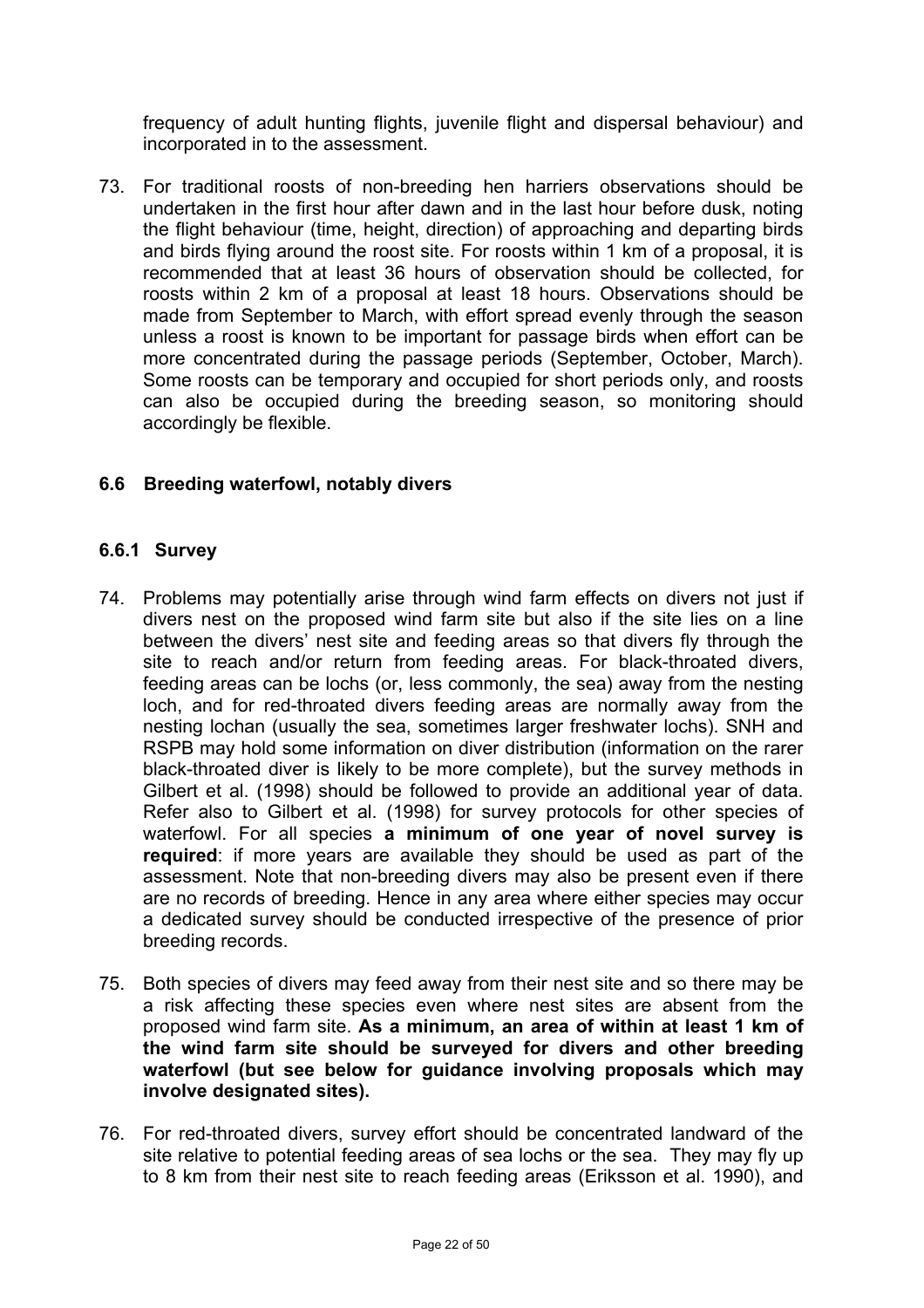judging by the distance to the sea of some red-throated diver nest sites in some parts of Scotland, a minority of pairs may fly greater distances. Hence if the wind farm site lies within 8 km of a red-throated diver breeding site and a potential feeding area there will be a possibility that divers will fly through the site. The area that divers may overfly can be crudely estimated by assuming that they are equally likely to fly within an arc or quadrant bounded by lines that are 8 km from the nest site to the feeding area. So, for example, for a wind farm site that is well inland with only a few scattered lochans the number of potential nesting sites that will require checking will be relatively small and readily achievable. On the other hand for a coastal wind farm site with a large number of potential nesting lochans inland the area that would require survey would potentially be very large and it is probably impractical to conduct a detailed survey of all potential nesting areas, unless some or all of those nesting sites lie within a designated site for the species when all potentially relevant parts of the designated site should be surveyed.

### **6.6.2 VP watches**

77. Divers are vulnerable to collision due to their flight behaviour and anatomy (wing loading): they are powerful fliers but not manoeuvrable. Surveillance of the wind farm site for divers flying through the site should be done during the pre-breeding and breeding season **(late April to August) for at least one year and for a minimum of 36 hours at each VP (red-throats) or a minimum of 48 hours (black-throats). For black-throated divers which are known or suspected to use alternate breeding sites at least two years of observation are required.** (This surveillance can be combined with observations of the use of the site by other species.) For red-throated divers **additional observation should also be conducted at VPs from where each nesting lochan (and incoming and outgoing flights) within 1 km of the proposed development site can be observed**. **For proposed development sites that lie on a potential route between the sea and a designated site for red-throated divers, such additional observations should be conducted at every nesting lochan for red-throated divers which may potentially be**  affected (see the section on survey for determining those nesting lochans where pairs may be affected). The objectives of these additional VP watches is to confirm flight routes, the number of pairs which contribute to any observed flights through the wind farm site and, if necessary, to record flight activity rates to allow the estimation of collision risk. The first step in these observations should be to collect sufficient records to assess if flight routes intercept the proposed wind farm location. Observations should be sufficient to record at least fifteen incoming flights (although outgoing flights should also be recorded): diurnal flight activity appears to be greatest early and late in the day and so these periods can be targeted to obtain records most efficiently. If the flight routes do not lie in the direction of the proposed wind farm then no further observations should be necessary. If the flight routes lie in the direction of the proposal site then further observations should be conducted to estimate the number of flights which occur per day, to estimate collision risk.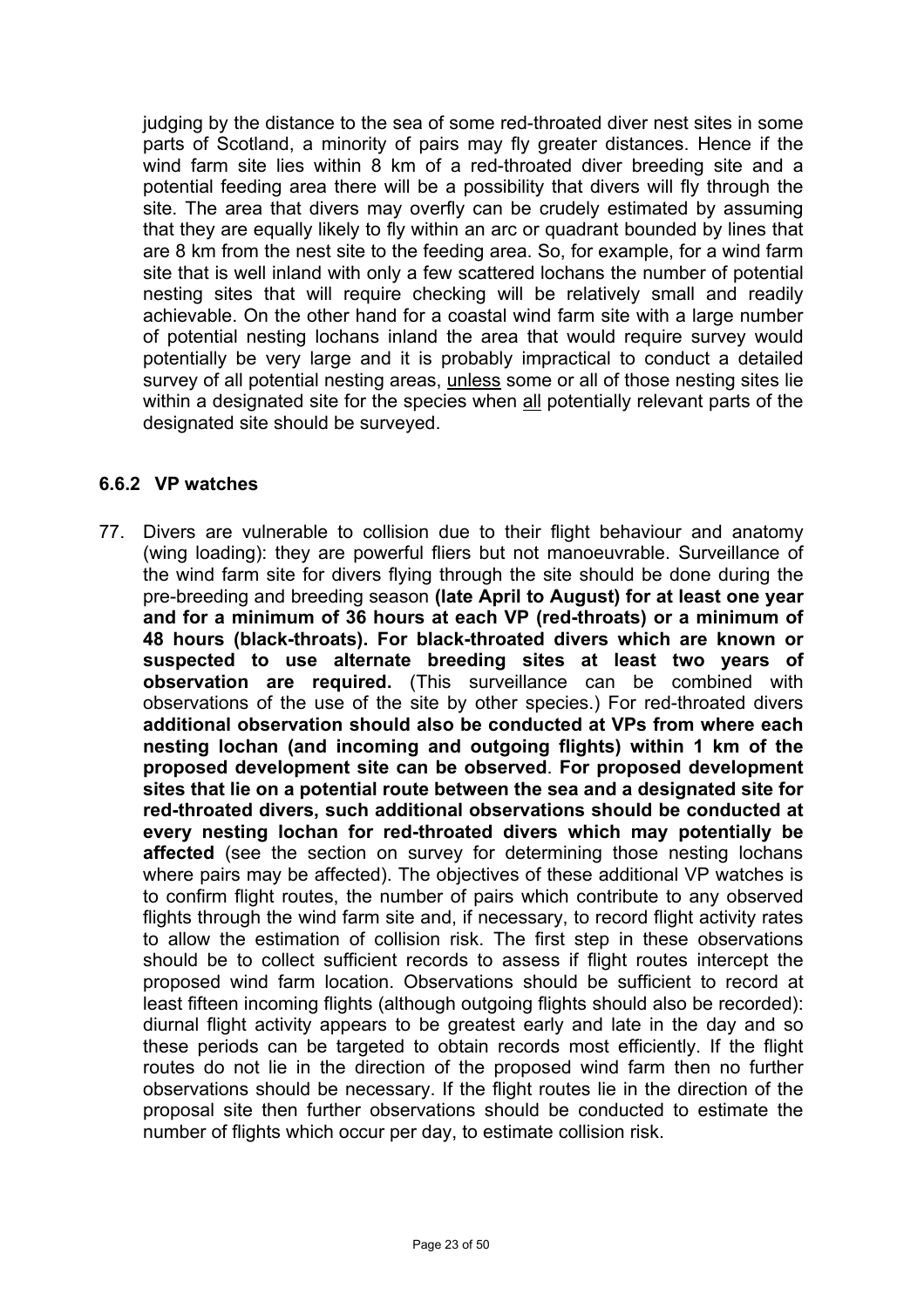- <span id="page-23-0"></span>78. **Observations should be collected during the period of one hour before dawn to one hour after dusk, using light-intensification equipment if necessary since divers can fly at night. There should also be some observations conducted during conditions of low cloud or mist as divers will continue to fly under such circumstances and flight routes can vary with weather conditions.** Of course, it is unlikely that such VP watches will reveal sightings but auditory records may be possible. Great care should be taken not to disturb nesting divers when selecting VP locations and visiting VPs, especially when setting up observations before dawn.
- 79. It is also important to appreciate that flight activity in a breeding season can vary according to whether a pair has successfully hatched and reared a chick, as flights will be far more frequent for pairs which are rearing a chick than for non-breeding or failed pairs. Assessments should account for this variation, as variable patterns of breeding success will likely be encountered over the lifespan of the wind farm. Also note that flights by non-breeding pairs and nest site prospecting pairs and 'social' flights of groups or pairs of birds can occur which do not involve birds flying to marine feeding areas. Such flights can be more common early in the season. Some pairs also make feeding flights to freshwater feeding sites.

### **6.7 Woodland species**

#### **6.7.1 Survey**

- 80. Several woodland species have been covered under other sections (e.g. woodland owls, woodland nesting raptors such as goshawk, buzzard). Speciesspecific survey methods have been developed for several woodland birds (e.g. crossbills, black grouse) and, either for reconnaissance survey or where woodland birds have been identified as target species, these methods should be followed as appropriate (e.g. Gilbert et al 1998).
- 81. For black grouse, known lek sites and other areas of suitable habitat which can host leks (Gilbert et al 1998) should be identified and **visited at least twice during mid-April to mid-May within 2 hours of dawn** on calm, dry days with good visibility. Visits should involve listening and scanning for lekking blackcock from strategic VPs (avoiding disturbance of leks) and during walks between these VPs ensuring that all potential habitat is covered. When a lek location is confirmed, it should be revisited within three days to count the number of males (not just displaying males) and females seen in the one hour before to one hour after dawn. **The maximum count of males in the 2 hours around dawn** gives the standard count estimate, but the maximum number of females seen should also be presented. Treat leks that are at least 200 m apart as separate leks. Survey estimates should be gathered for at least one breeding season. **All leks for woodland grouse species should be identified within 1.5 km of the proposed wind farm site.**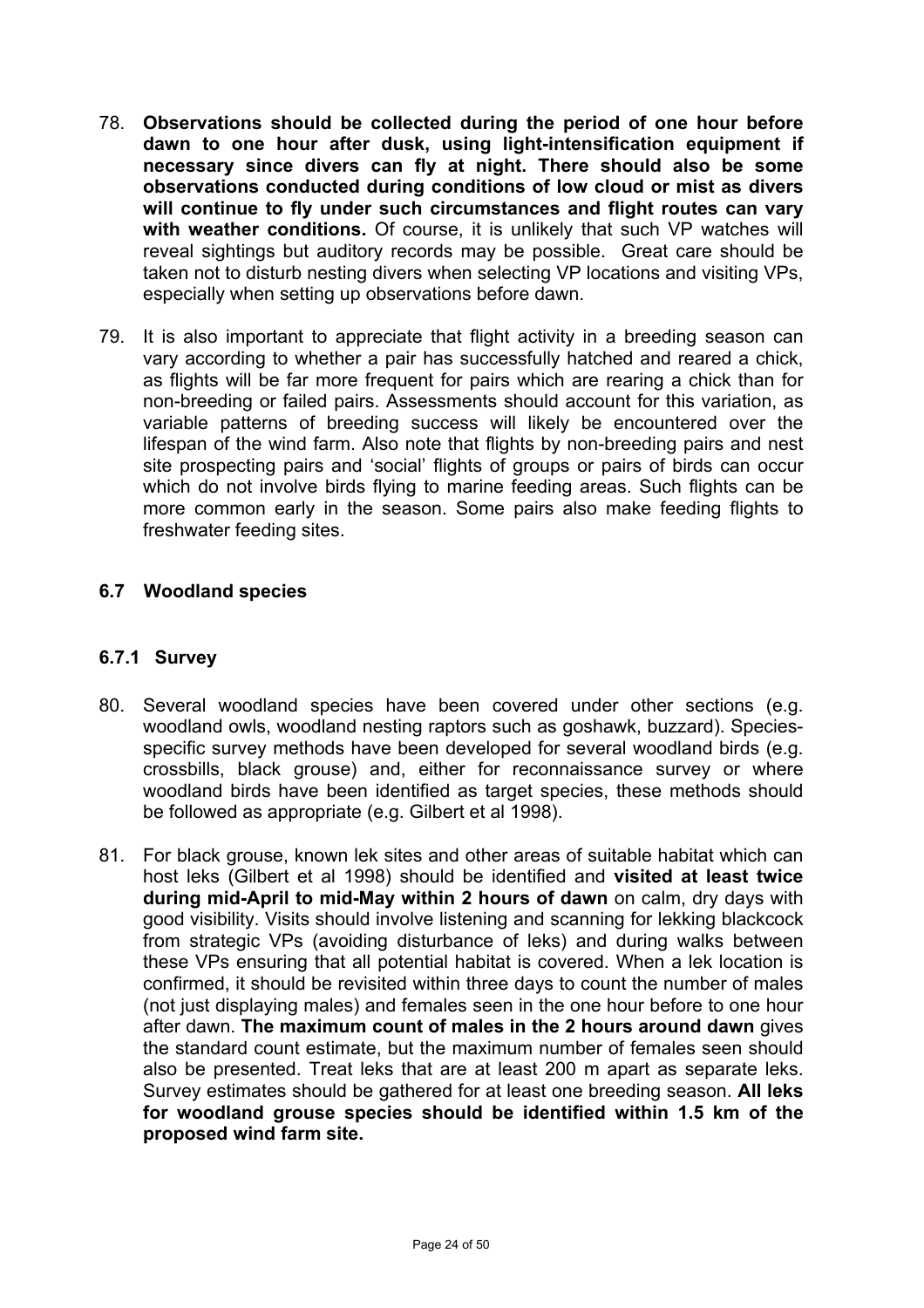- 82. The 'standard' survey method for species associated with Caledonian pinewoods (e.g. Scottish crossbill, crested tit, capercaillie) involves survey in winter (Gilbert et al 1998). This method is designed to cover large areas and so, for the purposes of site-specific assessment of impacts on these species, it is imperative that nest sites or lek sites should be surveyed additionally within the wind farm site area for such species of conservation interest.
- 83. In native woodlands a mapping method using the approach of the Common Birds Census (CBC) method (Gilbert et al 1998) should be used to document the breeding bird community and the wintering bird community but restricted to three visits spread at representative dates across the season of interest. For site-specific surveys, the BTO's Breeding Bird Survey (BBS) method is not appropriate as it does not provide the level of detail required by assessment.
- 84. A generic method for estimating the abundance of more common breeding woodland species of young commercial plantations (especially small passerines) involves carrying out counts at selected points (Bibby et al 1985, 1992). This method, which employs randomly selected points, is often not suitable for older commercial forests when due to the density and height of closely-packed trees it can be impossible to access every randomly selected point and to record bird activity and distance with confidence. In such situations, a simple inventory of species present is a more realistic objective and can be gained by selecting accessible points stratified across different forest types and/or successional stages, no closer than 200m apart, or within 100m of the forest edge (M Madders in litt.). Each count point should be visited at least twice and preferably three times, once or twice from mid-April to May and once in the first three weeks of June in the first six hours after sunrise but not in conditions which may affect bird detection rates e.g. strong winds (>Beaufort 4), rain or snow, mist. The first visit can detect resident species and, depending on the timing of the visit, some migrants; the second visit can record migrants some of which may have been missed on the first visit due to timing. The same observer should not be used on both visits to the same point.
- 85. Counts should be delayed for a few minutes after the observer arrives at a point (habitat features can be recorded in this period) to minimise any disturbance effects. Thereafter, the observer should record all birds seen and heard during a 5 minute period. The habitat at each point should be recorded, paying particular attention to broad habitat type (native conifer, plantation conifer, broadleaf, mixed conifer/broadleaf) and the forest growth stage (establishment, developing pre-thicket, pre-thicket, thicket to high forest, clear fell) and rotation phase.
- 86. The survey should also be repeated at least twice during different periods of winter.
- 87. The value of this method is that it can readily allow simple measures of bird communities or species to be associated with different woodland habitat types. As some felling will be necessary for a wind farm located within forest and the forest may change over the lifespan of the wind farm, it can allow a prediction of the potential bird community post-construction. As the data may be limited, such predictions should also take into account normal expectations of species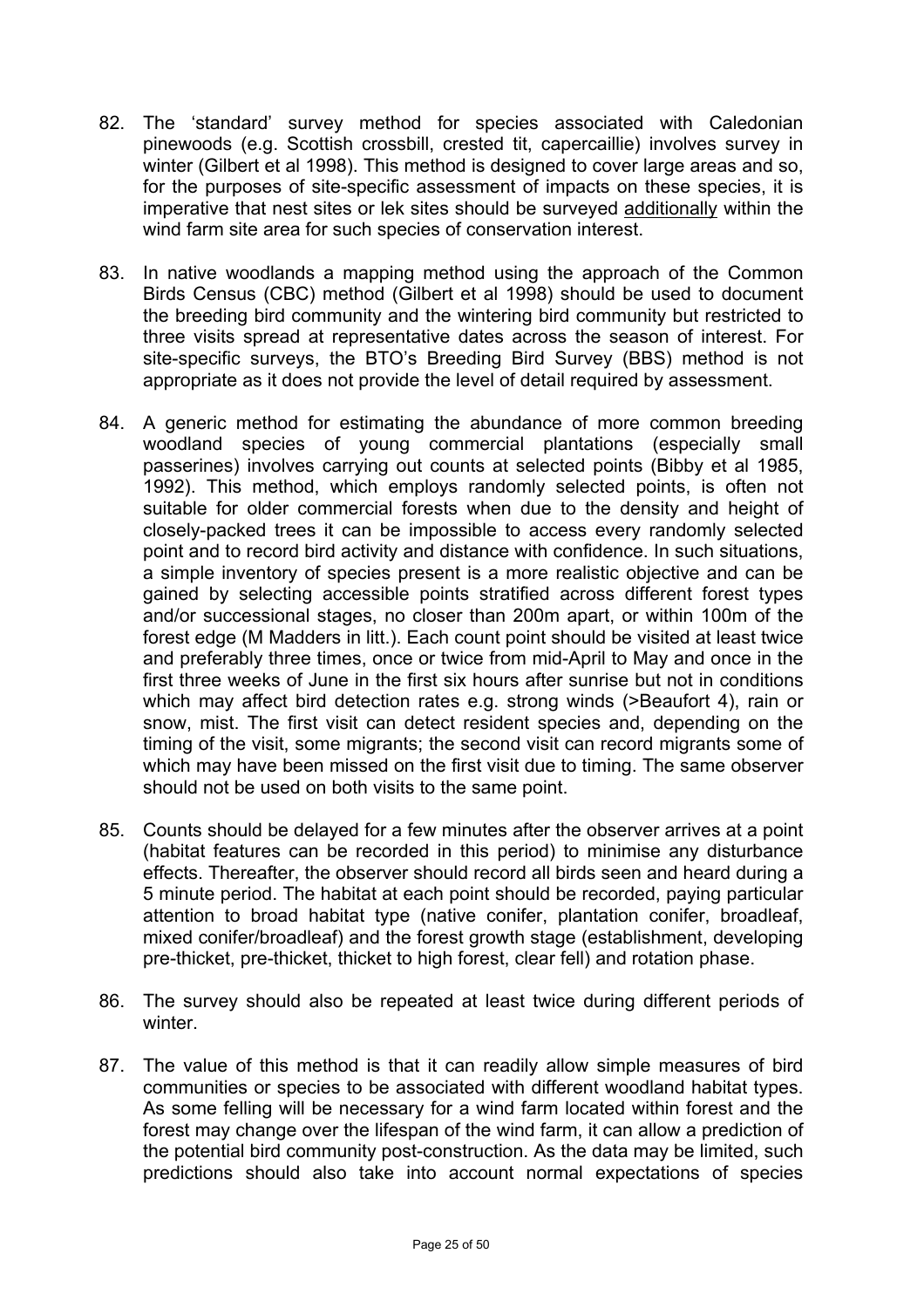<span id="page-25-0"></span>composition based on typical habitats. If any of the likely habitats that will be present post-construction (e.g. clear fell) are not present on the site preconstruction, then it may be helpful to visit relevant habitat at another location nearby and undertake point counts.

### **6.7.2 VP watches**

- 88. In line with generic guidelines, assessments of wind farm sites which wholly or partially involve areas of woodland may require VP observations. Allow at least 36 hours of observation at each VP for the breeding season (mid-March to August) and 36 hours at each VP for the non-breeding season (September to mid-March), with additional effort for any migratory interest that may overfly the wind farm site (e.g. wildfowl). Even if a commercial conifer plantation is thought to be of low bird interest, it is important that this is demonstrated rather than simply assumed. In several cases assessments have had to be extended because a commercial forest has been assumed initially to be of little importance, but subsequent information has come to light which suggests it may, for example, lie on a migratory pathway, requiring additional study. Assessment should always attempt to anticipate such possibilities because, as described in the background sections, an absence of information does not equate to an absence of bird interest.
- 89. At some sites with large forest plantations where landscape relief is minimal VP watches are unlikely to yield useful results. Furthermore, if a proposal involves the felling of woodland, pre-construction VP observations will not give an indication of post-construction use or collision risk for those woodland species or other species which nest in the vicinity and so they have little utility in this context. Note also VP observations have little utility in assessing use or collision risk for goshawk, regardless of any habitat alteration during construction. Therefore, the main requirement for VP observations is for proposals which involve the felling of woodland within the proposal site and which therefore require assessing use and collision risk for those species which may overfly the site, regardless of the habitat present, and which may continue to overfly the site post-construction.

#### **6.8 Owls and other nocturnal species**

#### **6.8.1 Survey**

90. Species such as owls, nightjar and woodcock which are exclusively or largely nocturnal in activity pose special problems for assessment because, obviously, activity and use of the site occurs mainly under conditions of restricted visibility. This largely affects the capability to undertake VP observations, as for all species survey methods have been devised to overcome visibility problems. Although there are recognised difficulties in studying nocturnal activity, this should not be seen as a means of dismissing its relevance. Indeed, nocturnal activity may pose greater hazards for birds at wind farms.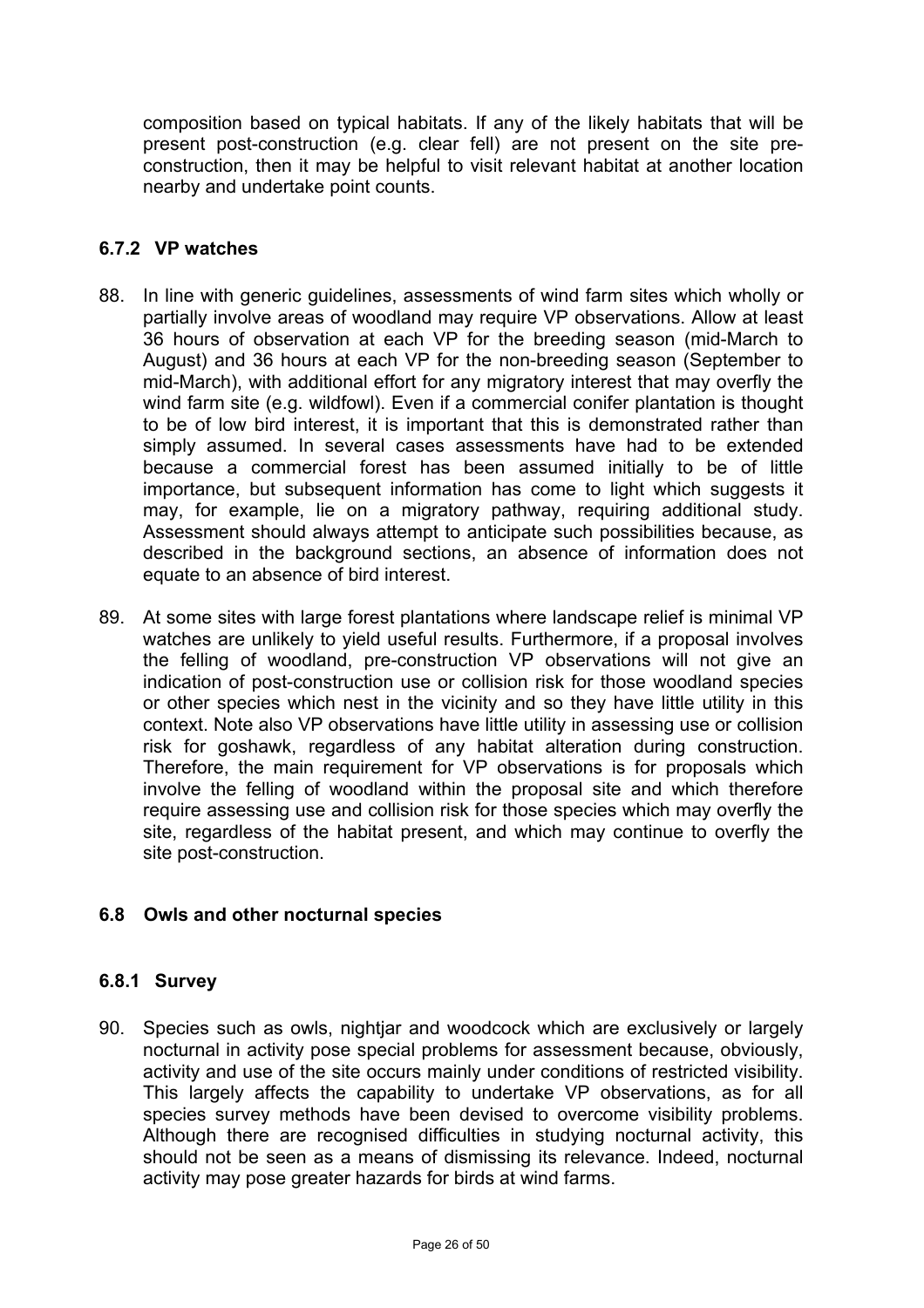- <span id="page-26-0"></span>91. Survey methods have been published for tawny owl, barn owl, woodcock and nightjar (Gilbert et al 1998). Long-eared owl can be surveyed by listening for calling birds in a similar fashion to that used for nightjar, although visits earlier in the season may be more appropriate. Playback techniques may be helpful in stimulating call responses. Surveys for owls are usefully assisted by signs of occupation such as moulted feathers and pellets, as for diurnal raptors.
- 92. Survey should be undertaken within **500m of the wind farm site for all species, except barn owl, which should be surveyed within 1 km** of the proposed site. **At least one year of survey** should be undertaken.

### **6.8.2 VP watches**

- 93. Without resorting to radar studies or other remote techniques assessing site use for nocturnal species is clearly difficult. Crepuscular VP watches can be conducted in the two hours around dawn or dusk, however, and are probably most useful for barn owl due to its pale plumage. For nightjar at least 25 hours of observation should be conducted on calm dry evenings from June to mid-July; for barn owl at least 48 hours of observation should be conducted yearround. Light-intensification equipment augmented by infra red spotlight may prove helpful for these observations.
- 94. VP watches for largely nocturnal species can be more safely conducted within the wind farm site (cf Appendix 1) as the observer is less likely to be a disturbance, and visibility over longer distances will be impossible. VPs should preferably be located to record flight activity within 200m of the wind farm site. Although survey methods for several species rely on crepuscular observations, it is unlikely that conclusive VP observations can be collected for tawny owl and long-eared owl. VP observations will also probably underestimate barn owl flight activity.

#### **6.9 Lowland/farmland species**

#### **6.9.1 Survey**

- 95. As in all other situations a desk based review of available site information, and reconnaissance surveys are invaluable, in order to identify whether there are any target species requiring detailed survey and impact assessment.
- 96. A territory mapping method such as a 'scaled down' three visit version of the CBC is most appropriate for many lowland breeding species (see section 6.3.1). The BBS method is not appropriate for site assessment studies as it is designed for survey of large areas (Gilbert et al 1998) and does not necessarily produce the type of detailed site-specific information required for wind farm assessment. Several birds of conservation interest occur in the lowlands such as, for example, some gamebirds (e.g. grey partridge, quail), spotted crake and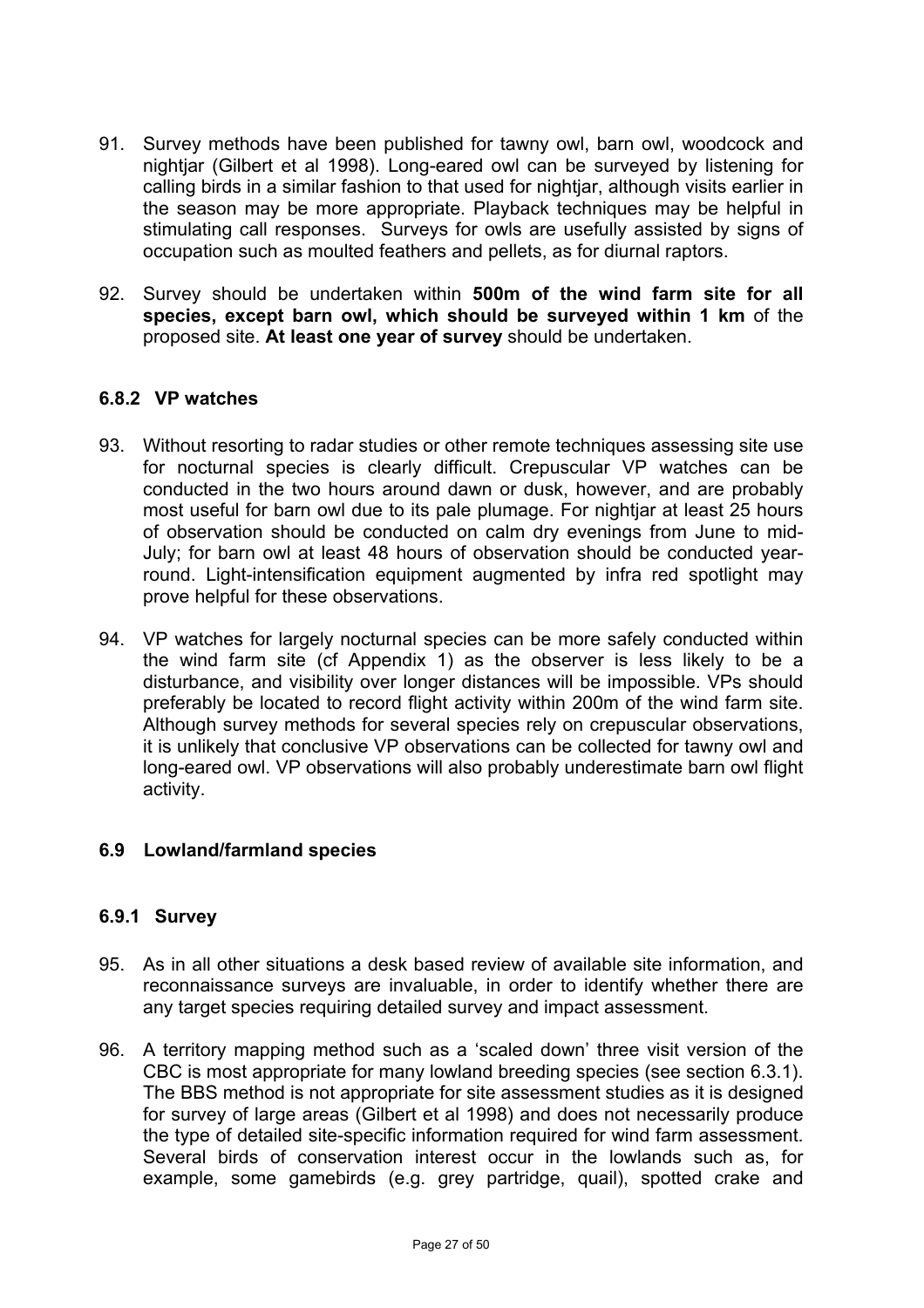lowland waders, and assessment of sites known or potentially important for such species when breeding should include appropriate survey methods (Gilbert et al 1998). Species specific surveys for BoCC red-listed passerines should only be undertaken when the generic territory mapping method is not deemed suitable (Gilbert et al 1998).

- 97. A winter survey method involves following a pre-plotted route on the survey site and ensuring that each part of the site is approached to 50m (30m for field boundaries), starting early in the morning and not in conditions of poor weather, such as high winds or rain. The route should be walked slowly using periodic scanning with binoculars at least three times in a winter, spread at representative intervals between September and March, the start point being randomly selected each month. Essentially this is the same as the method for the breeding season.
- 98. Surveys should be conducted within 500m of the proposed wind farm site and should be conducted over at least one year.
- 99. Crop type or other forms of agricultural land use can be influential on bird distributions and abundance, and will likely vary through the course of a wind farm's lifespan. Hence assessments on farmland sites should record habitats as part of surveys and use habitat associations to attempt to predict any changes in bird communities and impacts (including collision risk) which may occur over the course of the wind farm's lifespan.

#### **6.9.2 VP watches**

- 100. In line with generic guidelines, where there are target species identified for which detailed flight activity information is sought, proposals for wind farm sites in lowland/farmland should involve VP observations. Allow at least 36 hours of observation at each VP for the breeding season (mid-March to August) and 36 hours at each VP for the non-breeding season (September to mid-March). Additional effort may also be required, appropriately timed, where there is any migratory interest that may use or overfly the wind farm site (e.g. wildfowl).
- 101. For species which may occur at relatively high density and are relatively insensitive to human disturbance, such as lowland passerines, the method to express indices of use and risk adopted by many USA wind farm studies (e.g. Anderson et al 1999, Strickland et al 2000) is probably more appropriate than the VP watch methodology which has been designed to assess use at sites where densities may be low and species are potentially sensitive to observer disturbance. Essentially, the method commonly used in USA wind farm studies utilises point counts conducted within and in the environs of the wind farm area, during which observations of flight height are recorded within a relatively short recording period.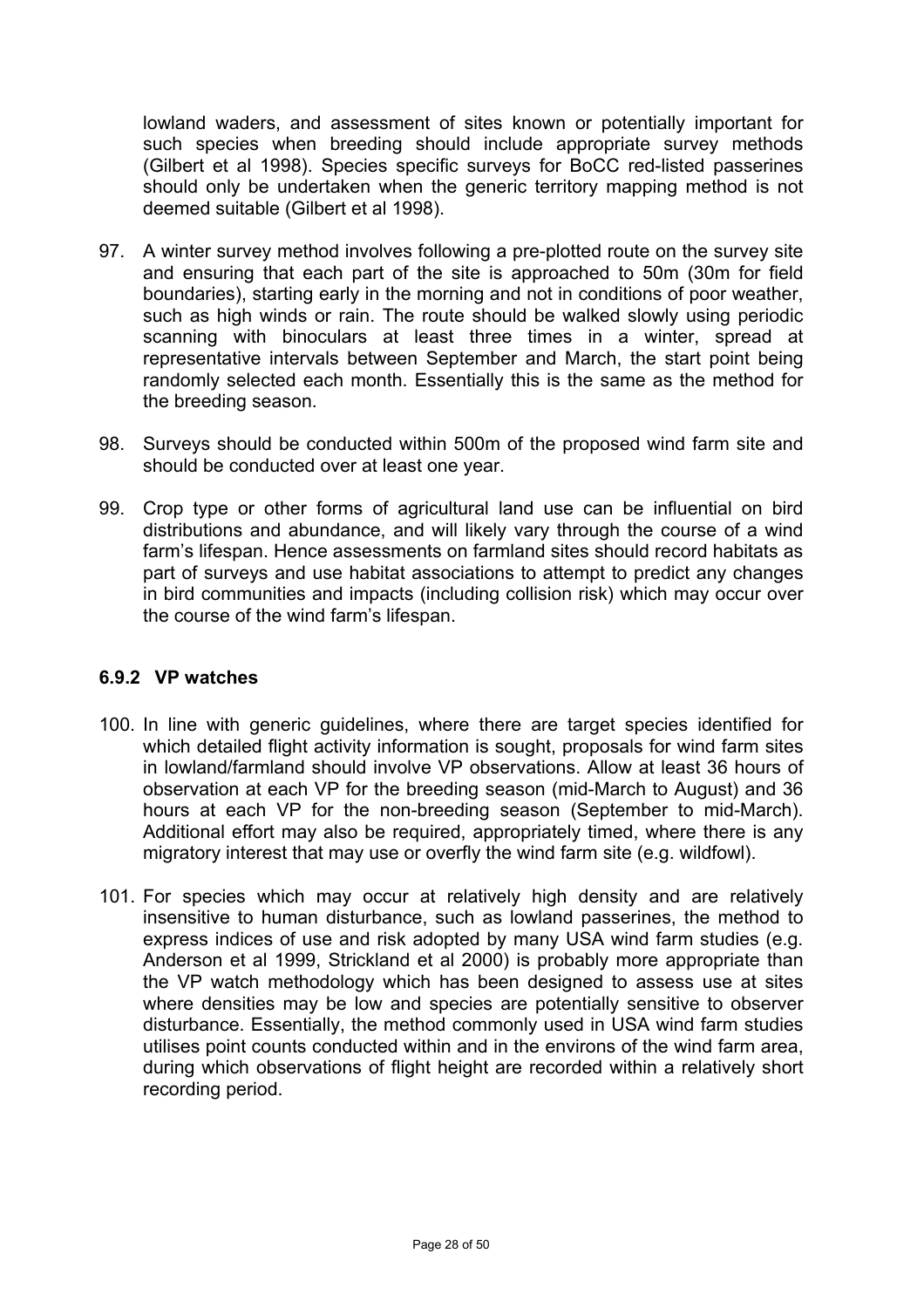### <span id="page-28-0"></span>**6.10 Wintering and migratory waterfowl, notably geese and swans**

### **6.10.1 Survey**

- 102. Wintering geese, swans and other waterfowl are at risk of collision with wind farm turbines if flight paths to and from feeding sites or roost sites take birds through the wind farm site. Substantial information on these species is already held by SNH, RSPB, WWT (for geese) and BTO (for waterfowl). If information on the use of the area around the wind farm site is incomplete, not recent or if there is a possibility that birds vary in their use of roost and/or feeding areas, follow the census methods given by Gilbert et al. (1998). Note that where wintering wildfowl are found or known to frequent the area, several visits through a winter will be necessary to determine usage (**at least twice per month: October to March**). More observations, concentrated in a period within the non-breeding season may be needed if it is already known that flocks shift their feeding or roost sites seasonally.
- 103. Observations should be conducted over **at least one winter**: if flocks are known to shift their feeding or roosting sites between winters then at least two winters of observation are recommended, especially if there is no other detailed recent source of information on flock movements.
- 104. **For sites which may be used by migratory wildfowl, survey should be conducted September to November (autumn migration) and March to mid-May (spring migration)**. **As turnover can be high during migration, counts should be undertaken more frequently than for wintering birds; at least every week.** Surveys should be undertaken in at least one set of migration periods i.e. at least one spring migration period and at least one autumn migration period.
- 105. If birds are not found to use the site as a feeding area on any observation day, searching for the location of the feeding area of wildfowl flock(s) away from the wind farm site will facilitate interpretation of the likelihood that birds may use the wind farm site. Similarly, searching the wind farm area and its environs for signs of wildfowl presence (counts of droppings) can help determine if feeding birds are using the wind farm site by night or on days previous to survey visits.

#### **6.10.2 VP watches**

106. The standard VP methodology should be followed (Appendix 1). **There should also be some observations conducted during conditions of low cloud or mist as wildfowl will continue to fly under such circumstances.** Of course, it is unlikely that such VP watches will reveal sightings but auditory records may be possible. Auditory records will not provide good information on numbers of birds, but will at least provide information on the flight routes used in such weather conditions.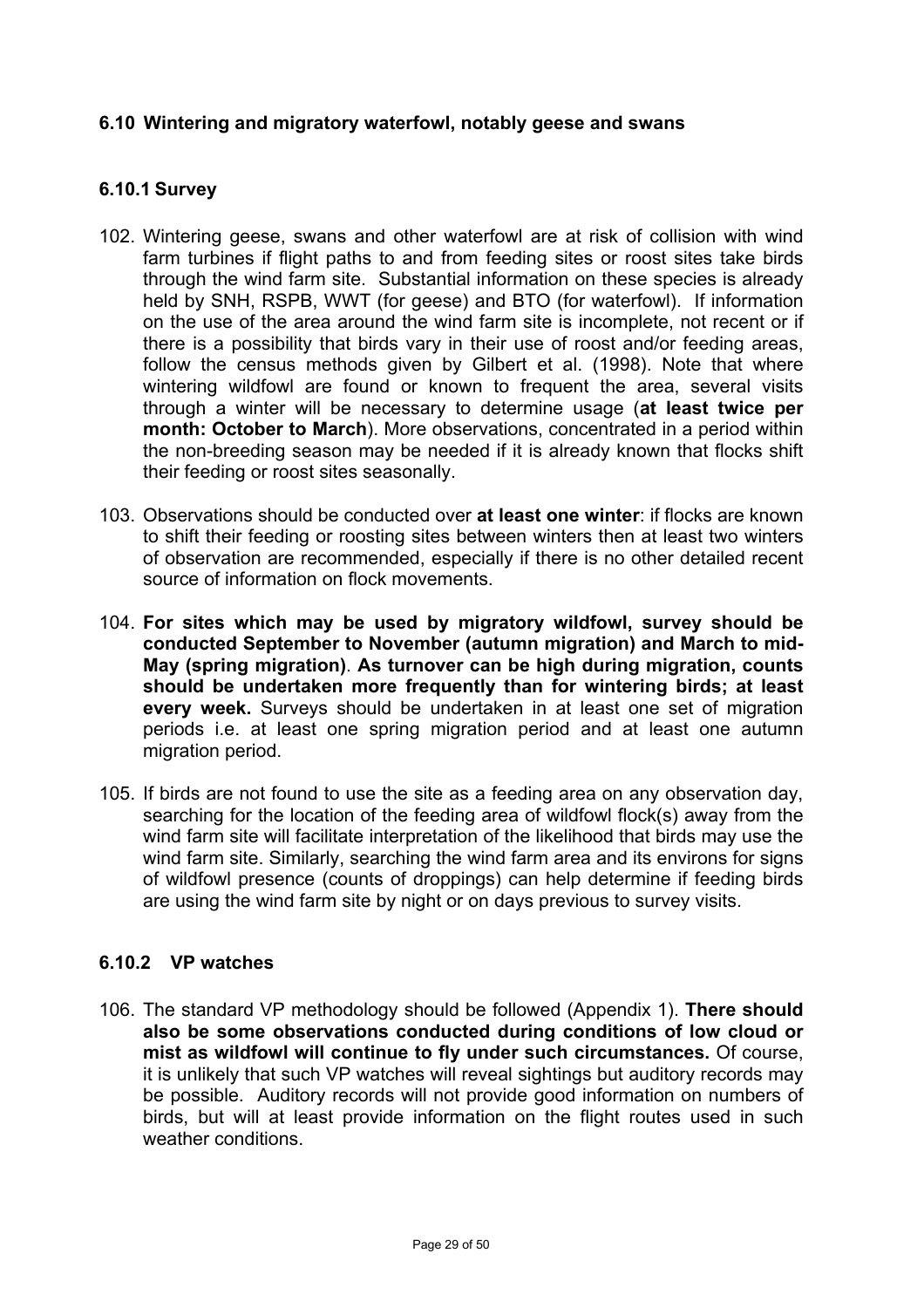- <span id="page-29-0"></span>107. For sites which may potentially affect birds flying to and from roost sites, **observations should be conducted one hour before dawn to one hour after dawn and one hour before dusk to one hour after dusk**. If a roost site may be affected the number of birds may be large and require more than one observer to take records (M. Madders, unpublished: see Appendix 1). For sites which are close to feeding sites or may intercept flights between feeding sites, **observations should be conducted at additional hours of the day**. When observational effort is targeted towards periods when risk is highest around dawn and dusk it is important that this bias is accounted for in collision risk estimation (see para 54). Time spent in VP watches should be as follows (note that as in all recommendations of VP effort these figures refer to the time spent at each VP and not the total time accumulated at all VPs):
	- **for wintering birds, at least 36 hours of observation at each VP (October - March);**
	- **for spring migration, at least 36 hours of observation at each VP (March – mid-May);**
	- **for autumn migration, at least 36 hours of observation at each VP (September - November).**
- 108. **Observations should be conducted for at least one winter, or where the birds are present only during migration, for at least one spring and one autumn migration period**. If flight behaviour is known or thought to vary between years (due to changes in feeding or roost sites, for example) then VP watches should be conducted over at least two years.
- 109. As described in section 6.9.1 in agricultural settings crop or field type can be influential on goose movements and potential proximity of geese to a wind farm site. It therefore needs to be accounted for over the lifespan of the proposed wind farm.

## **6.11 Coastal species**

## **6.11.1 Survey**

- 110. Coastal sites can involve a range of different bird communities, potentially involving a diverse range of breeding birds such as seabirds and species typically of lowland or upland terrestrial habitats. Intertidal species like wildfowl and waders may pass through proposed wind farm sites on migration or when commuting to and from roosting sites in the non-breeding season. North Sea coastal sites can be subject to influxes of northern migrants in autumn.
- 111. Survey methods should be appropriate to the species concerned (Gilbert et al 1998), and should extend to at least 500m beyond the proposed wind farm site for seabirds. At least one season of survey should be conducted.
- 112. For non-breeding waders and wildfowl, surveys (Gilbert et al 1998) should attempt to discover the feeding grounds and roosting site(s) of any birds which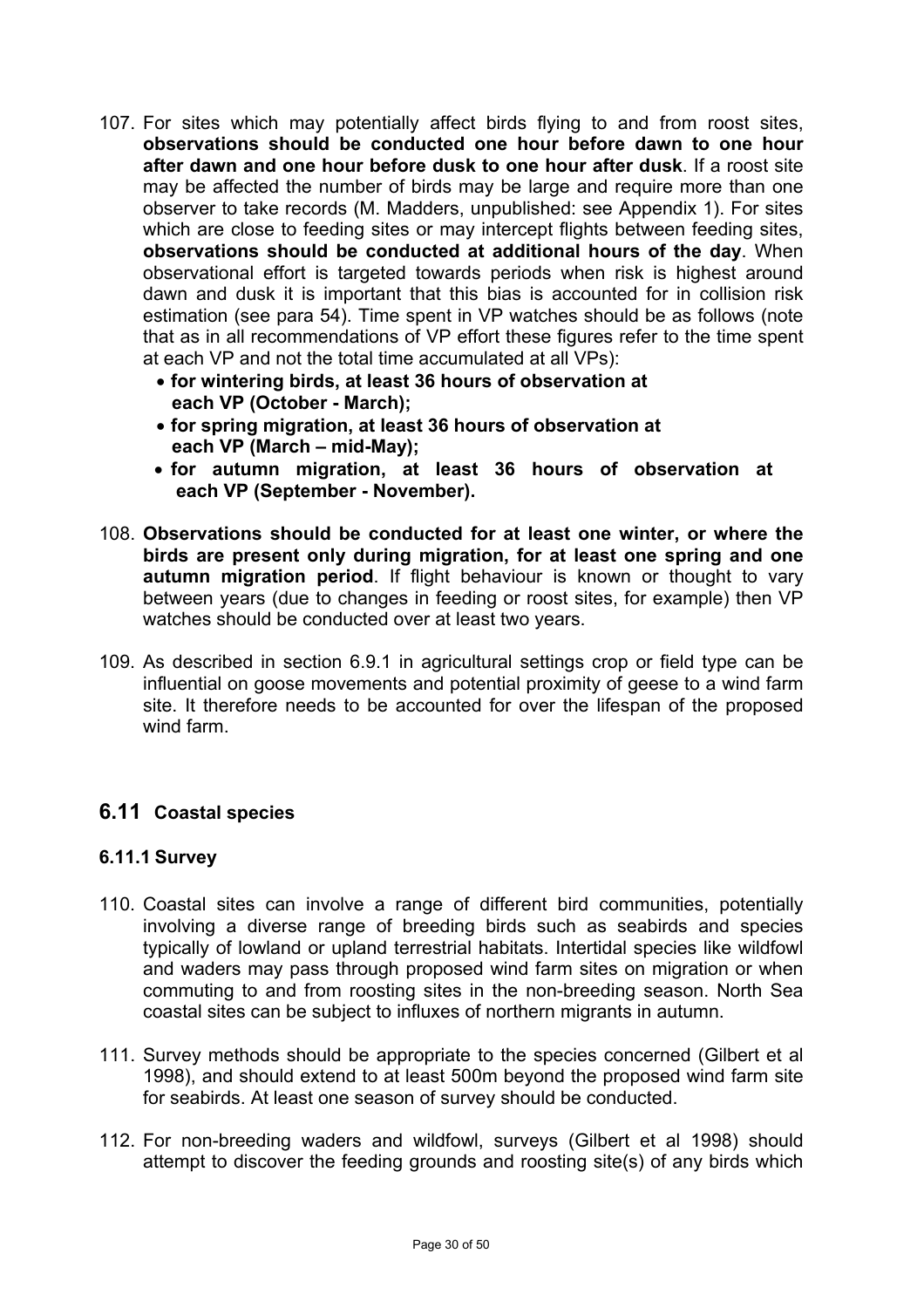<span id="page-30-0"></span>may potentially fly through or over the wind farm site. For waders, roost site choice can differ at night and according to the tidal cycle.

### **6.11.2 VP watches**

- 113. In line with generic guidelines, proposals for coastal wind farm sites in lowland/farmland should involve VP observations wherever there is potential for a significant effect on birds. Allow at least 36 hours of observation at each VP for the breeding season (e.g. mid-March to August) and 36 hours at each VP for the non-breeding season (e.g. September to mid-March), with additional effort appropriately timed for any migratory interest that may use or overfly the wind farm site (e.g. wildfowl). Migratory activity is often weather-related and so targeting observations when relevant weather is anticipated can be more profitable than simply accruing observation hours. Due to the diverse range of coastal bird communities which may be present, there can be considerable differences between species' breeding and non-breeding seasons (e.g. some resident coastal passerines may be breeding in March while non-breeding waders may not depart for northern breeding areas until May). Given this degree of overlap, the safest assumption is to conduct at least 72 hours of VP watches spread across the year, with additional effort (see section on wintering wildfowl) during migratory periods (which can vary according to species). At least one year of VP observations should be collected.
- 114. Most intertidal non-breeding waders continue to be active at night when flight behaviour can differ from daytime, and flight behaviour can also vary with tide height, weather and season. VP observations on sites which may involve flights of non-breeding waders should be stratified according to tide height (neap tide and spring tide roosts often differ) and should include observations conducted at night (night roosts can differ from daylight roosts). Obtaining data on nights when flights to or from roosts may coincide with high tides close to dawn or dusk may be particularly useful. Coastal sites are often subject to 'falls' of autumn migrants which often fly at night, as can wildfowl. Night time VP watches may be limited in their usefulness to conditions when some visibility is possible, even with light-intensification equipment and infra red spotlight and/or appropriate and judicious use of 'normal' spotlight.
- 115. Note also that seabird flight activity and colony occupation can vary substantially according to current and recent historical breeding success. As described under the section on raptors, it is important that the assessment accounts for this variation.

## **7 Taking account of trends or changing habitats**

116. There may be situations where the bird interest on a site is subject to change for reasons unconnected with the proposed wind farm: for example where a species is in decline due to grazing pressures or afforestation, or in recovery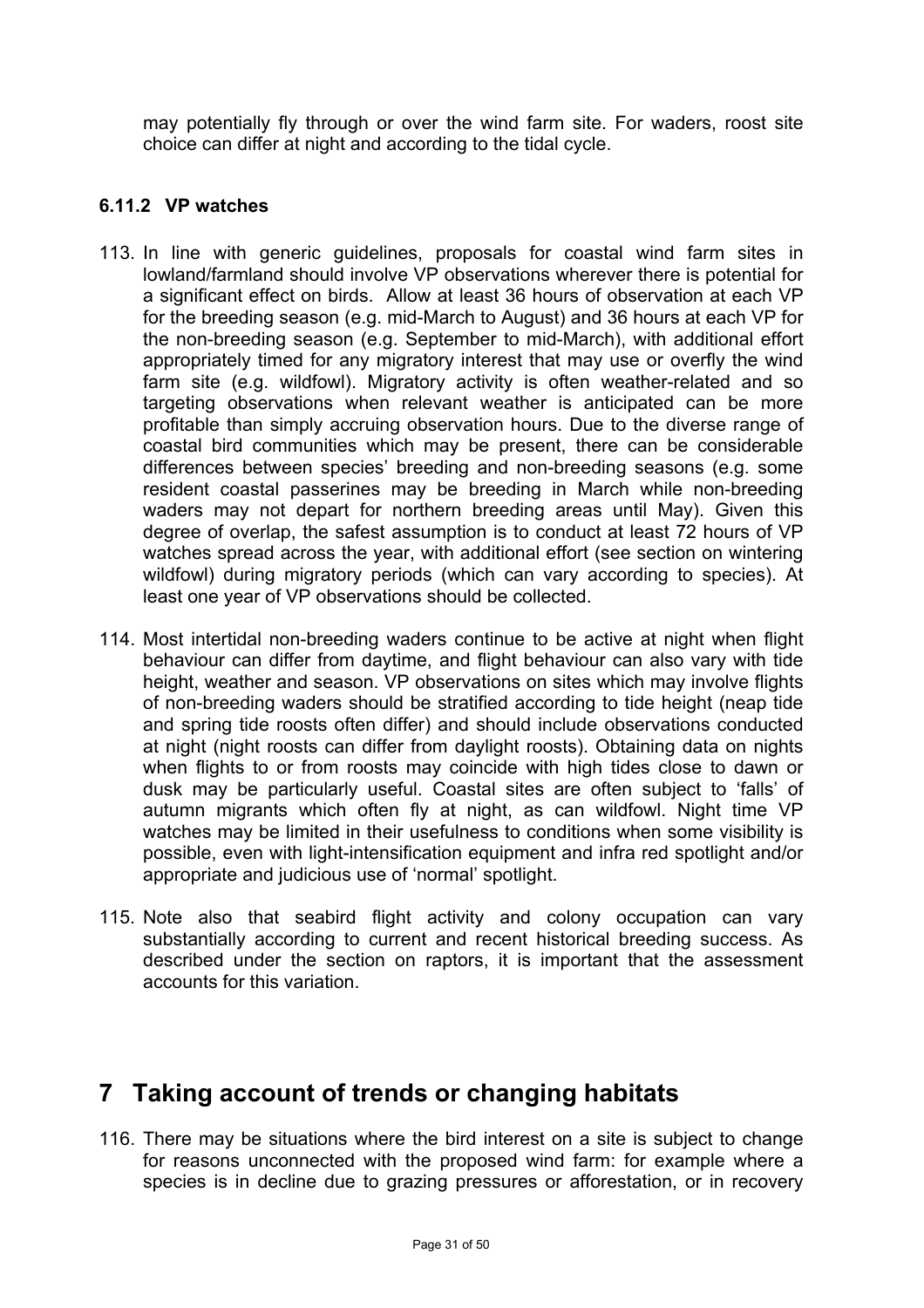due to improved habitat management or creation of new habitats. A few species (e.g. sea eagle or red kite) may be recently reintroduced and therefore re-establishing a stable population, while others may be recovering after periods of persecution. The aim of the environmental assessment should be to identify the impact of the proposed wind farm, comparing the outcome on birds if the wind farm were to be built with the outcome if it were not. Therefore it is important that such trends in bird populations and changes in habitats are recognised and included as part of the assessment.

- 117. Rarely, a wind farm proposal may be located in an area where the habitat has been recently damaged or destroyed e.g. by a fire through heather moorland. This produces difficulties in terms of assessment of effects on the bird interest that will be present for the lifespan of the wind farm since, until habitat recovery has taken place, the likely bird interest will be reduced or absent (including during the period when assessment should take place). This in turn requires a greater effort in terms of the assessment which is required, since there is greater uncertainty in potential effects and, in effect, the likely bird community and its use of the site will have to be 'constructed' by remote means.
- 118. Proposed steps to overcome this uncertainty are as follows:
	- Utilise any available information on the bird community present on the site (and in the relevant buffer distances around the site) from previous years prior to damage. This information can include BTO Atlas data, regional atlas data, or targeted species surveys. For a site within the range of golden eagle pairs, the PAT model can predict likely use of the site.
	- Undertake survey and VP watches on any undamaged parts of the site.
- 119. If historic information is absent, incomplete or over five years old:
	- Undertake bird survey, VP watches and prey surveys on a comparable area in the vicinity using appropriate methods and observation effort as given elsewhere in this guidance.
	- Assess the habitat and topography of the site before damage in detail from aerial photographs and/or satellite imagery and, in combination with similar habitat descriptions and bird and prey survey from the comparable area in the vicinity, construct an estimate of the bird community present and possible nest site locations.
	- The resulting estimates of the bird community likely to be present in the absence of damage should be cross-validated by comparison with density estimates drawn from studies of bird densities in the region for similar habitat types.
- 120. For predicting collision mortality, estimates of likely frequency of flights through the wind farm area and of typical flight heights will have to be drawn from studies on other sites (and may also include novel VP watches on a comparable site in the vicinity).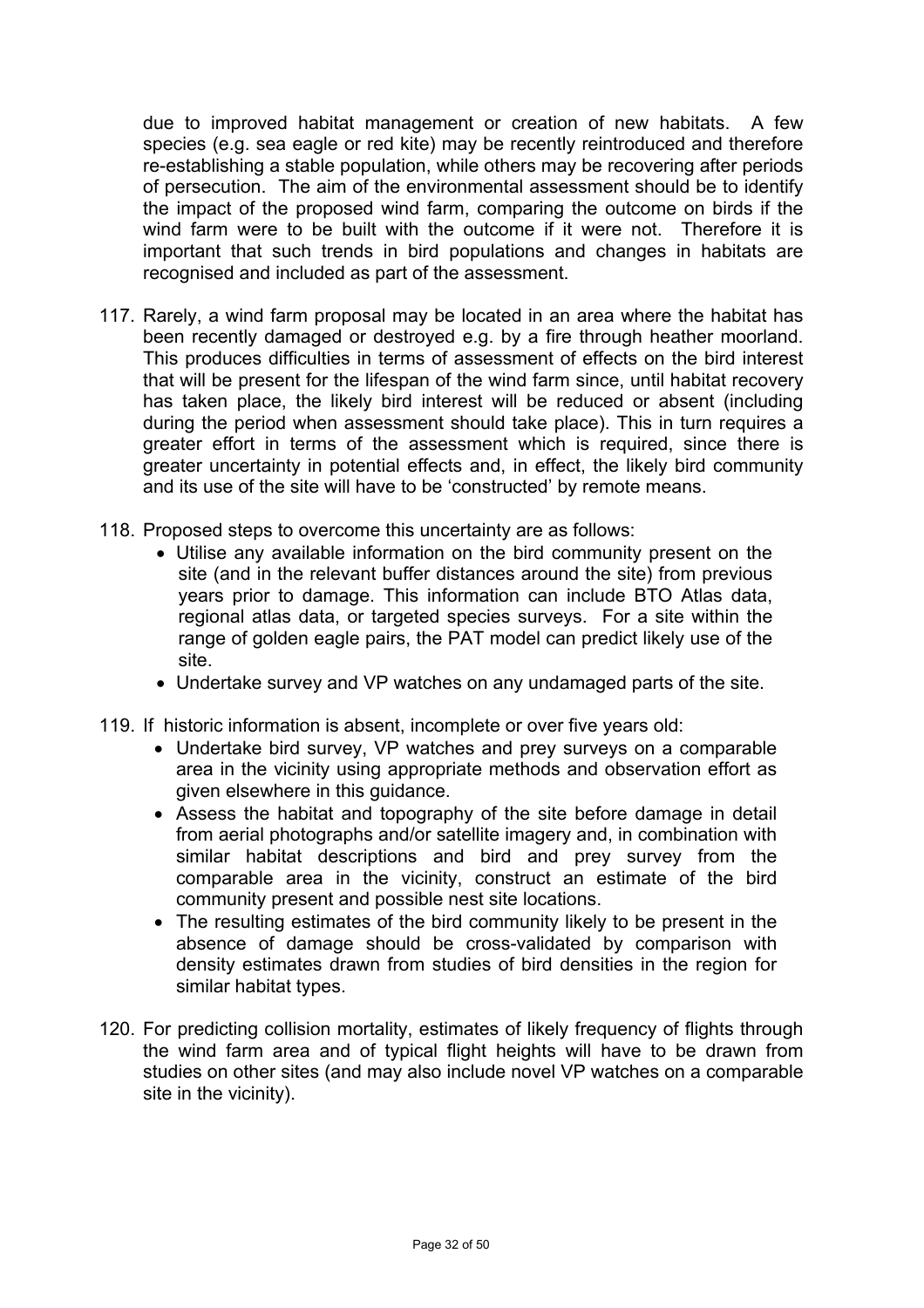## <span id="page-32-0"></span>**8 Assessment of associated infrastructure impacts**

- 121. Assessments of proposed wind farms should also consider the effects of associated infrastructure:
	- Survey methods appropriate to the bird species involved should be conducted either side of access tracks and borrow pits at distances appropriate to the species/group concerned, as described above.
	- If the grid connection is overhead, surveys appropriate to the bird species involved should be conducted within distances appropriate to the species/group concerned, as described above. The route should be divided in to sections, each section being the area visible at up to 2 km (or a shorter distance if the main target species are small or the 'risk window' posed by the power line is narrow) from the nearest VP. Each power line route section should be subject to at least 36 hours of VP watches in each season when collision with overhead wires may be a risk. Thus, for example, breeding season (mid-Mar – Aug: 36 hours per VP), nonbreeding season (Sept – mid-Mar: 36 hours per VP), wildfowl migration seasons (Sept - Nov, Mar – mid-May: 36 hours per VP for each season). Refer to relevant sections above on different bird groups/habitats for timing of observations.
	- If the grid connection is underground, surveys appropriate to the bird species involved should be conducted within 500m of the connection route (this distance has been selected as a measure of an upper limit at which most species may be disturbed at the nest during construction).
	- The risk of collision posed by an overhead grid connection or disruption of habitat posed by an underground grid connection must be estimated quantitatively.
	- If the grid connection is overhead, power poles should be of a design that does not present a risk of electrocution to birds which may use them as perches.

# **9 Recording flight activity**

## **9.1 Taking account of observer error**

- 122. Where several VPs are required to cover the whole site, it is recommended that at least some of the observations should be made simultaneously from a number of VPs. Simultaneous observations are of particular importance when large numbers of birds may be visible in a short time window (e.g. when skeins of geese are in flight). The main benefits of simultaneous observations are:
	- When examining any differences in bird use between different parts of the wind farm, simultaneous observations across all parts removes the likelihood that any observed differences are due to temporal sampling issues.
	- When areas of visibility from VPs overlap, simultaneous observations can also be used to identify the level of some observational errors. Errors can include birds being missed, and inaccuracy in recording flight paths. The VP method requires birds and their flight paths to be recorded at often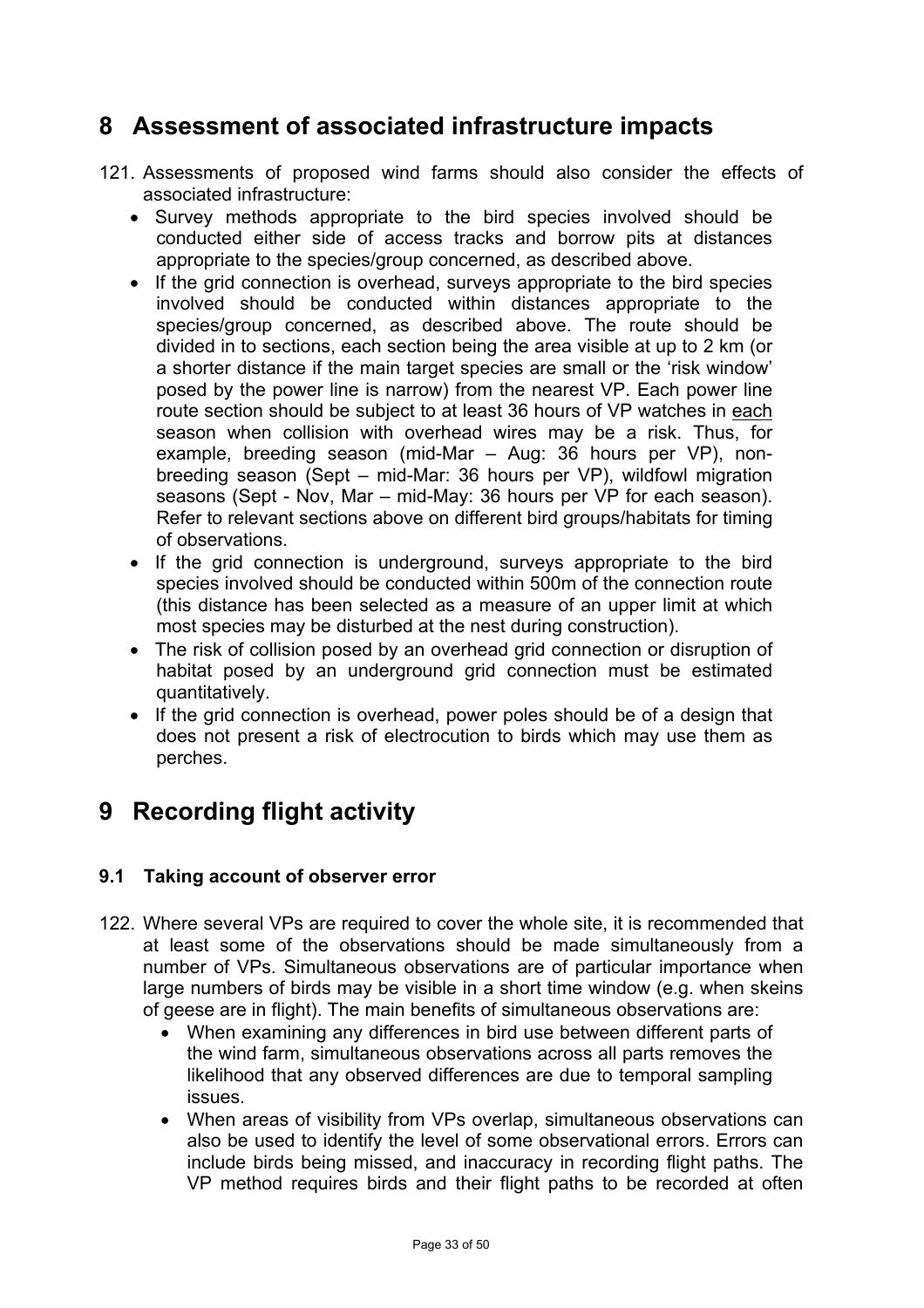considerable distances from the observer, so some recording error is inevitable.

<span id="page-33-0"></span>123. For the same reason, different observers should be rotated between the different VPs so that observer identity as a potential source of bias can be documented and accounted for. When there are several VPs, the same observer should not be used repeatedly at the same VP. The VP methodology requires a high level of observational skill and it is expected that suitably trained and experienced staff are used. Observational error should be explicitly incorporated in to assessments of impact.

### **9.2 Flight height assessment**

- 124. Flight altitude records can also be prone to bias and so some mechanism to ensure record accuracy should be employed (see also Appendix 1). Observers should be trained in the recording of different heights from a distance, and a period of training and familiarisation should be conducted at a site prior to formal observations starting. Comparing observer estimates of the heights of objects against their known heights can be used in training and post-training in the estimation of error. Such objects can include use of kites/balloons suspended at known heights which are unknown to the observer and use of features of known height in the landscape. Just as for error in recording flight path, error in flight height estimation should preferably be examined and explicitly incorporated in to assessments.
- 125. Appendix 1 gives some guidelines for recording of flight heights in bands relevant to the heights swept by rotors. As turbine tower height increases with advancing technology, flight heights recorded as either above, within or below the heights swept by rotor blades may be difficult to interpret by future studies. Hence, it is generally preferable to record flight heights in several bands referenced to the height above the ground (e.g. in 10m or 20m intervals), although confidence that flight heights are being accurately recorded under a protocol with many height bands may only be possible from VPs that are located relatively close to the study site. Whilst a greater number of height bands may be more useful for future studies, a balance should be struck between this and ensuring that the measurements are accurate, since more 'detailed' measurements (more flight height bands) are liable to be more prone to observation error, especially from more distant VPs.
- 126. The use of laser range finder binoculars to reduce inaccuracies in distance estimation should be considered, both as a training device and for use in the field.

#### **9.3 Use of automated sensing systems**

127. The costs and practical constraints associated with undertaking human observations makes the use of automated sensing systems highly desirable to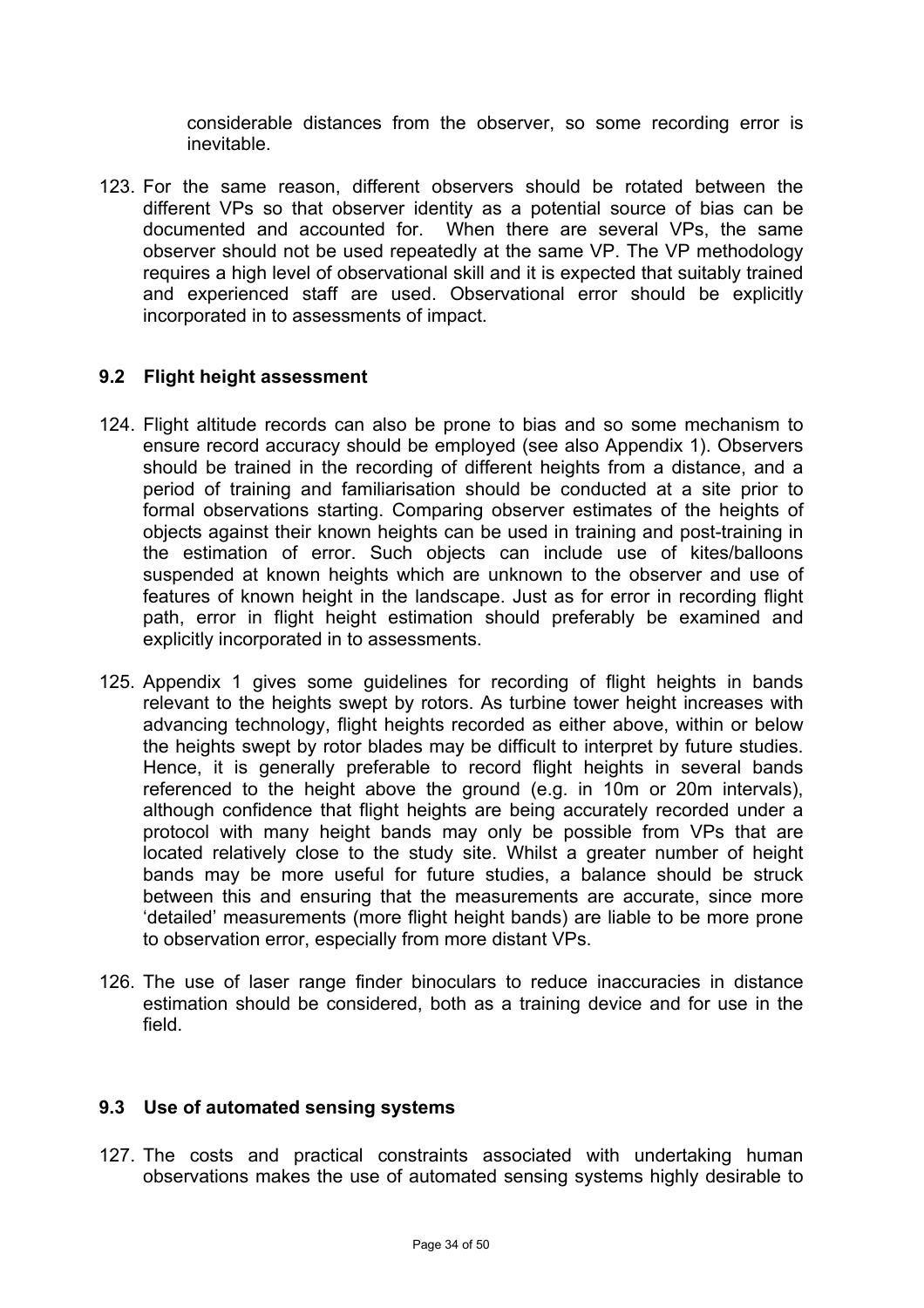<span id="page-34-0"></span>gather data on the trajectories and volumes of birds passing through a wind farm site, and to obtain data on actual collision rates. For species which are active by night, the level and characteristics of night-time flight activity is often a major uncertainty, and in the dark, levels of turbine avoidance are likely to be lowest and collision risk highest. The use of radar systems for monitoring in these circumstances is strongly to be recommended. Such automated sensing systems are as yet at an early stage in development, and relatively costly, but may be the only satisfactory means of securing the necessary information. A report on the use and effectiveness of radar and other remote monitoring systems has been published in draft and will shortly be finalised by COWRIE (Desholm et al 2005).

128. The authors have found that low-powered surveillance radar as used in conventional marine navigation systems offers the simplest means of tracking bird movements in two dimensions, to provide an overview of the location and number of bird flight trajectories out to a distance of several kilometres. On its own, this can provide useful supporting information on the volume and location of bird movements. Such systems cannot discriminate between species, and therefore require associated sampled visual observations to identify species. They can be used in conjunction with vertically mounted radar to detect flight heights in addition. For post-construction monitoring of actual bird collisions, Thermal Animal Detection Systems which utilise infrared imagery offer the best opportunity. These are effective at all times of day and can discriminate adequately between species. Ideally they should be used in tandem with a surveillance radar system enabling any changes in overall bird activity within the wind farm area to be monitored.

#### **9.4 Use of data in collision risk assessment**

- 129. Estimation of predicted collision mortality can be undertaken with a model such as that developed by SNH (Scottish Natural Heritage 2000b). The model and supporting documentation can be obtained at the SNH website (www.snh.gov.uk). Band et al (in press) provide further details, worked examples and discussion. The model leads to an initial estimate of collision risk based on the theoretical assumption that birds take no avoiding action. It is then necessary to build in a more realistic expectation that a high proportion of birds are likely to take avoiding action successfully (see SNH 2000a). Limited information on avoidance rates is available for some species, based on experience at actual wind farms (see SNH 2004).
- 130. Additional notes concerning the collision risk model are as follows:
	- Depending on the distance of a bird from the observer, there may be a considerable error in plotting flight lines on a map. Subsequent collision risk analysis should allow for these errors, by ensuring that the areas for which collision risk is calculated are sufficiently large that an error of, say,  $\pm$  200m in flight line recording will not unduly affect the calculated risk.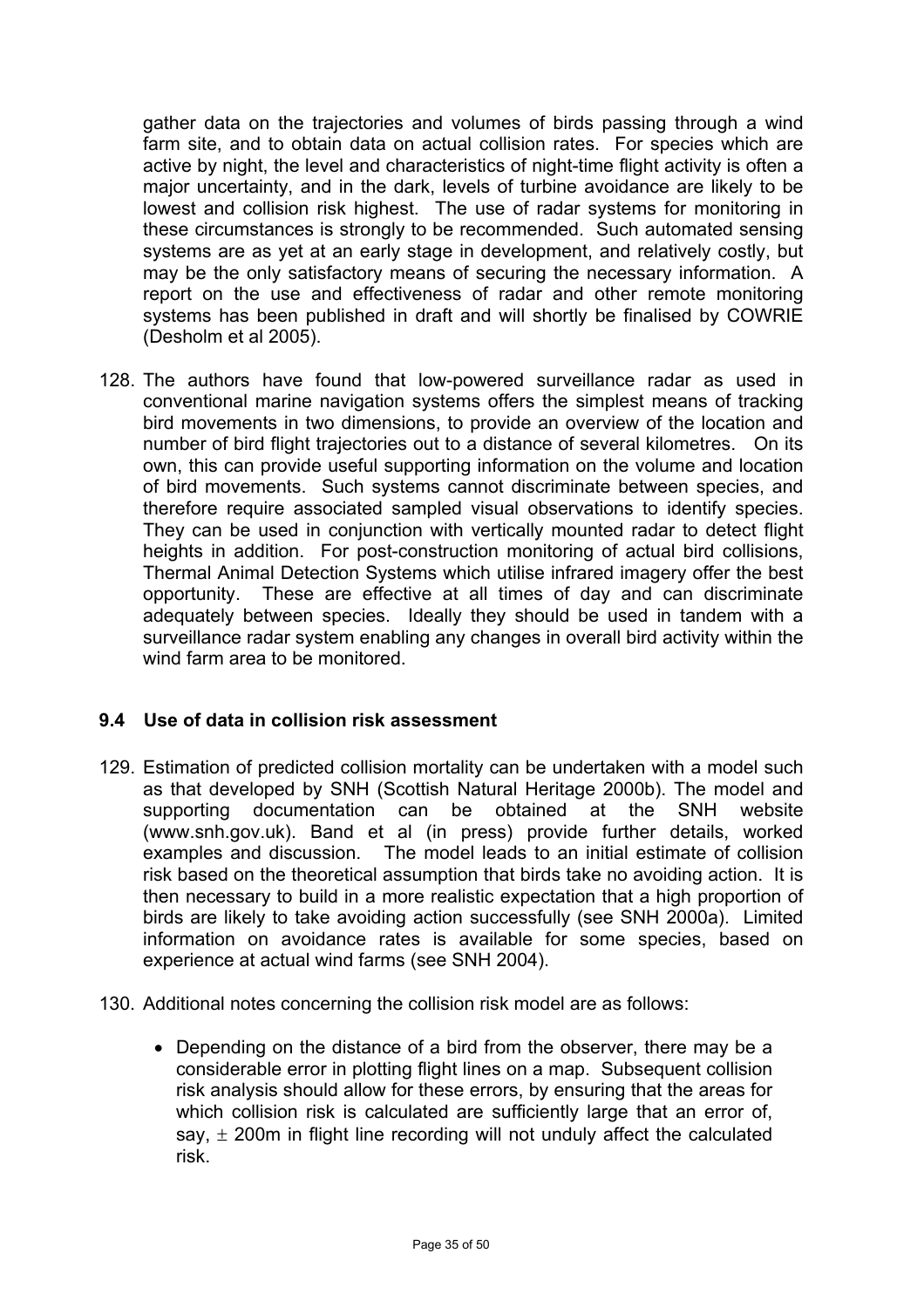- <span id="page-35-0"></span>• In general, it is preferable if flight activity per unit area is calculated separately for that part of wind farm site visible from each VP. The results should be averaged using a weighting to reflect the VP coverage, or, better, the collision risk may be calculated separately for each VP and the risk summed (note that this is an extension of the method described in SNH 2000b). This enables any particularly problematic parts of the proposed wind farm to be identified.
- Further guidance on use of the model is available from the SNH website and it will be periodically revised to account for new information.

## **10 Reporting survey results**

## **10.1 Recording the data**

- 131. As a general rule, results should be reported in as much detail as possible, since this allows their consideration by SNH and the consenting authority without recourse to additional requests for detail, incurring unnecessary delay. Full presentation of results also facilitates their use by other parties, for example within the context of cumulative assessments. Some considerations worth highlighting are as follows:
	- Occasionally an environmental assessment has acknowledged that survey or other methods of assessment are incomplete, but that such outstanding work will be completed post-construction as part of 'monitoring'. Such work should not be considered as monitoring because assessments should be completed before planning permission is considered.
	- Estimates and details of the assessment of impacts should be presented for each target species identified at scoping stage as requiring impact assessment, even if the impact is deemed to be negligible. Such 'negligible impact' estimates will require to be checked by SNH and the consenting authority, and may be invaluable for future cumulative assessments; hence they should be readily available.
	- Collision risk estimates should be presented separately for each season (e.g. breeding and non-breeding season estimates for resident species); and separately for different age classes (e.g. breeding adults and immatures/juveniles) where the characteristics of the species enable that information to be recorded. Sufficient data should be provided to allow collision risk estimates to be independently checked. The reasons why birds may enter a wind farm area may differ between seasons (e.g. seasonally different food supplies), and population effects of adult and immature mortality are different. Note also the points made on collision risk estimates in section 9.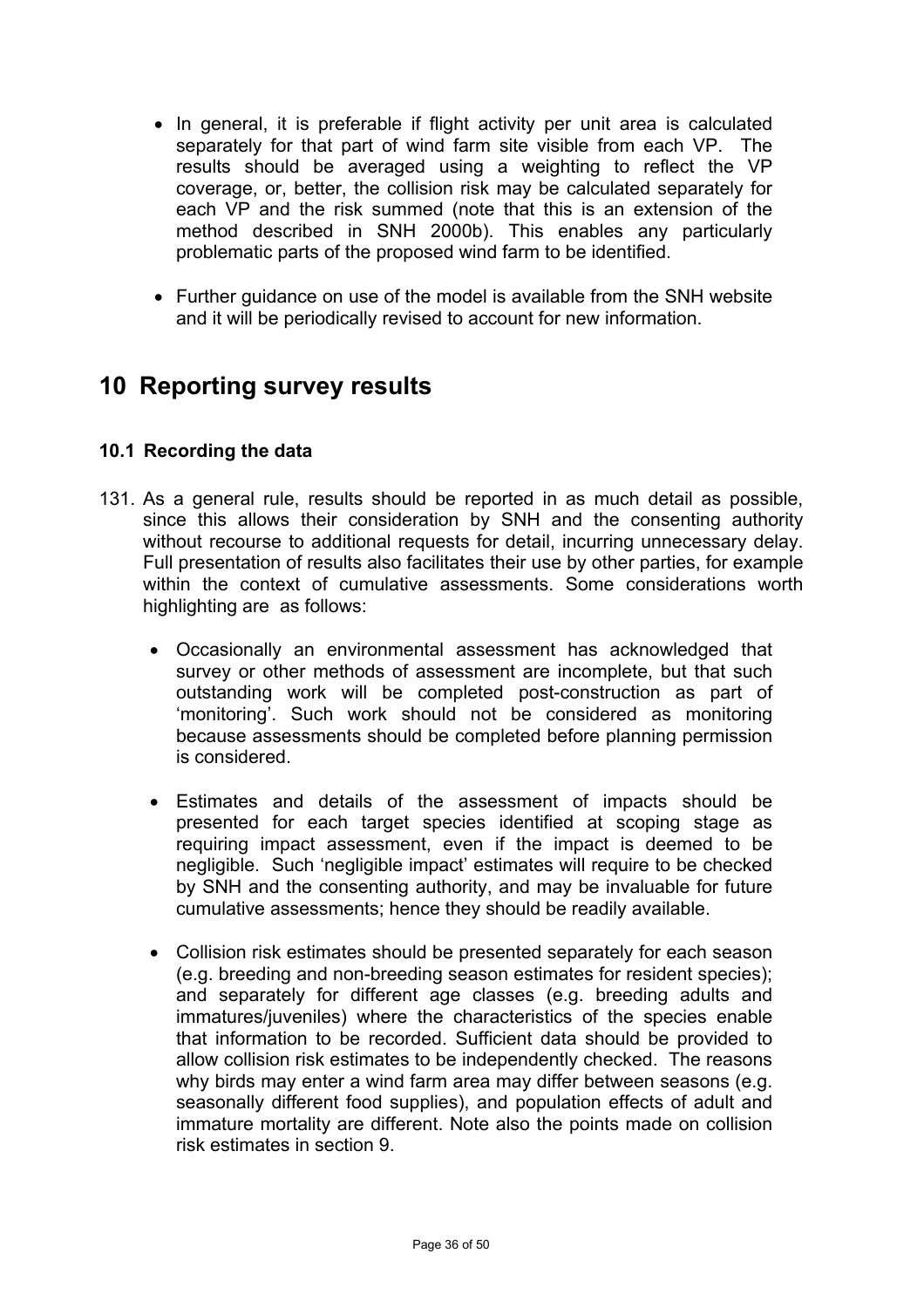- The location of VP watch points and the area of visibility from each VP should be presented as a map or maps which show the arc in which the observations were conducted. The map should also show the location of the proposed wind farm.
- Details should be provided in tabular form of all forms of survey conducted. Timing, duration, observer identity, location of each VP watch observation period, walk-through survey routes, plus associated weather conditions, should all be presented in an appendix.
- Estimates of all observed flight heights and durations should be presented, distinguishing when possible between heights associated with different behaviours (e.g. display flight, hunting) or age/sex classes according to date and time of day. Such information is useful to check results and to determine consistency in flight behaviour across studies and so refine future assessments, although it is often very difficult to attribute behaviour such as hunting for a bird in flight.
- Maps showing the locations of all survey records of birds/nest distribution should be clearly presented in map and tabular form. Agreements on the distribution, publicity and retention of data owned and supplied by external parties, such as SRSGs, should be respected.
- Contextual information is also likely to be required within the Environmental Statement, on population numbers, trends and distributions, against which to gauge the significance of the projected impacts. Regional measures of mortality, reproductive success and dispersal may also be helpful in enabling the predicted impacts on the wind farm site to be viewed within a regional context.
- Information should be provided on the bird observation experience of the staff employed on the field survey team, as the quality and reliability of the data is wholly dependent on that experience.

#### **10.2 Confidential annexes**

132. The assessment of environmental impacts is to be made publicly available; this is a requirement of the Environmental Impact Regulations. Hence information on, for example, levels of activity, flight heights, breeding densities, and collision risk estimates should be included in the main environmental statement and made publicly available, if they are required for the environmental assessment. However there is no obligation to make publicly available any detailed information which, through its release, might endanger that species through the prospect of crime or increased disturbance. Therefore, results showing the nest site locations of rare or specially protected species should be presented separately in a confidential annex, along with any information such as eyrie names or flight lines obviously emanating to and from discrete points that would allow ready interpretation of nest site locations. Only information in a form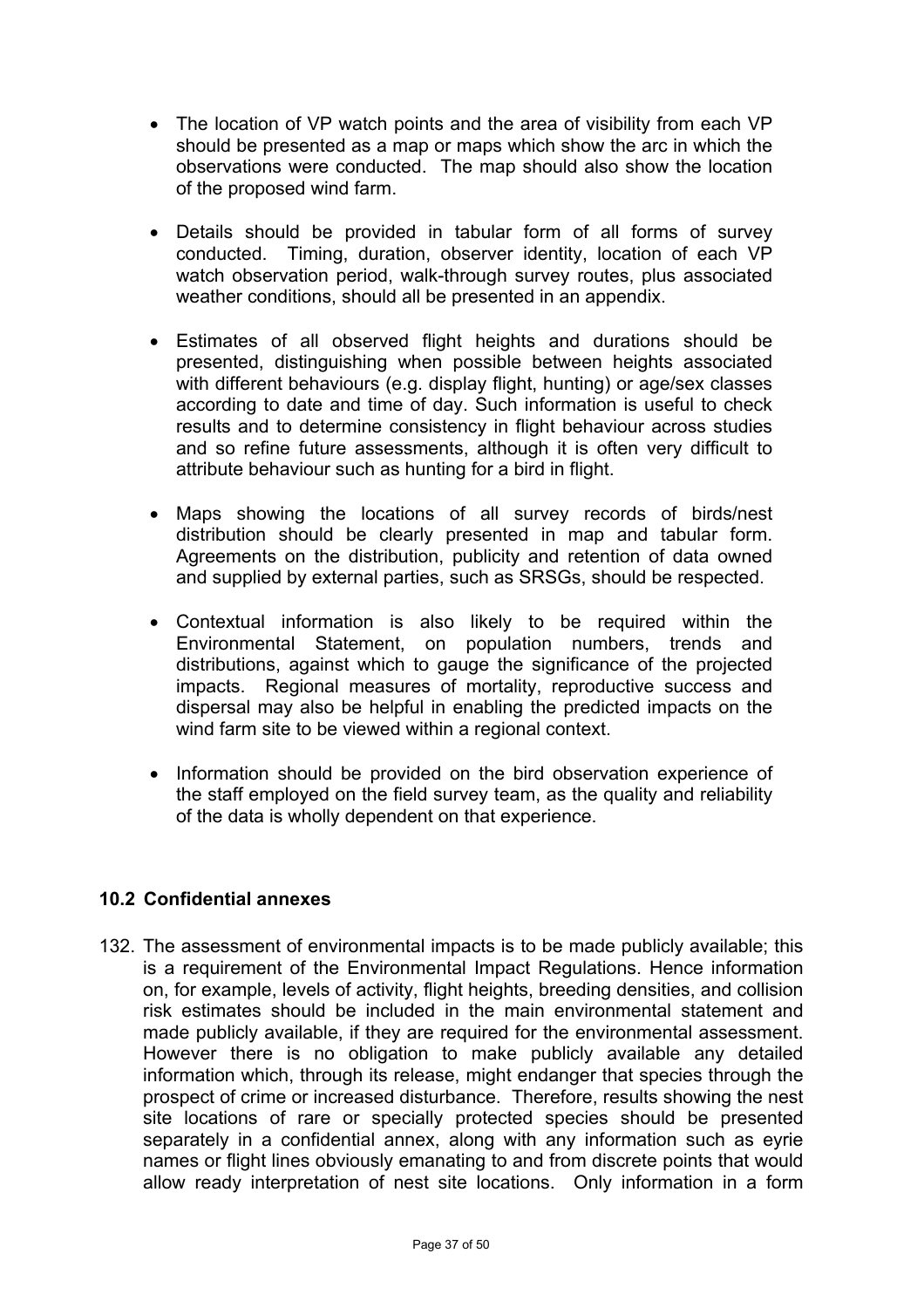<span id="page-37-0"></span>which does not allow nest sites to be identified should be included in the main statement as publicly available data.

- 133. It should be noted that SNH, the Scottish Executive and local authorities are subject to Freedom of Information and Environmental Information Regulations, which requires them to release any information they have to a member of the public who seeks it unless in certain circumstances. Such circumstances enable the restriction of information whose release might lead to harm to the species. It is therefore important that confidential annexes include only that information which it is necessary to keep confidential. If developers are in doubt about what information should be restricted, SNH staff can advise.
- 134. It should be noted that developers may from time to time impart other information to SNH or consent authorities on a 'commercial in confidence' basis. Such information may also, if requested by the developer, be subject to provisions of confidentiality. However such information should not form part of an environmental assessment which is open to the public.

## **11 Acknowledgements**

135. Many thanks to Mike Madders for many helpful comments on earlier drafts and contributing the basic vantage watch methodology and advice on methods for divers and forest passerines. Sam Gardner collated comments from several sources on earlier drafts, and Ian Bainbridge, Rowena Langston, Alan Leitch, Iain MacDonald, Colin MacFarlane, David Patterson, and Valerie Wilson also helped with comments and suggestions. Thanks are also due to the many from the renewables industry, ornithological consultants, local authorities, voluntary organisations and one private individual who responded to our consultation on an advanced draft and who have thereby helped to shape this guidance.

## **12 References**

136. An exhaustive discussion of the philosophy and principles that should be followed when assessing the impact of a potential or existing wind farm has already been produced (Anderson et al. 1999). The reader is referred to the original source document that is available from the website of the National Wind Coordinating Committee (NWCC) ([www.nationalwind.org\)](http://www.nationalwind.org)/). Other useful documents on methodologies, that are also available at the NWCC's website, include Gauthreaux (1996), Erickson et al. (2000) and Morrison & Pollock (2000). Erickson et al. (2001) reviews studies in the USA of the effects of wind farms on birds and provides comparisons of wind turbine collision mortality with other forms of collision mortality. The Bern Convention (Convention on the Conservation of European Wildlife and Natural Habitats 2003) has also produced a useful review, which includes several principles which should be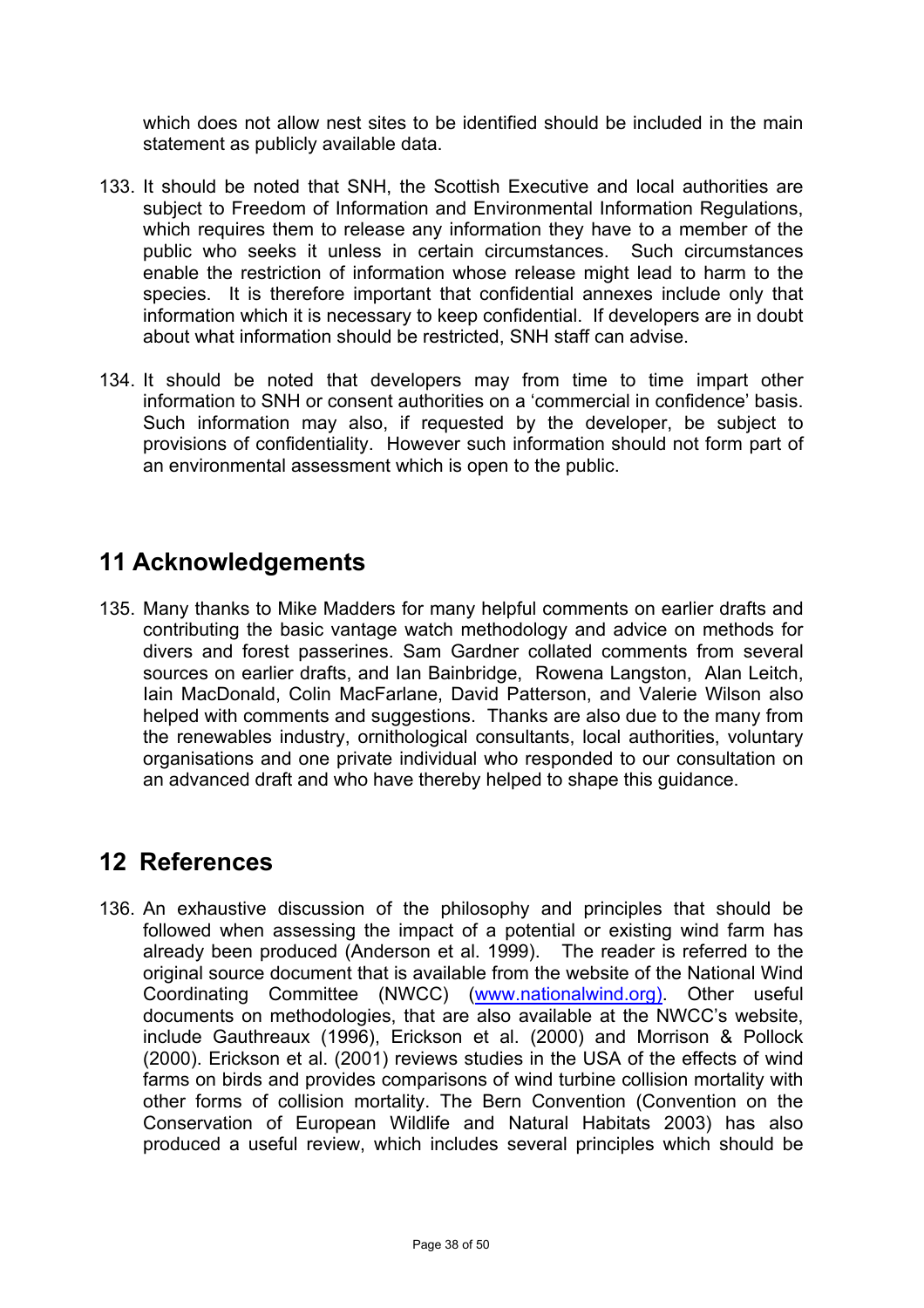followed when undertaking environmental assessments that involve wind farms and birds.

- Anderson, R.L., Morrison, M., Sinclair, K. & Strickland, D. with Davis, H. & Kendall, W. (1999) *Studying Wind Energy/Bird Interactions: A Guidance Document*. National Wind Coordinating Committee, c/o RESOLVE, Washington DC. [Available from [www.nationalwind.org/pubs/default.htm.](http://www.nationalwind.org/pubs/default.htm)]
- Band, W, Madders, M, & Whitfield, D.P. (In press) Developing field and analytical methods to assess avian collision risk at wind farms. *In*: Janss, G, de Lucas, M & Ferrer, M (eds.) *Birds and Wind Farms*. Lynx edicions, Barcelona.
- Bibby, C.J., Phillips, B.N. & Seddon, A.J. (1985) Birds of restocked conifer plantations in Wales. Journal of Applied Ecology, **22**, 619-633.
- Bibby, C.J., Burgess, N.D. & Hill, D.A. & Mustoe, S. (2000) *Bird Census Techniques (Second edition)*. Academic Press, London.
- British Wind Energy Association (BWEA) (1994) *Best Practice Guidelines for Wind Energy Development*. BWEA, London. [Available from [www.britishwindenergy.co.uk.](http://www.britishwindenergy.co.uk./)]
- Brown, A.F. & Shepherd, K.B. (1993) A method for censusing upland breeding waders. *Bird Study*, **40**, 189-195.
- Convention on the Conservation of European Wildlife and Natural Habitats (2003). Windfarms and Birds: An analysis of the effects of windfarms on birds, and guidance on environmental assessment criteria and site selection issues. T-PVS/Inf (2003) 12. Convention on the Conservation of European Wildlife and Natural Habitats (Standing Committee), Council of Europe, Strasbourg.
- Desholm M., Fox T., Beasley P. (2005) Best practice guidance for the use of remote techniques for observing bird behaviour in relation to offshore windfarms. Preliminary discussion document produced for the Collaborative Offshore Wind Research into the Environment consortium (COWRIE). To be published. Draft on Crown Estate Website [www.thecrownestate.co.uk](http://www.thecrownestate.co.uk/),under COWRIE research.
- Erickson, W.P., Strickland, M.D., Johnson, G.D. & Kern, J.W. (2000) Examples of statistical methods to assess risk of impacts to birds from wind plants. *Proceedings of the National Avian-Wind Power Planning Meeting III, San Diego, CA, May 1998*, pp. 172-182. NWCC c/o RESOLVE Inc., Washington, DC & LGL Ltd., King City, Ontario.
- Erickson, W.P. Johnson, G.D., Strickland, M.D., Young, D.P., Sernka, K.J. & Good, R.E. (2001) *Avian Collisions with Wind Turbines: A Summary of Existing Studies and Comparisons of Avian Collision Mortality in the United States*. NWCC c/o RESOLVE Inc., Washington, DC & LGL Ltd., King City, Ontario. [Available from [www.nationalwind.org/pubs/default.htm.](http://www.nationalwind.org/pubs/default.htm)]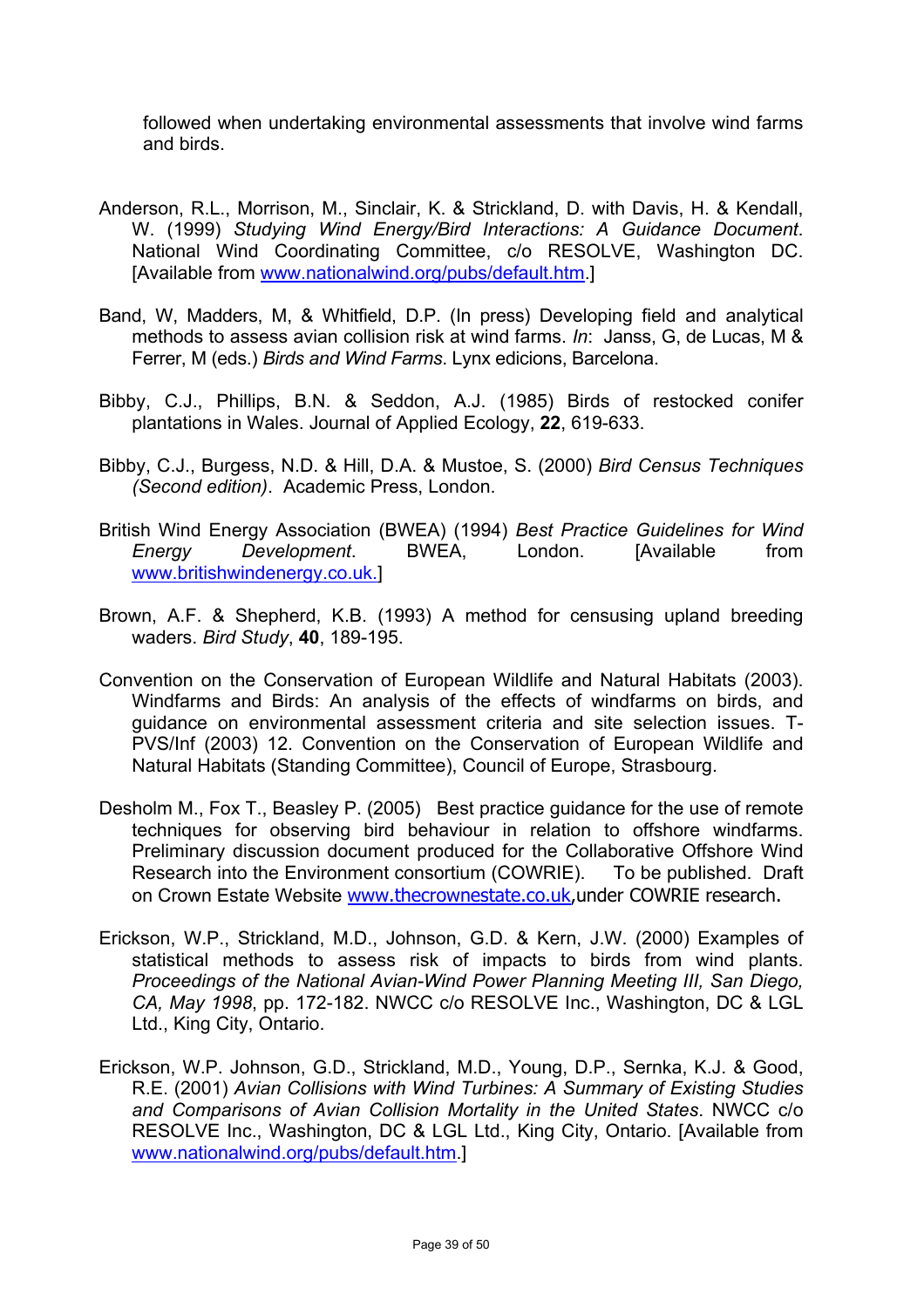- Eriksson, M.O.G., Blomqvist, D., Hake, M. & Johnasson, O.C. (1990) Parental feeding in the red-throated diver. *Ibis*, **132**, 1-13.
- European Wind Energy Association (EWEA) (1999) *Wind Energy: The Facts*. Office for Official Publications of the European Commission, Luxembourg. [Available from [www.ewea.org.](http://www.ewea.org/)]
- European Wind Energy Association (undated*) European Best Practice Guidelines for Wind Energy Development*. Office for Official Publications of the European Commission, Luxembourg. [Available from [www.ewea.org](http://www.ewea.org/).]
- Gauthreaux, S.A. (1996) Suggested practices for monitoring bird populations, movements and mortality in wind resource areas. *Proceedings of the National Avian-Wind Power Planning Meeting II, Palm Springs, CA, 1995*, pp. 80-110. NWCC c/o RESOLVE Inc., Washington, DC & LGL Ltd., King City, Ontario.
- Gilbert, G., Gibbons, D.W. & Evans, J. (1998) *Bird Monitoring Methods*. RSPB, Sandy.

Hardey, J., Crick, H., Wernham, C., Riley, H. & Thompson, D. (2005 in prep): *Raptors: a field guide to survey and monitoring.* Edinburgh: The Stationery Office.

- McGrady, M.J., McLeod, D.R., Petty, S.J., Grant, J.R. & Bainbridge, I.P. (1997) *Golden eagles and forestry*. Forestry Commission Research Information Note 292, Roslin.
- McLeod, D., Whitfield, D.P. & McGrady, M.J. (2002a) Improving prediction of golden eagle (*Aquila chrysaetos*) ranging in western Scotland, using GIS and terrain modelling. Journal of Raptor Research, **36** (1 Supplement), 72-79.
- McLeod, D.R.A., Whitfield, D.P., Fielding, A.H., Haworth, P.F. & McGrady, M.J. (2002b) Predicting home range use by golden eagles *Aquila chrysaetos* in western Scotland. Avian Science, **2**, 183-198.
- Morrison, M.L. & Pollock, K.H. (2000) Development of a practical modeling framework for estimating the impact of wind technology on bird populations. *Proceedings of the National Avian-Wind Power Planning Meeting III, San Diego, CA, May 1998*, pp. 183-188. NWCC c/o RESOLVE Inc., Washington, DC & LGL Ltd., King City, Ontario.
- NWCC (National Wind Coordinating Committee) (2000) *National Avian-Wind Power Planning Meeting IV, Carmel, CA, May 2000: Meeting Summary*. NWCC c/o RESOLVE Inc., Washington, DC & LGL Ltd., King City, Ontario. [Available from [www.nationalwind.org/pubs/default.htm.](http://www.nationalwind.org/pubs/default.htm)]

Scottish Executive (2000) *National Planning Policy Guidance 6 (revised)*

Scottish Natural Heritage (2000a) *Methodology for assessing the effects of wind farms on ornithological interests*. SNH Guidance Note Series. SNH, Battleby.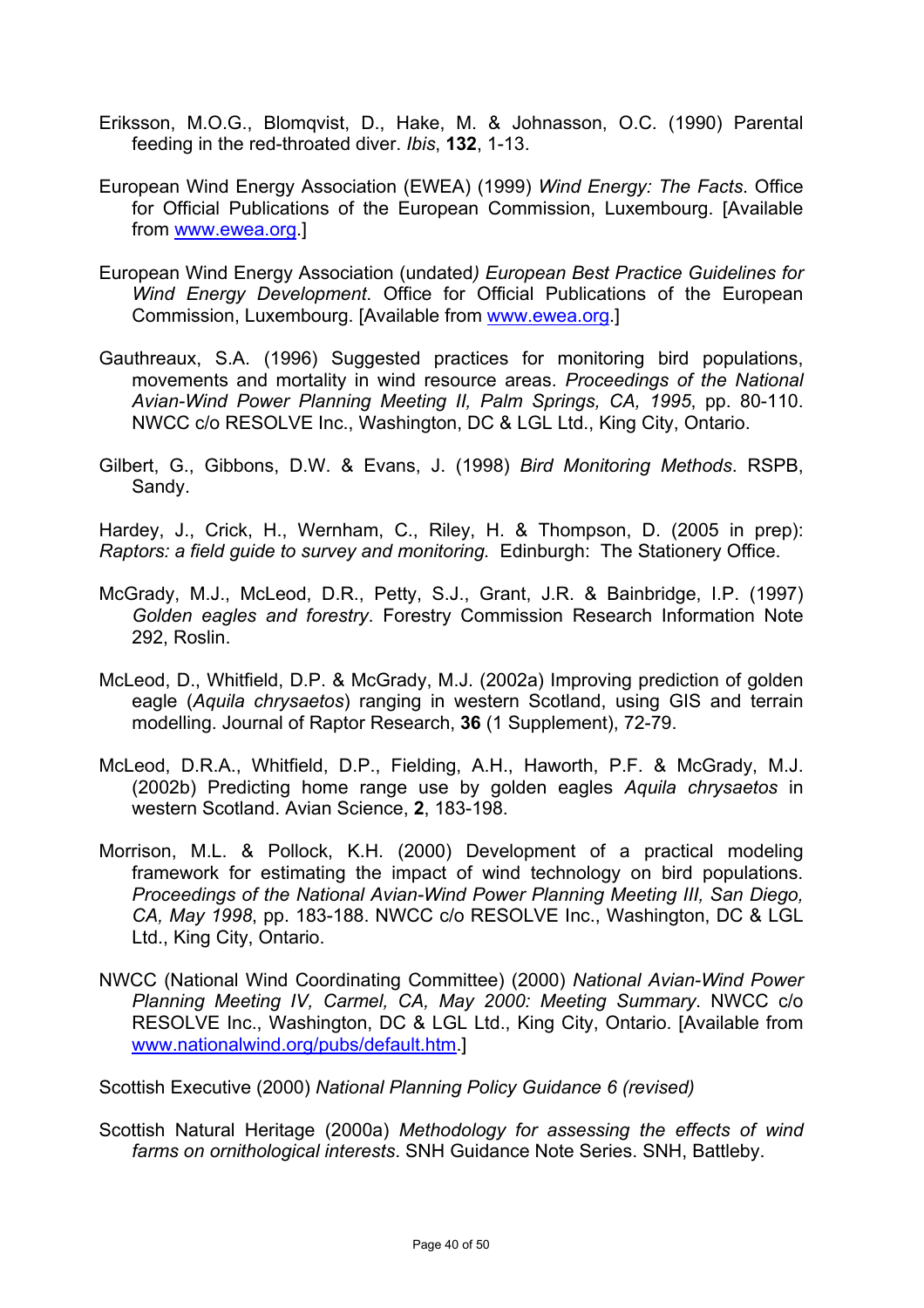- Scottish Natural Heritage (2000b) *Windfarms and birds: calculating a theoretical collision risk assuming no avoidance action*. SNH Guidance Note Series. SNH, Battleby.
- Scottish Natural Heritage (2002) *Survey methods to assess windfarm impacts on upland bird communities.* SNH Guidance. SNH, Battleby.
- Scottish Natural Heritage (2004) *Estimates of collision avoidance rates at operational wind farms in the USA.* Draft SNH Guidance. SNH, Battleby.
- Strickland, M.D., Young, D.P., Johnson, G.D., Derby, C.E., Erickson, W.P. & Kern, J.W. (2000) Wildlife monitoring studies for the SeaWest Wind Power Development, Carbon County, Wyoming. In: PNAWPPM-III. Proceedings of the National Avian - Wind Power Planning Meeting III, San Diego, California, May 1998, pp. 55-63. Prepared for the Avian Subcommittee of the National Wind Coordinating Committee by LGL Ltd, King City, Ontario. [Available from [www.nationalwind.org/pubs/default.htm.](http://www.nationalwind.org/pubs/default.htm)]
- Winkelman, J.E. (1995) Bird/wind turbine investigations in Europe. *Proceedings of the National Avian-Wind Power Planning Meeting, Denver, CO, July 1994*, pp. 110-140. NWCC c/o RESOLVE, Washington, DC & LGL Ltd., King City, Ontario.

Phil Whitfield\*, Rhys Bullman & Bill Band SNH Advisory Services and National Strategy, August 2005

\* now working with Natural Research Ltd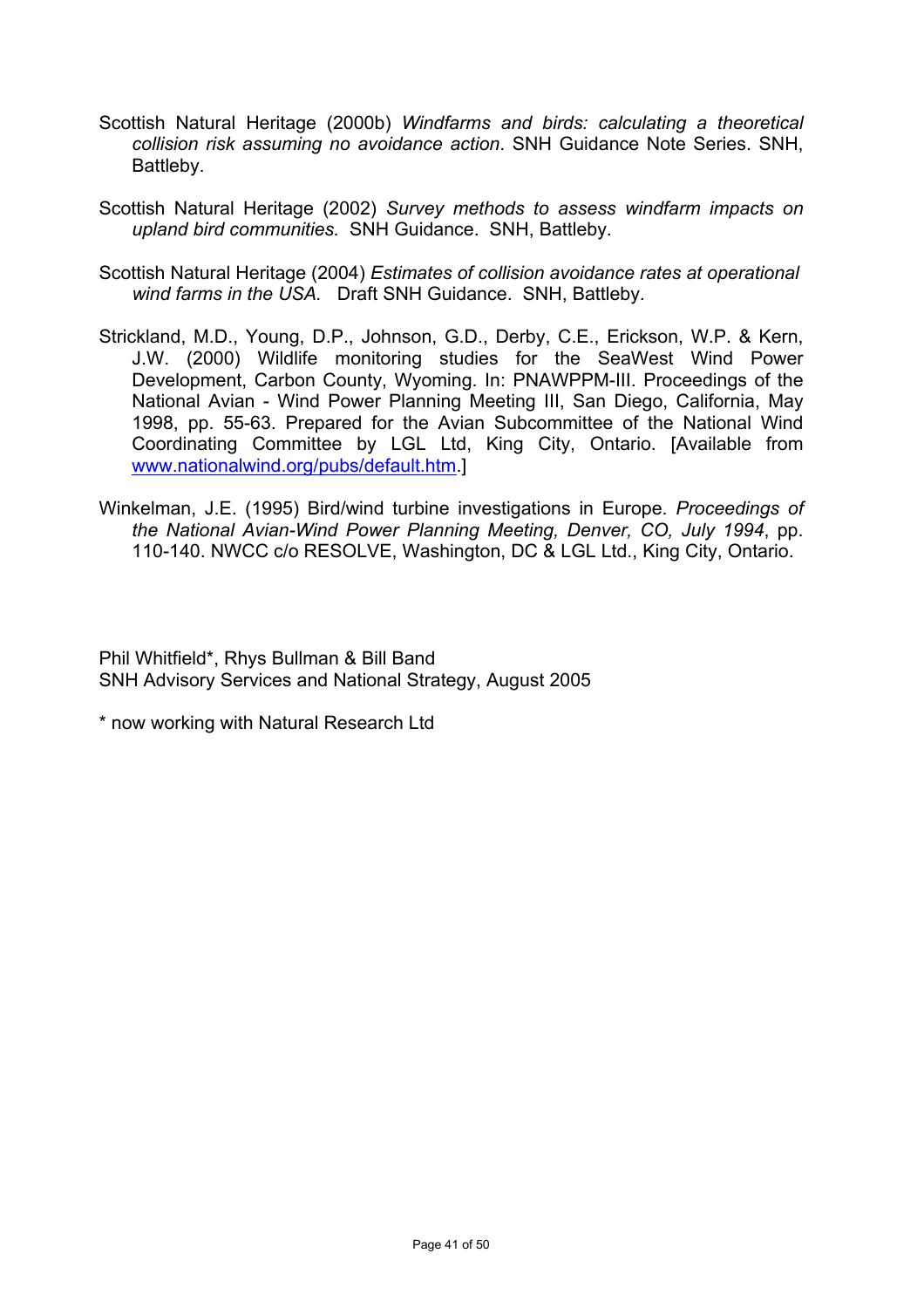# <span id="page-41-0"></span>**Appendix 1**

## **Methods statement for Vantage Point (VP) watches**

*This guidance has been adapted by SNH from information and text provided by Mike Madders, Natural Research.* 

#### **Background**

Vantage point (VP) watches are a means of quantifying flight activity of bird species of conservation importance that take place within the wind farm envelope, with the principal aim of determining the likely collision risk. Activity patterns and time spent flying within the turbine envelope may also allow an assessment of the consequences of *displacement* assuming that the turbines are built.

Further background is given in Section 6.1 of the SNH Guidance.

#### **Purpose**

The purposes of vantage point watches are to:

- 1. Collect data on *target species* (see Section 3.2 of main text) that will enable estimates to be made of:
	- The time spent flying over the defined survey area;
	- The relative use of different parts of the defined survey area; and
	- The proportion of flying time spent within the upper and lower height limits as determined by the rotor diameter and rotor hub height.
- 2. Calculate an index of flight activity for other species *secondary species* (see Section 3.2) using the defined survey area.

#### **Methods**

Information is collected during timed watches from strategic vantage points (VPs) covering the defined survey area, which encompasses the turbine envelope and extends anything from 200m to 500m beyond the outermost proposed turbines. In the majority of cases, a 200m extension is sufficient to deal with inaccuracies of position for flight line observations.

- 1. The survey area should not be too restrictive otherwise there is a danger that chance effects will have a large influence on the recorded flight activity. The envelope, including the 200-500m extension (see above) reduces the risk of failing to record birds that use the wind farm area only occasionally.
- 2. When selecting VPs, the aim should be to cover all of the survey area such that no point is greater than 2km from a VP. It is very important that VPs are chosen parsimoniously in order to achieve maximum visibility with the minimum number of points. However, separation may be reduced where it is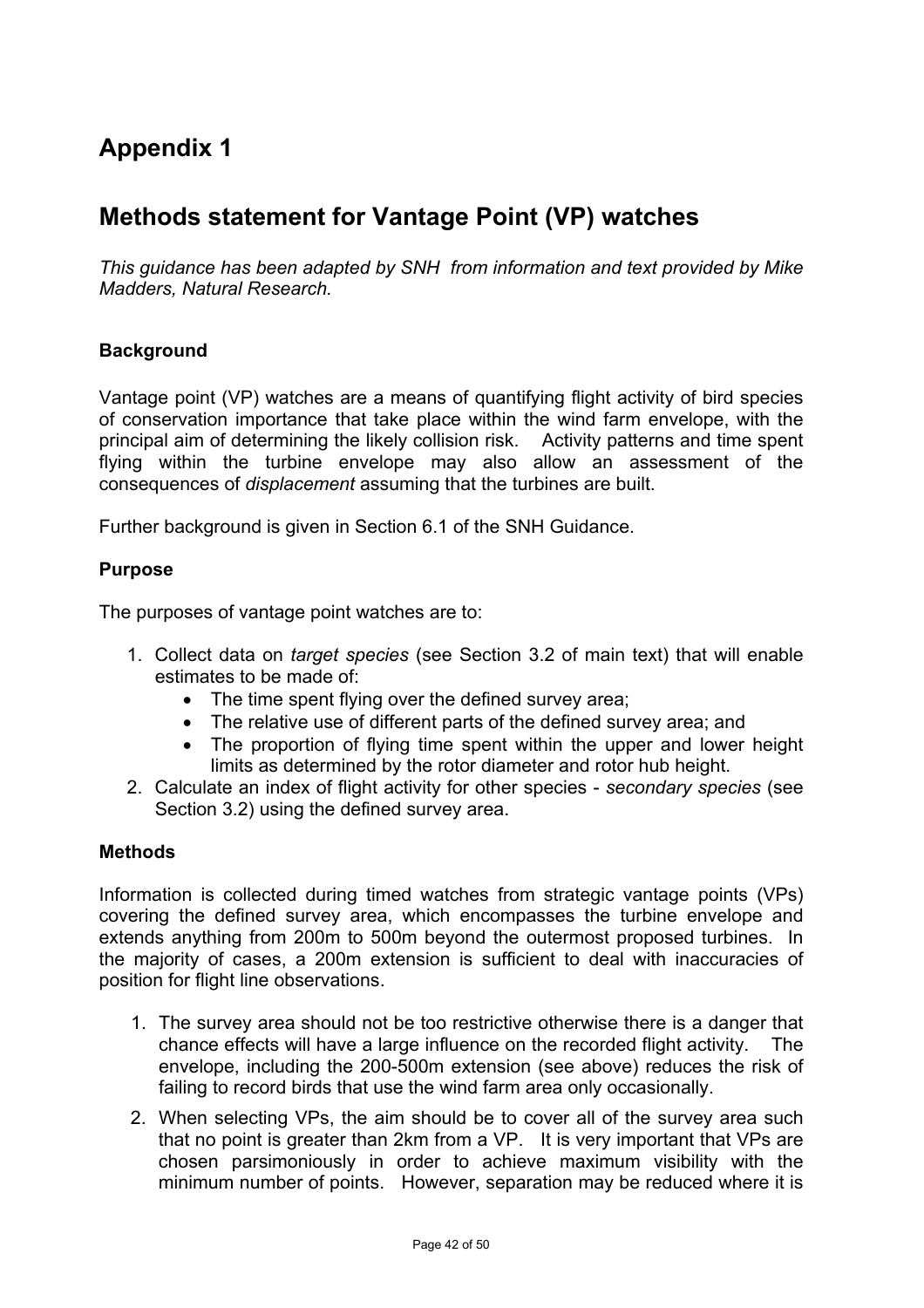necessary to ensure reliable observations e.g. for smaller species. Ideally, it will be possible to scan an arc of up to 180 $\degree$  from each VP. Larger arcs are difficult to scan efficiently. In exceptional circumstances it may be possible to observe the entire survey area from a single VP. In most cases, however, two or more VPs will be required. For example an upland site in Scotland measuring around 10 km<sup>2</sup> typically requires three or four VPs. It is important to minimise the observer's effect on bird behaviour. For this reason VPs are best located outside the survey area where possible. As acuity of observations will decrease with distance, VPs should be located as close to the survey boundary as possible. VPs should not be located near to the nest site of target species and observers should try to position themselves inconspicuously so as to minimise their effects on bird movements. This often precludes the use of hill summits for VP observations. Obviously, VPs should never be located within the proposed wind farm site, but if there is *no alternative* but to locate VPs within the wind farm site, then this should only be undertaken when the proposed site is sufficiently large that a part of the wind farm site at least 500m from the VP can be watched (observations at closer distances are potentially biased). Analytically, such potential bias can only be checked for if the area surrounding a VP within a wind farm site is also observed from another VP away from the wind farm site when there is no observer present at the within site VP (i.e. compare the observed bird use during potentially biased conditions against the observed bird use during unbiased conditions). If the observed bird use in the area surrounding the VP within the wind farm is not different with or without an observer present, then this would suggest that the observer has not biased the observation conducted within site. However, considerable effort may be required to generate sufficient records to make such a comparison. When several observers are involved it is advisable to mark the exact location of each VP on the ground, as in some situations, even 8-figure GR may be insufficient to ensure consistency in observer position. Because it is critical that the spatial coordinates of VPs are measured to the highest level possible, using a Global position System (GPS) is strongly recommended.

3. Watches are undertaken between dawn and dusk (though note requirements for nocturnal and crepuscular species) by a single observer under conditions of good ground visibility (>3km). For exceptions see relevant sub-sections within Section 6 (e.g. 6.8.2 for nocturnal owls). Use of more than one observer simultaneously may be required when the number of individual birds is large: responsibilities for taking records of different species and/or individuals should be clear to ensure no errors. When flightlines need to be tracked across large distances (e.g. simultaneously recording records of diver flights from a VP overlooking a nest lochan and from a VP at a distant proposed wind farm site) means of rapid communication between observers will be necessary. The cloud base should be higher than the most elevated ground being observed. In some instances and for some species, observations may be necessary in conditions of low cloud base: clearly in conditions of such visibility will be impaired but auditory records may be possible to indicate if the target species continue to be active under such conditions. Ideally such observations should be made in a range of wind conditions. This is particularly important in the case of soaring birds when wind direction and strength is likely to have a large effect on ranging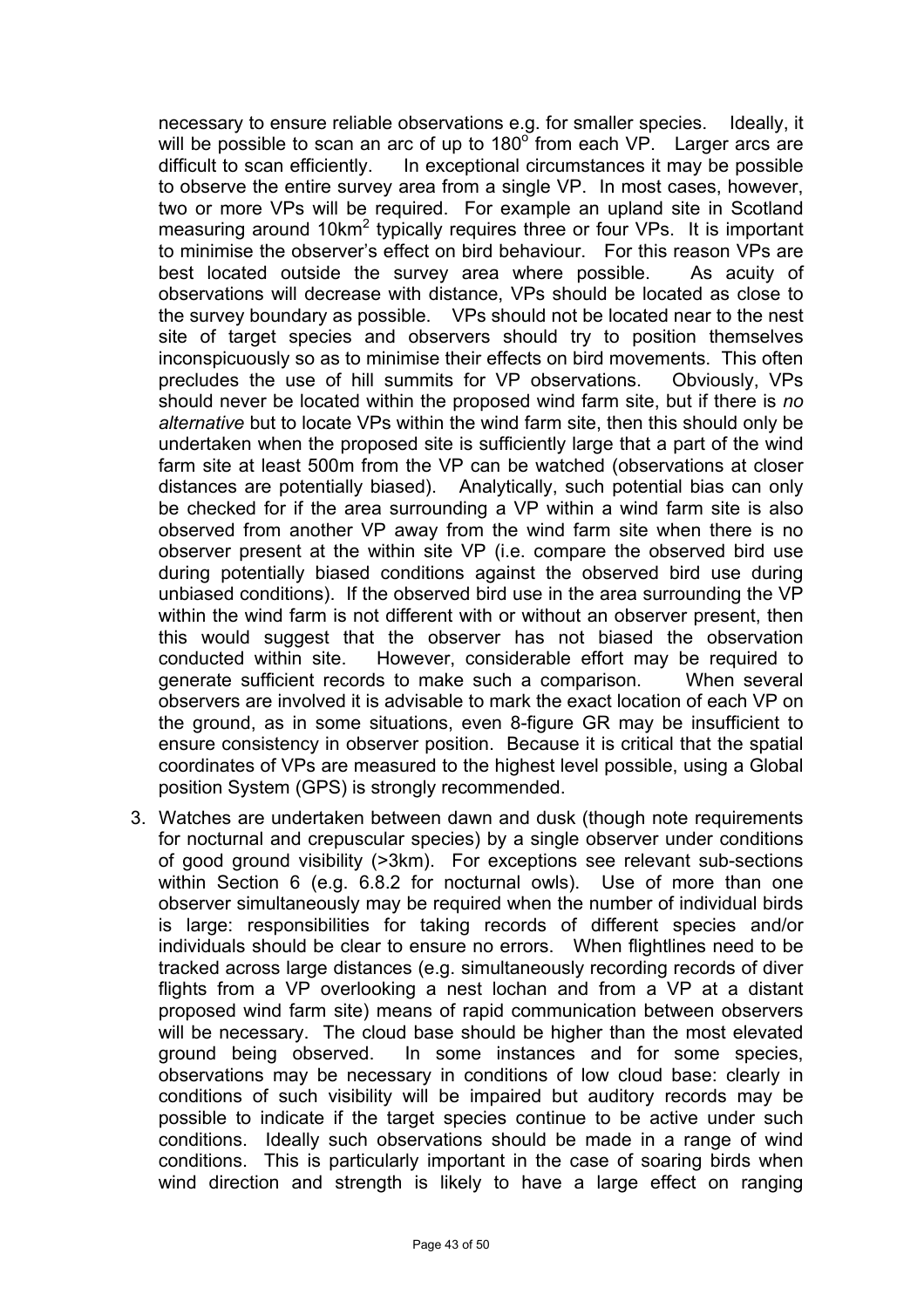behaviour. Regular measurement of wind using hand held anemometer is advised in order to investigate the magnitude of this effect.

- 4. Each watch should last a maximum of three hours but can be suspended and then resumed to take account of changes in visibility (e.g. fluctuations in the cloud base). Experience from field trials suggest that the acuity of most observers declines after three hours, and some may prefer to conduct shorter watches. A gap of at least one hour between watches is advisable. A shorter gap might be used if the watch is shorter than three hours.
- 5. More detailed guidance for different species groups can be found in the main body of the guidance text.
	- For breeding waders see Section 6.4.2;
	- For breeding & wintering raptors, see Section 6.5.3;
	- For breeding and wintering waterfowl & divers, see Section 6.6.2;
	- For woodland birds, see Section 6.7.2;
	- For owls and other nocturnal species, see Section 6.8.2;
	- For lowland farmland bird species, see Section 6.9.2;
	- For wintering geese and swans, see Section 6.10.2; and
	- For coastal species, see Section 6.11.2.
- 6. During each watch, two hierarchical recording methods are used to record data: focal animal sampling for *target species*; and activity summaries for *secondary species*. These are as follows:
	- a. Focal animal sampling. The area in view is scanned until a *target species* is detected at which point it is followed until it ceases flying or is lost from view. The time the target bird was detected and the flight duration are recorded. The route followed is plotted in the field onto 1:25 000 scale maps. The bird's flight height is estimated at the point of detection and then at 15 second intervals thereafter, using, for example, a count-down timer with an audible alarm. Note that this does not apply to display flights of hen harrier and short-eared owl. A 15 second interval is recommended as a practical compromise that aims to minimise dependency within data while maximising the sample of observations. If necessary, the data can be re-sampled after *post hoc* analysis (e.g. using a one-sample runs test). Flight heights can be classified as <10m, 10-100m, or >100m; depending on rotor blade dimensions and rotor hub height, <20m, 20-100m, or >100m, or other height bands reflecting rotor swept area as appropriate. If conditions allow a finer resolution of height bands (e.g. presence of features of known height) then more detailed observations of flight height should be made. Training and checking of observer accuracy in relation to height estimation should be made and accounted for where this is possible. Use of a clinometer and range finder provides one means of determining flight heights accurately. Observations of target species take priority over completion of activity summaries (b).
	- b. Activity summaries. Each watch should be sub-divided into 5 minute periods, at the end of which the number and activity of all *secondary species* observed should be recorded. If a *target species* is being tracked at the end of a 5 minute period, then the activity summary for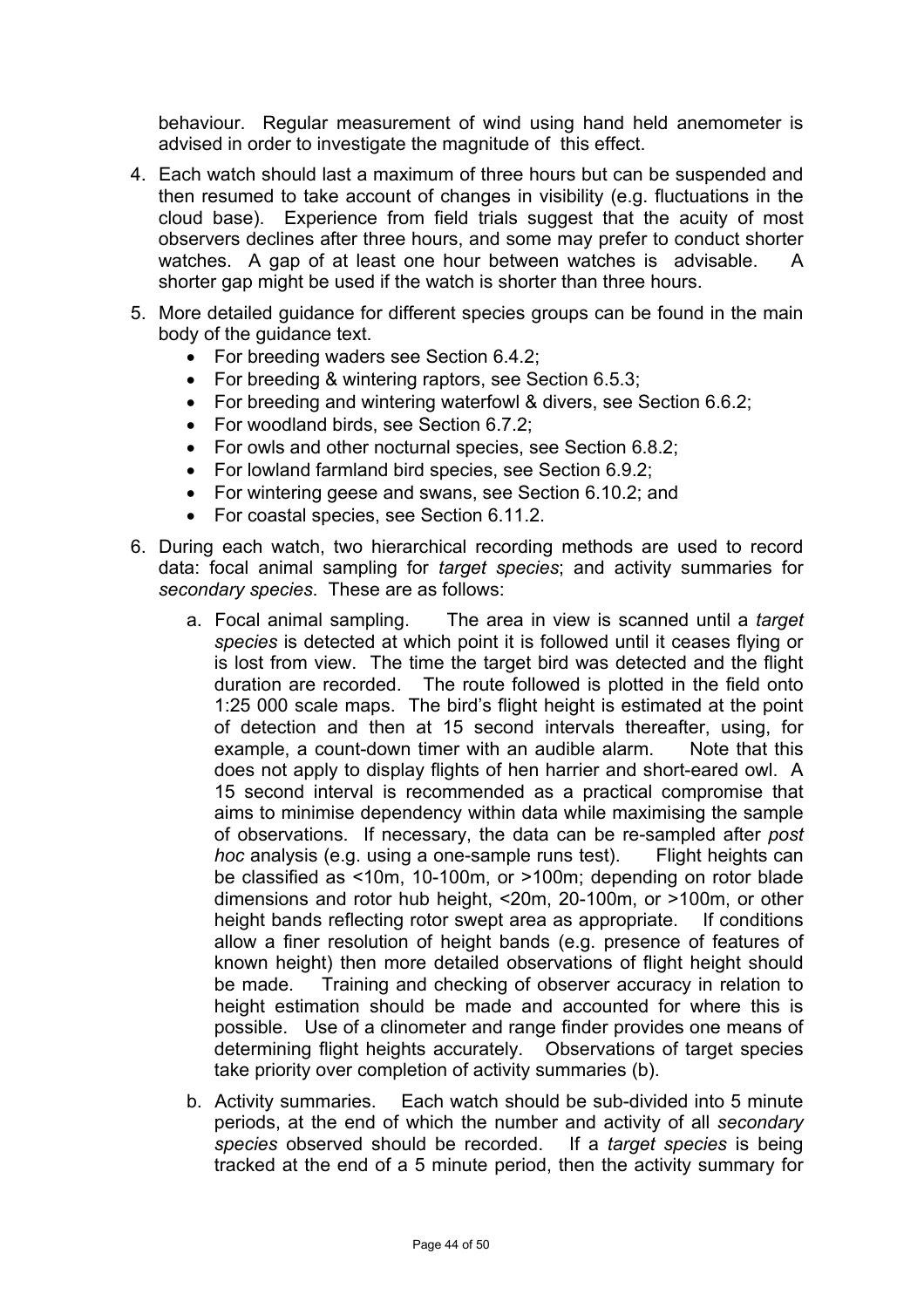that period should be abandoned and a new one started once observations of the target species have ended. Observation of target species take priority over recording of secondary species. Note that the number of birds recorded should be the minimum number of individuals that could account for the activity observed. Static and flying birds should be recorded separately. Observers should record perched birds and birds on water bodies once only on arrival at the VP, and the area or site used marked on a map. Thereafter only flying birds and newly noticed perching/swimming birds should be included in the activity summaries. This allows greater time for focal animal sampling, rather than repeated observations of the same static birds. It is simpler to record unusual movements (e.g. flights of gulls) as a separate event rather than incorporate them into 5-minute activity summaries. Wind speed and direction should be recorded as frequently as possible, preferably as part of the 5-minute activity summaries.

At the end of each watch, the locations and activity indicative of breeding by divers, raptors and all other *target species* should be recorded on the map.

- 7. For some analyses it is necessary to calculate the amount of time birds spend per unit area of ground surveyed. The use of several VPs can therefore complicate the analyses of collision risk as described by Band *et al.* (in press) because overlap in visibility means that some parts of the survey area will be observed for longer than others. However, a more statistically robust method is to calculate activity per unit area on the basis of watches from each VP (i.e. the activity is calculated per VP and the un-weighted mean of these measures is used as the metric for input into collision risk models), then this source of error should not arise. However, if the areas for each VP are widely variant, then there may be a need to use an area-weighted mean, assuiming the survey time for each VP is broadly consistent (see paragraph 131 of main text). Visibility from each VP can be mapped in the field , from photos taken from each VP, or using terrain data within a Geographic Information System (GIS). Software used to predict the Zone of Visible Influence (ZVI) of wind farm developments, such as Windfarm 2000™, can be useful in this respect.
- 8. Mapping in the field or from photographs tends to overestimate visibility because observers are unaware that some areas are hidden from view. This is particularly true when convex slopes or undulating terrain are being viewed. In general, therefore, use of GIS is to be preferred. However, in habitats with much woodland or other tall vegetation it will be necessary to make allowances for the effects on visibility of the vegetation relief. Note that in areas of complex terrain or vegetation relief, visibility can alter with small changes in observer position. It is therefore critical that the spatial coordinates of VP positions be are measured to the highest level of accuracy possible, using a GPS. Also as noted earlier, observers should take care to re-use the exact VP location in successive watches.
- 9. Birds are often visible when the ground they are flying over is not. Thus birds can sometimes be seen flying or soaring over hidden valleys and watersheds. Since a key purpose (see above) is to estimate the risk of collision with turbines, it is the visibility of the airspace with the turbine rotors (the collision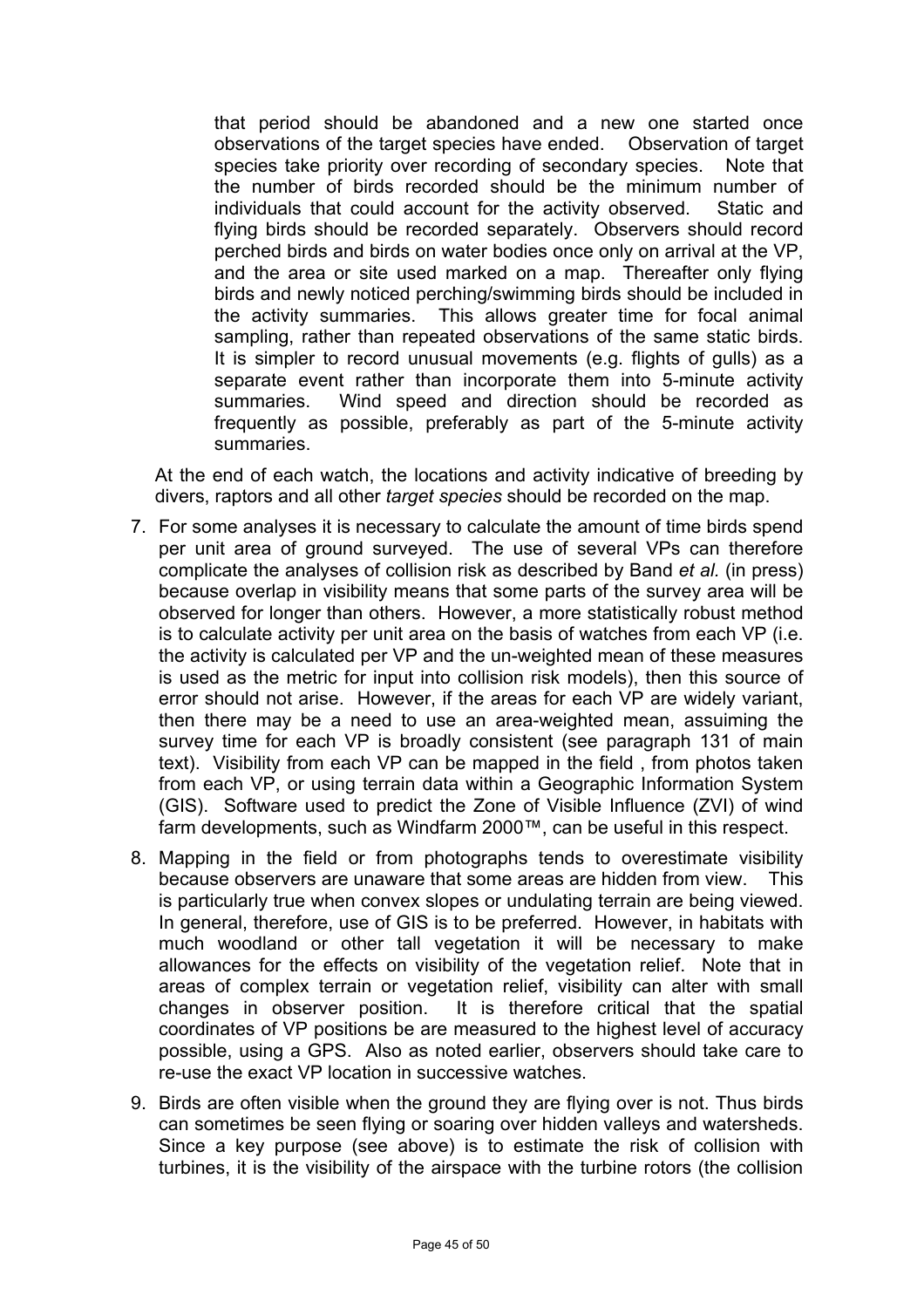risk volume) that is of prime importance. Therefore it is recommended that visibility be calculated using the least visible part of this airspace i.e. an imaginary layer suspended at the lowermost height passed through by the rotor blade tips (typically about 20m above ground level). Predicting this visibility at this level is a simple task using GIS.

#### **For other methodological issues see main body of text (especially Section 6) and SNH guidance on estimating collision risk** (reference?)

### **Notes**

- Although all points within the survey area are required to be within the 2km of a VP, observations from each VP are not constrained to a 2km radius (i.e. birds are recorded regardless of their distance from the VP).
- At further distances there will be a bias in favour of records of larger target species (geese, swans and large raptors), compared to smaller species such as waders, and raptors such as merlin, which are less easily visible.
- The location of displaying hen harriers and short-eared owls should be recorded as accurately as possible on the maps (including start and finish point, plus extent of display area). Record the duration of display, number of oscillations – counted as number of dives – and the estimated minimum and maximum flying height.

## **Recording**

Data should be recorded on two forms (referred to as 'Form 1' and 'Form 2') and 1:25 000 map(s). Form 1 [activity summaries] must be completed for each VP watch, regardless of whether target species were recorded or not. Use different forms for different watches (i.e. do not combine data from different watches onto one form or map). Forms used should encapsulate the observations listed below and, of course, record start and finish times, observer name, weather records and VP location (cross referenced to the map).

Form 1 Activity Summaries

- Use BTO species and activity codes.
- Record *target species* on both forms, but those not in flight will appear on Form 1 only.

Form 2 Focal Sampling

- For each watch number each flying bout consecutively. Cross reference this number to the flight path recorded on the relevant map.
- Record the time the bird is first detected to the nearest minute e.g. 15:45.
- Record duration of flying bout to the nearest second.
- For each flying bout: starting at 0 (zero point of first detection), number each 15 second interval consecutively, and tick appropriate flying height for each 15 second interval.
- Rule off under each flying bout to highlight end of recording.

Map(s):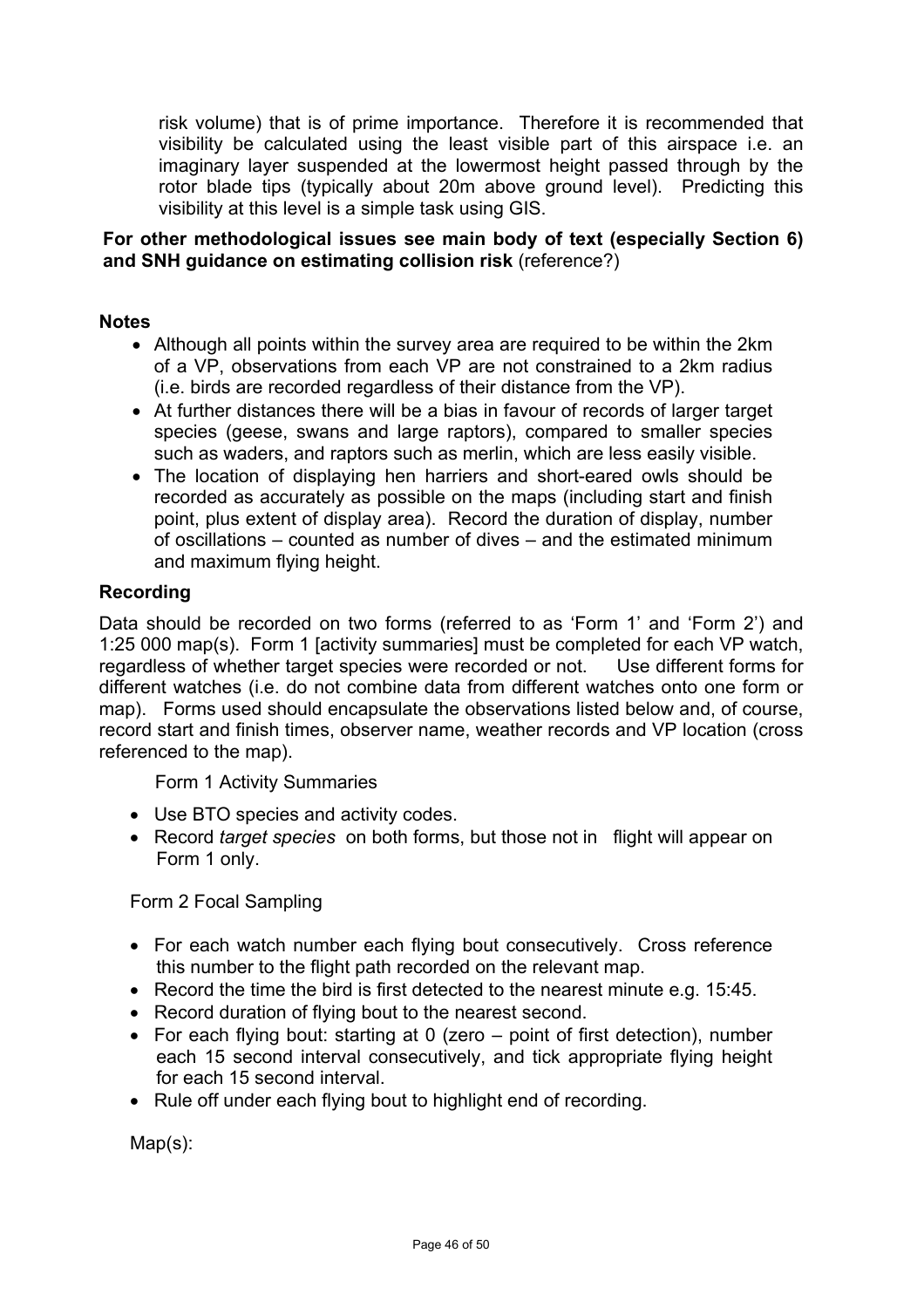- Mark the location of the VP used and if a GPS is used then cross refer GPS location to position on map.
- Mark flight paths of *target species* and indicate direction of flight. Use different colours and symbols for each species. Provide key on back of form.
- Number each flying bout and cross reference with Form 2.
- Use additional map(s) if data records are cluttering initial map.
- Include information on displaying owls and hen harriers on a separate sheet, but ensure that it is included with all other data sheets and enough information is recorded enabling cross reference with other forms and maps.

*SNH, October 2005.*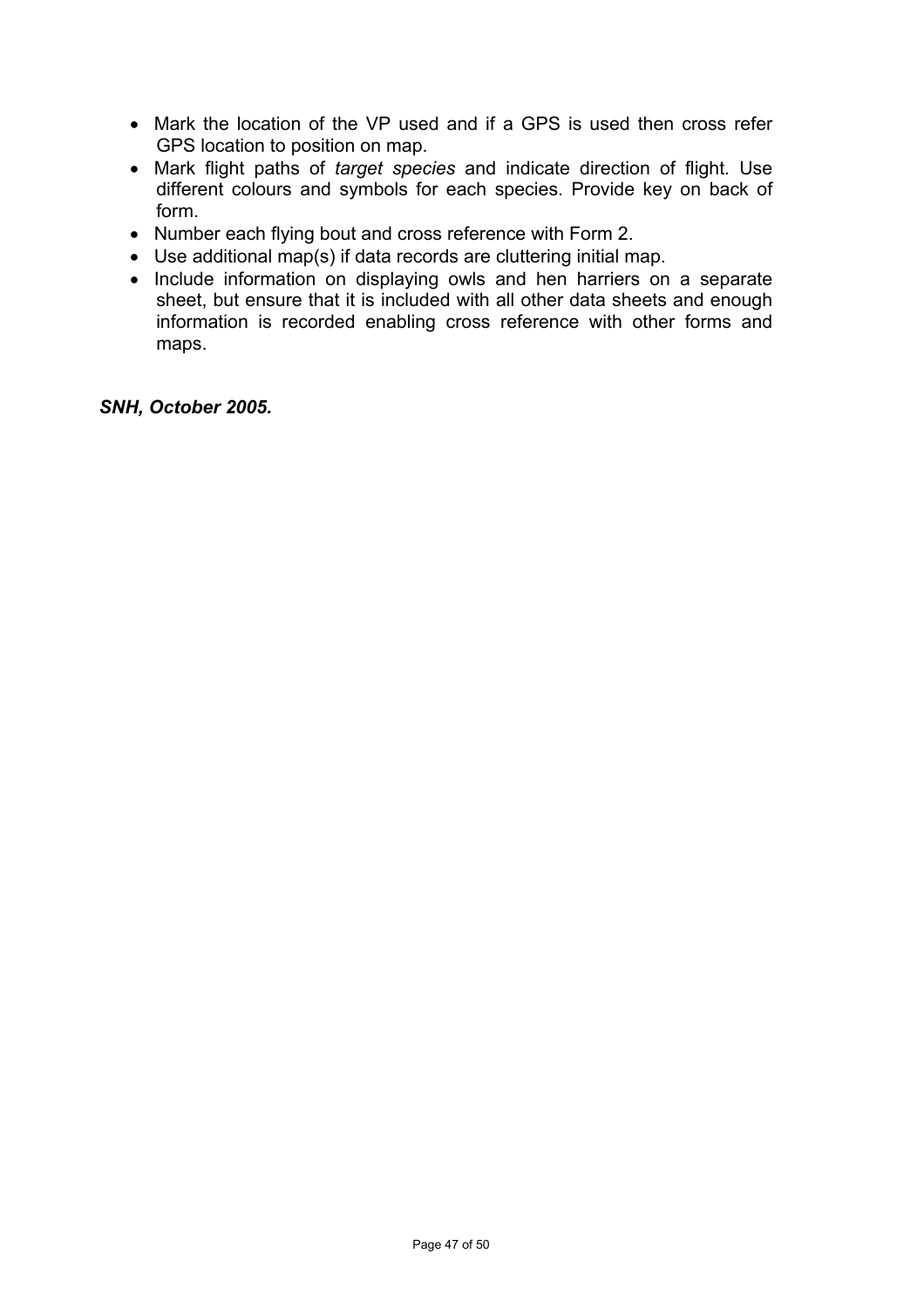# <span id="page-47-0"></span>**Appendix 2**

## **Effort used in VP watches**

The main objective of vantage point watches should be to gather sufficient observations so that a representative measure of total bird activity is obtained. In statistical terminology, we observe a sample but want to apply the conclusions to a population.[5](#page-47-1) Any analysis should be able to extract from the sample worthwhile information about the population, and the problem of validity is to whether the sample allows us to form conclusions that reasonably apply to the population in which we are interested i.e. whether the sample observations of bird activity are a representative measure of all bird activity.

The first precaution we can take when considering how to ensure our sample is representative is to take account of any subdivisions in the population. In this case, subdivisions can be seasonal or diurnal differences in bird activity and flight behaviour. In statistical jargon we divide the population into strata, and by taking observations from each stratum we construct a stratified sample (the prerequisite for stratified sampling is that the variation within the strata is less than that within the population as a whole). This is why the guidance suggests that seasonal and diurnal patterns of activity and behaviour, for example, should be accounted for in setting up the observation protocol. Stratification can also allow us, if we assume that flight height, for example, is the same in strata of high activity as in strata of low activity, to increase effort in a high activity stratum in order to more efficiently gather information on flight height. But as we've deliberately increased observation effort in a high activity stratum, then this needs to be accounted for when analysing the results for activity, to be assured that our sample is representative so far as activity level is concerned.

If our sample is representative then its statistics, such as the average and the variance, should be the same as that of the population. In general, if more stratified observations are collected then it is more likely that we have a representative sample, because more of the units forming the population have been measured, but it is also likely that beyond a certain point, more observations do not give us any increases in the accuracy of our sample. If we assume that a very large sample that has been stratified correctly is effectively the same as the population then we can examine the sampling effort at which this point is reached, by examining how the average and variance change with increasing numbers of observations drawn from the larger sample, and looking for the stage (number of sub-samples or observations) at which these sample statistics stabilise at the values for the (assumed) population statistics. Ideally, this exercise should be carried out using a set of VP observations where a large sample with a good stratification has been taken to give us a better idea of what effort is required to give a representative picture.

SNH does not hold such data, however, and therefore it is not possible for SNH to undertake such an exercise (and it is likely that required sampling effort may differ

<span id="page-47-1"></span>5  $<sup>5</sup>$  Note that a statistical population is a different concept to an ecological population.</sup>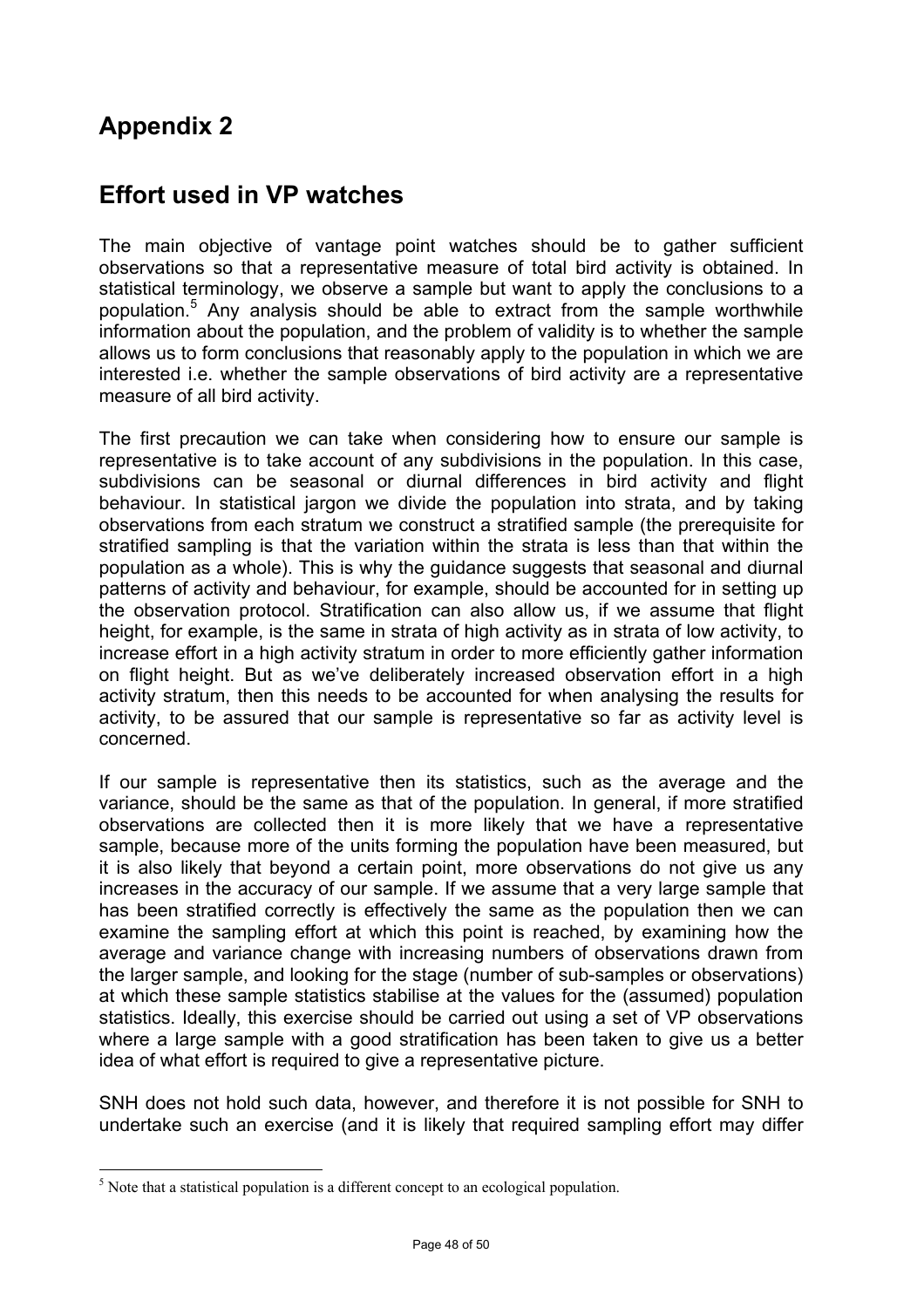between species).<sup>[6](#page-48-0)</sup> In reaching the minimum recommendations for VP effort, therefore, we have had to consider what may be most likely to give at least a crude picture of activity and flight behaviour, given the number of strata which can be envisaged. This effort may not give a representative picture, however, so when bird interest is higher, and therefore the potential impact of a wind farm may be higher, effort should be increased to give a better assurance that a representative sample has been taken.<sup>[7](#page-48-1)</sup>

Examples where only the minimum VP effort would be needed could be for a proposal where the only known conservation interest would be breeding golden eagles and the proposed development site lies on the presumed edge of the pair's range (so, for a typical pair, say 5 km from the territory centre or nest site). Or if the proposal was about 2 km from the nearest known hen harrier nest site (so the species could occur in the area but use of the site was unlikely to be high), or that wintering geese were known to occur in the area but flight routes were unlikely to include passage over the proposed site. Essentially the VP observations in these circumstances are by way of confirming that our assumption that use of the site, based on distance to likely centres of activity, is probably low and that the site does not present an unexpectedly high attraction for bird activity (by holding especially rich food supplies, for instance, making it more attractive than would be expected from distance to nest site alone).

Examples where the VP effort could increase would be if the proposal lay closer to the known activity centres of species of conservation interest (so in the golden eagle example, closer to the 'core' of a pair's activity, which typically lies within 3 km from the nest site) or where activity is likely to be greater by virtue of more individuals being involved (so if the proposed site lies on a known flight path of geese moving between roost and feeding sites). Effort may increase still further if the proposal lies close to the known centre of bird activity (so, for example, if it is close to the nearest golden eagle nest site or goose roost site, or if hen harriers are known to nest regularly within hundreds of metres of the proposal). Effort may also need to be increased if the number of species of conservation interest involved is greater, not least because it may be necessary to target some species during some observation sessions and to target others at other times if activity levels are too great for the observer to be able to record all the flight behaviour properly by himself/herself in a single set of observation sessions. Similarly, goose activity or flights of colonial seabirds may be so concentrated in time that a single observer is not sufficient. It also makes sense to increase effort when activity is higher because potential mitigation can involve moving or removing some turbine locations and informing such decisions requires obtaining sufficient observations to give confidence that relative risk associated with particular turbines has been estimated realistically: such mitigation decisions can have important conservation and commercial implications.

Hence, it is important to give careful thought to the level and type of VP effort that is likely to be required, rather than just applying the minimum recommended effort to every situation: in some situations, as described in paragraph 22 of the main text,

<span id="page-48-1"></span>

<span id="page-48-0"></span><sup>&</sup>lt;sup>6</sup> We would nevertheless encourage such exercises to be undertaken to inform the issue better.<br><sup>7</sup> When bird interest is low we should also be less concerned that a representative sample has been taken because the purpose of the EIA is not necessarily to provide a complete and accurate description of the statistical population, but to provide a judgement on whether the proposal is acceptable.